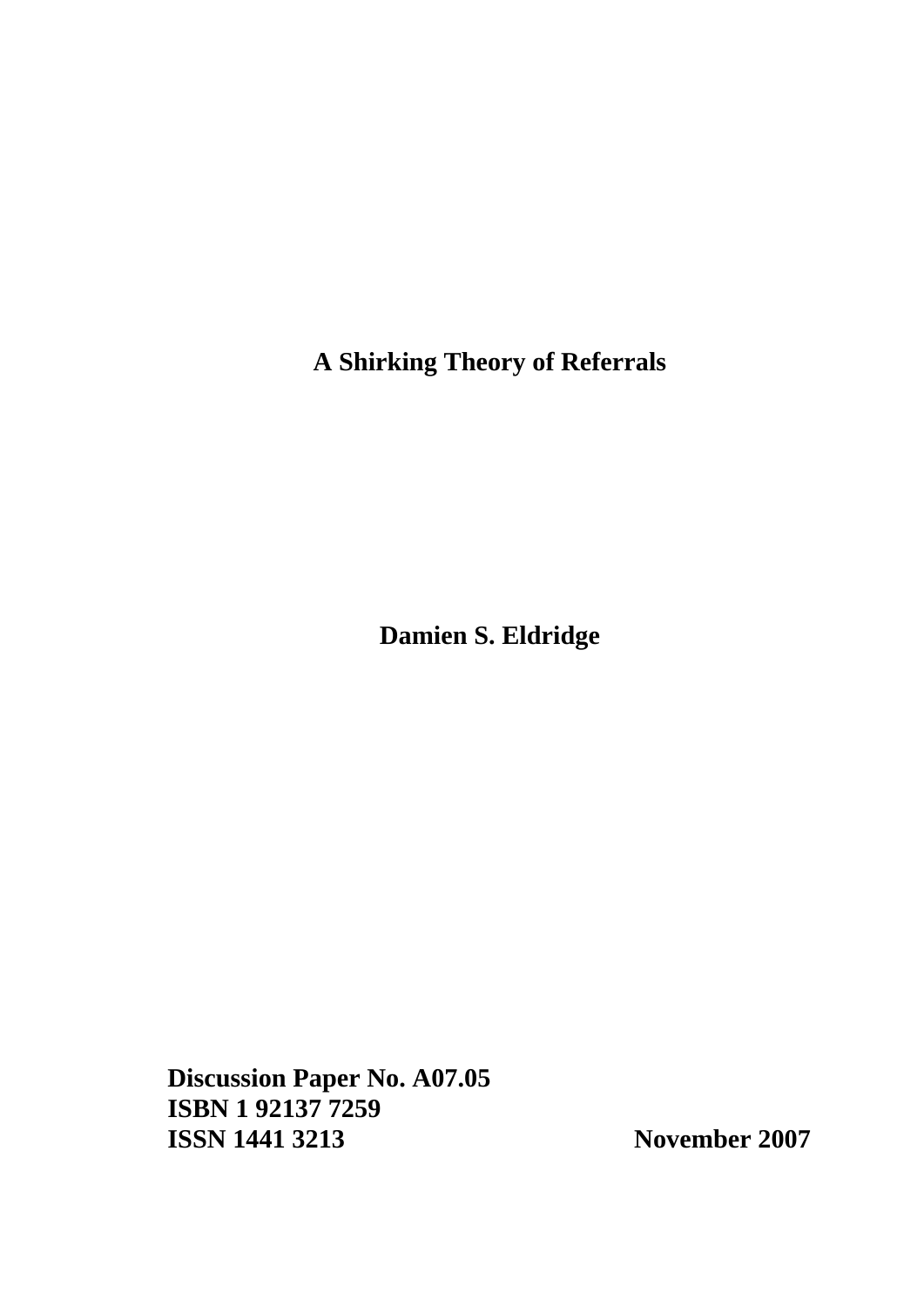# A shirking theory of referrals

Damien S. Eldridge Department of Economics and Finance La Trobe University Bundoora, Vic, 3086 Australia E-mail: d.eldridge@latrobe.edu.au

November 2007

#### Abstract

Many service industries, including the medical and legal professions in some countries, display a gated structure. Rather than approaching a final producer directly, a consumer will first seek a referral from an intermediary. In this paper, we provide one possible explanation for such an industry structure. If the outcome of a transaction depends on producer effort, which is unobservable and unverifiable, then the market may fail to generate a Pareto optimal outcome. This is the standard moral hazard problem. If consumers had a long-run relationship with producers, this type of market failure might be avoided. However, in some industries, consumers will only have a short-run relationship with producers. A gatekeeping intermediary may provide an opportunity for reputation effects to apply in such a setting. By aggregating many potential consumers, gatekeeping intermediaries can create an artificial long-run relationship between a consumer and a producer. This long-run relationship reduces the incidence of shirking on the part of the producer.

## 1 Introduction

The potential for moral hazard problems to result in market failure is well understood.<sup>1</sup> Indeed, there is a large literature on the design of contracts to alleviate moral hazard problems.<sup>2</sup> This literature focuses on a static setting in which the principal and the agent interact only once. Except in very restrictive circumstances, the market failure can at best be only partially mitigated. For

<sup>\*</sup>This paper is a modified version of Chapter 2 of the author's PhD dissertation (Eldridge [18], [19]). The author would like to thank Peter Bardsley, Suren Basov, Stephen Donald, Ken Hendricks, Preston McAfee, David Sibley, Max Stinchcombe, Andrew Whinston and Tom Wiseman for helpful advice and comments.

<sup>&</sup>lt;sup>1</sup> See, for example, Arrow  $([3], [4])$  and Pauly  $([48], [49])$ .

<sup>&</sup>lt;sup>2</sup>Useful surveys of this literature are provided by Hirshleifer and Riley  $(29)$ ), Laffont and Martimort ([39]), Macho-Stadler and Perez-Castrillo ([40]) and Mas-Colell et al ([44]). The central references include Arrow ([3]), Grossman and Hart ([26]), Hermalin and Katz ([28]), Holmstrom ([31]), Jewitt ([34]), Mirlees ([45]), Rogerson ([57]), Ross ([58]), Shapiro and Stiglitz ([62]) and Shavell ([63], [64]).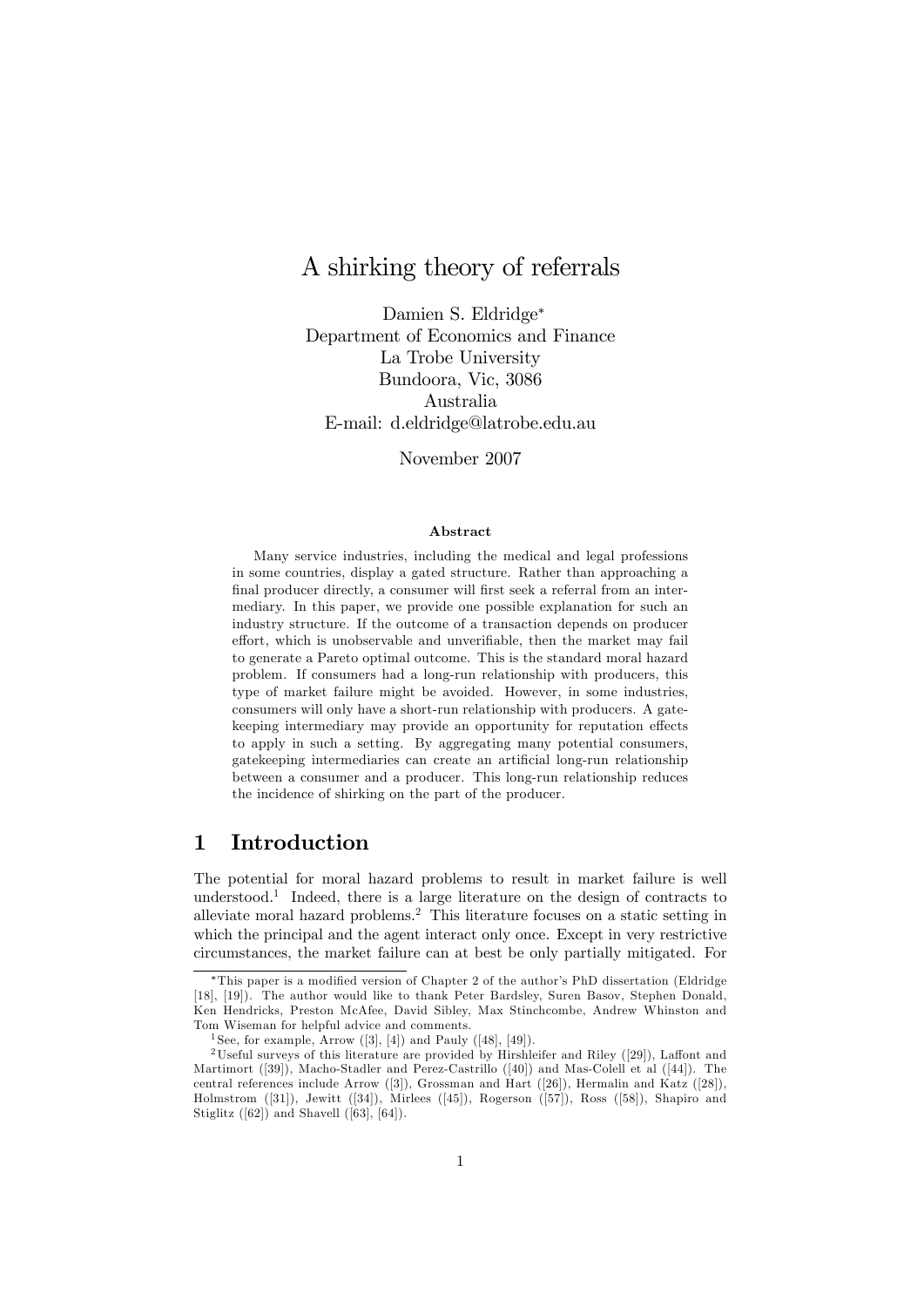this reason, moral hazard and other problems involving asymmetric information are often used to justify a variety of consumer protection related regulations.<sup>3</sup> But such regulations are potentially costly and sometimes ineffective.

In many settings involving moral hazard, the transacting parties interact more than once. Repeated interaction potentially allows for greater alleviation of moral hazard than is possible in a static setting, through the use of dynamic punishment strategies and reputation effects.<sup>4</sup> Unfortunately, there are also many occasions in which parties to a transaction do not repeatedly interact. In the absence of repeated interaction, reputation cannot be relied upon to deter moral hazard. We might expect moral hazard problems to be rampant in markets characterised by few or infrequent interactions between the trading parties. Indeed, Mooney and Ryan ([46], p. 134) raise exactly this concern in relation to health care markets:

ìWhilst it is possible that repeated interactions constrain doctors' behaviour, since doctors will not want patients to lose faith in them, such repeated interaction will not take place in all sectors of the health care market. Whilst a dynamic model may be applicable to the GP-patient interaction (since there will be repeated interactions), it is less clear how applicable such a model is to the specialist-patient interaction."

Is consumer protection regulation the only safeguard available in such settings or can institutions be devised that might capture the benefits of a long-run relationship? This paper explores one possible solution. It involves the creation of intermediaries that generate an artificial long-run relationship between the transacting parties by aggregating many short-run relationships. In effect, the intermediaries act as a surrogate long-term partner, leveraging their own repeated relationship with the two transacting parties. This allows the short-run agents to build up a reputation for quality and the short-run principals vicarious access to that reputation.

## 2 Motivating examples

Variations of this industry structure can be found in many professional service industries, including the medical and legal professions. In many countries, these professions are organised around a gatekeeper. Access to the ultimate producer frequently requires a referral from an intermediary. In this paper, we will explicitly model the organisation of health care markets. However, the model readily translates into the organisation of some other service industries, including the legal profession.

In the medical industries of some Commonwealth countries, it is unusual for patients to visit a specialist without first obtaining a referral from a general

 $3$ See, for example, the discussions in Damania and Round ([14]), Hadfield et al ([27]) and Smith ([65]).

 $4$ See, for example, Abreu et al  $([1], [2])$ , Atkeson and Lucas  $([5])$ , Fudenberg et al  $([23])$ , Radner ([53], [54]), Radner et al ([55]), Rogerson ([56]), Rubenstein and Yaari ([60]), Spear and Srivastava ([66]), Stigler ([67], p. 179), Thomas and Worrall ([69]) and Townsend ([72]).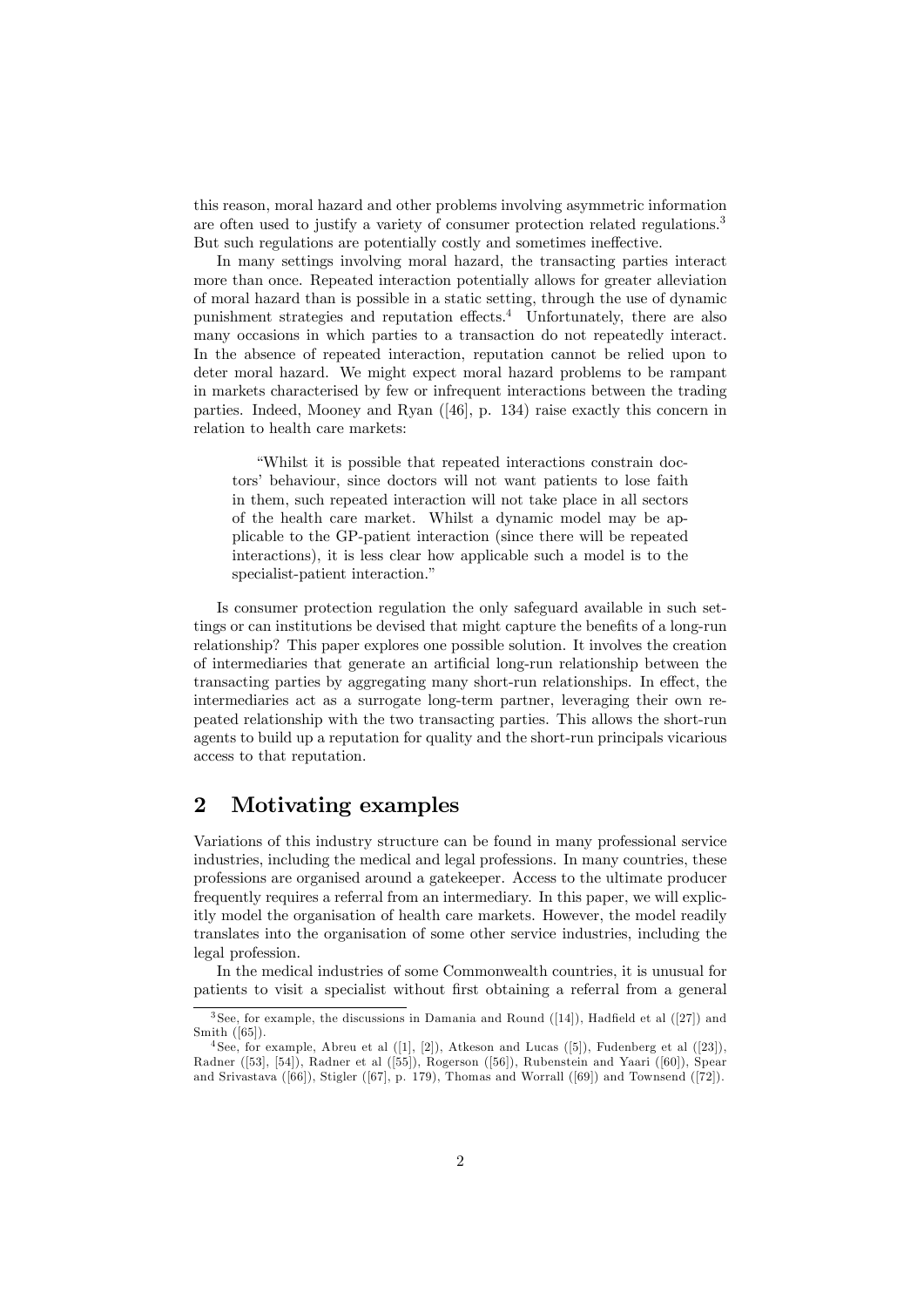practitioner  $(GP)$ <sup>5</sup>. The  $GP$  is essentially the family doctor. He typically sees a patient many times throughout the patient's life, treating a variety of minor illnesses and referring the patient to an appropriate specialist for more serious complaints. As such, the patient and the GP interact repeatedly over a long period of time. Furthermore, because the GP has a pool of patients, he will typically encounter particular diseases many times. As such, the GP has the opportunity to develop a long-run relationship with particular specialists. While some severe or chronic complaints might require repeated interaction between a patient and a specialist as well, many patient-specialist relationships are inherently short-run. In such circumstances, the GP can potentially leverage his long-run relationships with both patients and specialists to induce an artificial long-run relationship between a patient and a specialist.

While the medical industry in the United States of America is not formally organised in the same way as it is in some Commonwealth countries, some of the key institutions in the US health sector enforce similar arrangements. Health maintenance organizations (HMOs) and preferred provider organizations (PPOs) combine health insurance and the provision of medical care.<sup>6</sup> HMOs typically require patients to see one of their gatekeeping medical practitioners before being referred to an approved specialist. By controlling which specialists receive patients and monitoring which patients are treated by a particular specialist, the HMO can effectively play a role similar to that of the GP in many Commonwealth countries. PPOs are essentially just a less restrictive form of HMO. They have no requirement for the patient to visit a gatekeeper before seeing a specialist. They do, however, provide financial incentives for patients to visit specialists on their list of preferred providers. By controlling which specialists are on this list, they can effectively punish specialists who are suspected of shirking. Just like the GP in our earlier example, HMOs and PPOs have a long-run relationship with both specialists and patients. They can leverage the Önancial clout provided by their relatively large customer base to punish specialists suspected of shirking.<sup>7</sup>

While we focus on the medical industry example in this paper, there are other industries with a gated structure that might in part be explained by this theory of intermediation, including the legal industry. The structure of the legal industry in some Commonwealth countries appears to be similar to that of the medical industry in those countries. A client needing legal services first visits a solicitor. If the service required is relatively minor, the solicitor may be able to take care of it himself. But if the client's case is going to trial, the solicitor might choose to brief a barrister, who will then represent the client at court. A client might have a repeated relationship with a solicitor because solicitors

<sup>&</sup>lt;sup>5</sup> Commonwealth countries in which many patients obtain a referral from a general practitioner before seeking the services of a specialist include Australia ([50], p. 421; [12], part 2, p. 3), New Zealand ([59], section 2, p. 14) and the United Kingdom ([10]). This arrangement does not necessarily apply to all medical specialties within these countries. For example, a patient would probably seek a referral before visiting an opthamologist in Australia, but would be unlikely to do so before visiting an optometrist.

<sup>6</sup>Many undergraduate textbooks on health economics contain a discussion of HMOs and PPOs. A particularly good source is Folland et al ([22]).

<sup>7</sup> Clearly, HMOs and PPOs can punish specialists for a number of other undesirable behaviours too. Constraining costs by punishing suspected over-servicing may be one such concern. We are not suggesting that HMOs and PPOs exist solely to punish shirking by medical specialists. We are, however, suggesting that this is one of many roles that they can play.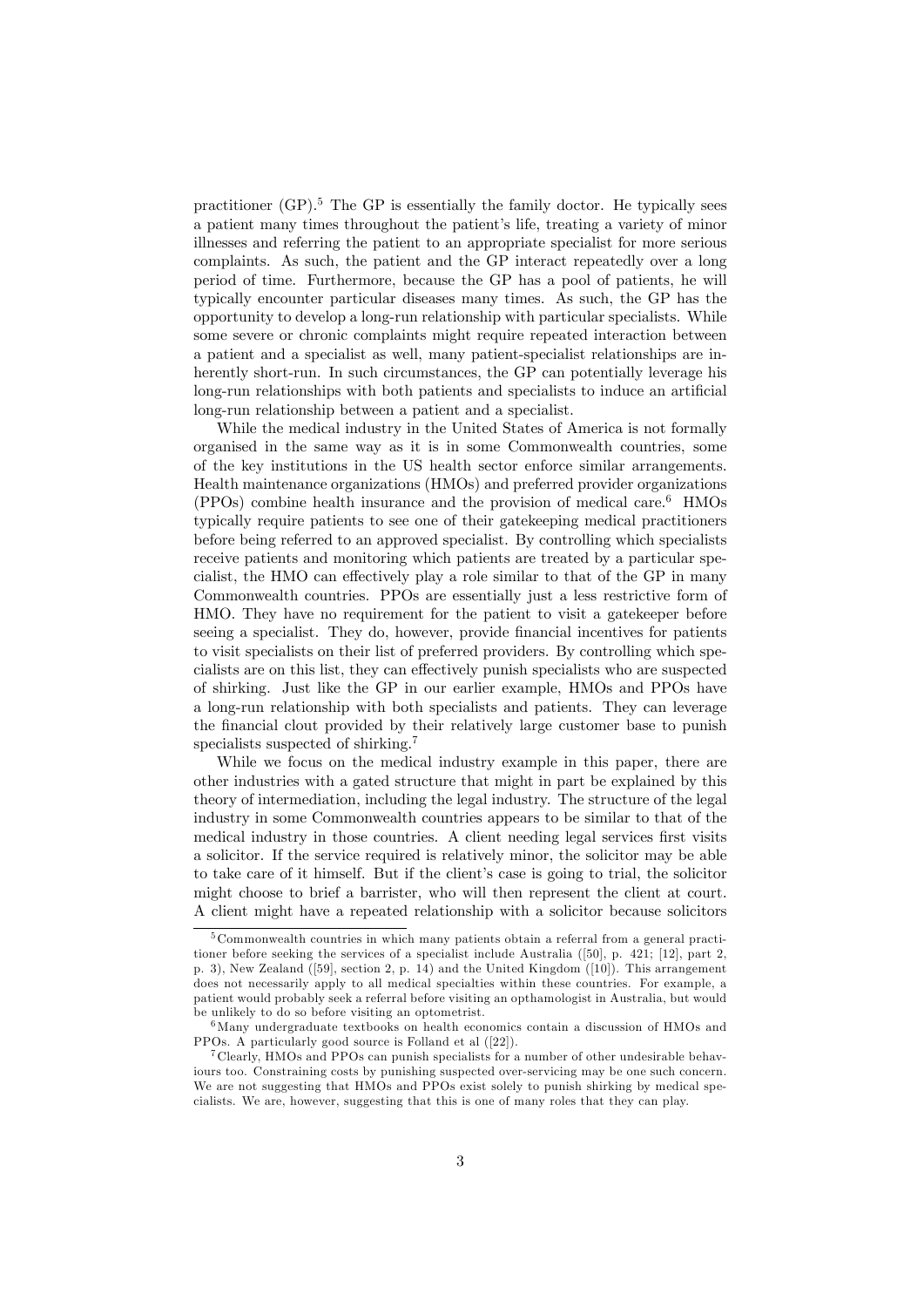can handle estate planning, conveyancing and many other legal matters that do not require representation at trial. Even if a particular client does not have a repeated relationship with a solicitor, the client might have sought out the solicitor's services on the recommendation of a friend or family member who has previously employed him. A sequence of such recommendations can give rise to a sequence of clients that might be thought of as a single long-run client. A solicitor typically has many clients, so that repeated relationships between a solicitor and a barrister might also occur. In a similar fashion to a GP in the medical example, the solicitor may be able to leverage his long-run relationship with a particular barrister to ameliorate any moral hazard problem that might normally arise because of the short-run relationship between his client and the barrister.

As with the respective medical industries, the legal industry in the United States of America is not formally organised like it is in some Commonwealth countries. Once again, however, organisations have evolved that, among other things, play a similar role to solicitors in those Commonwealth countries. While many lawyers and some legal practices might specialise in a particular area of the law, multi-purpose law firms also exist. These firms are able to help their clients in a number of disparate and unrelated legal matters. With the exception of possible savings due to economies of scope arising from sharing fixed overhead costs, it is unclear why clients would not prefer to seek out different legal practices for different legal problems. The generation of an artificial long run relationship provides one further argument in favour of the use of multiproduct Örms. By increasing the extent of interaction between particular clients and the legal practice, multi-purpose law firms provide the client with greater opportunity to punish poor performance. The amount of business the Örm loses if the client drops them is greater than it would be if they were a single purpose practice.

## 3 A competitive model of health care markets

Consider an economy with three groups of agents who live forever. These groups are patients, general practitioners (GPs) and medical specialists. Let patients be indexed by  $i \in \{1, 2, \dots, I\}$ , GPs by  $j \in \{1, 2, \dots, J\}$  and specialists by  $k \in \{1, 2, \dots, K\}$ . We will assume that there are an infinite number of patients  $(I \to \infty)$  and specialists  $(K \to \infty)$ , but only a finite number of GPs  $(J < \infty)$ .<sup>8</sup>

In each period, a patient is randomly allocated a disease state  $(d \in \{0, 1\})$ . Patients may be either well  $(d = 0)$  or sick  $(d = 1)$ . Following this, each sick patient can choose whether or not to seek treatment. Treatment can sometimes result in a cure, improving the patient's health status for that period. The probability that a disease is cured by treatment increases with the amount of

<sup>&</sup>lt;sup>8</sup>The reason we assume that there are a countably infinite number of patients, a countably infinite number of specialists and only a finite number of GPs is that it allows us to use the standard version of the strong law of large numbers to make inferences about the number of sick patients in a GPs patient pool in each period. An alternative to this set of assumptions would be to assume that the number of patients is uncountably infinite, the number of specialists is countably infinite and the number of GPs is countably infinite. In order to analyse this alternative version of the model presented in this paper, we would need to use the techniques outlined in Judd ([35]).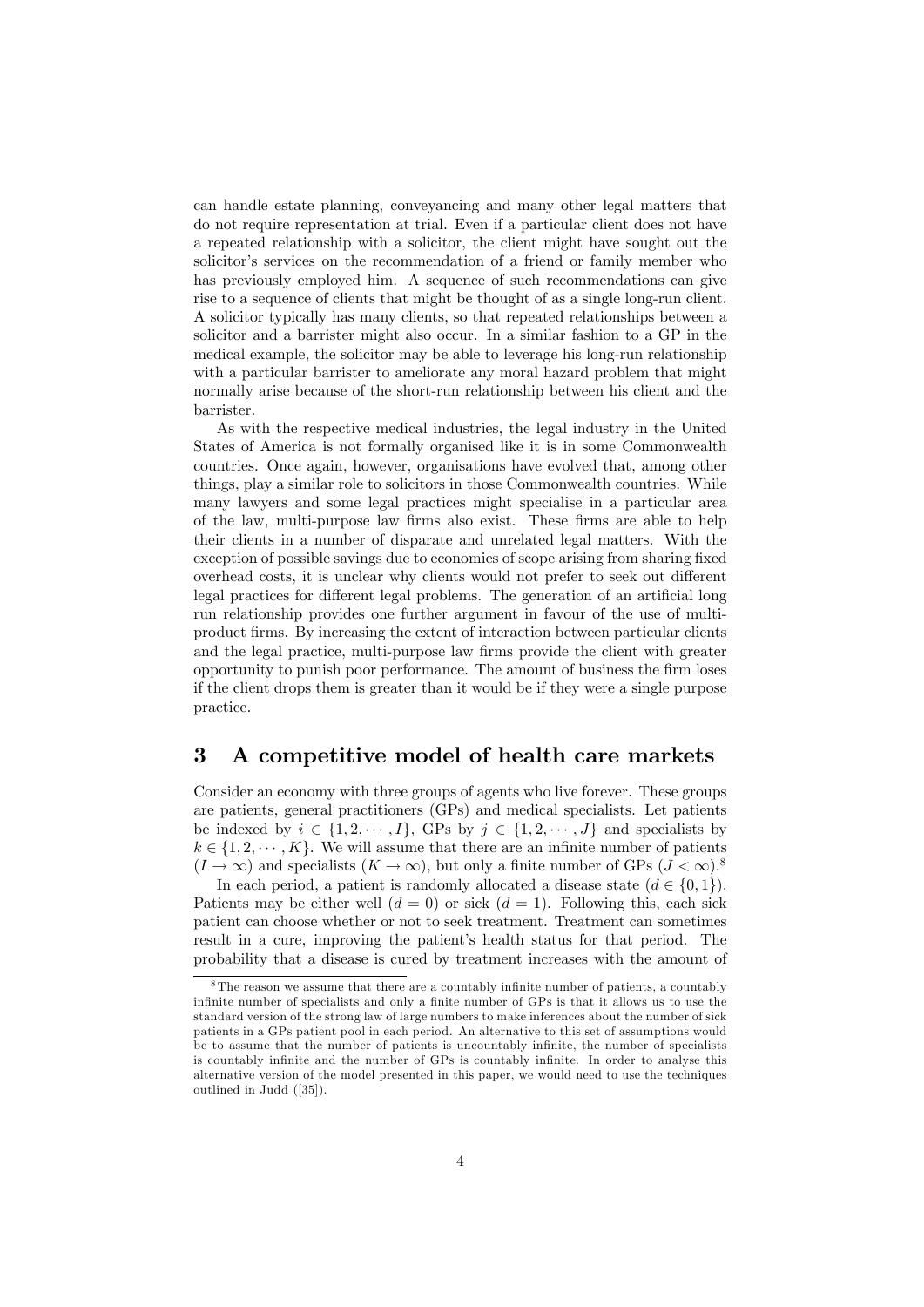effort the specialist devotes to the treatment.<sup>9</sup> Patients can seek a referral to the specialist from a GP if they believe this will increase the probability that high effort treatment is provided. Both referrals and treatments come at a price. For budget constrained patients, the benefits of an increased probability of good health need to be weighed against the foregone consumption of other goods that expenditure on health care entails. We will assume that patients visit neither a GP nor a specialist when they are healthy.<sup>10</sup>

All agents in this economy are price takers who behave as though the existing prices are exogenously specified. We will focus on stationary equilibria for this economy, so that prices don't change over time. The price per referral from any GP is  $w$ , while the price per treatment from any specialist is  $r$ .

For payoff purposes, time is assumed to be discrete in this economy. Time periods are indexed by  $t \in \{0, 1, 2, \dots\}$ , with payoffs occurring at the end of each period. In each period, the market opens and the agents interact within the market. Note that not all agents move at once in the market. The market process involves sequential moves by various agents. Thus the timing of the moves in the market process is important. We will maintain the assumption that time is discrete and index time within a period by  $s \in \{0, 1, 2, \dots\}$ . In this fashion, each point in time can be given a unique time stamp of the form  $(t, s) \in \{0, 1, 2, \dots\}^2 = \mathbb{Z}_+^2.$ 

### 3.1 The timing of the market in each period

At the beginning of each period ( $s = 0$ ), Nature randomly chooses a disease state for each patient,  $d_i \in \{0, 1\}$ . Each patient's disease state is chosen as an independent draw from some common distribution,  $\Pi : \{0,1\} \rightarrow [0,1]$ . The probability that any given patient is sick in any given period is  $\pi$ , while the probability that any given patient is well in any given period is  $(1 - \pi)$ . While each patient's disease state is private information, the distribution from which disease states are drawn is common knowledge.

At  $s = 1$ , having observed their disease state for the current period, patients choose whether or not to seek treatment. If patients choose to seek treatment, then they also choose whether or not to seek a referral from a GP. If they seek a referral, they choose which GP to visit at  $s = 2$ . If not, they choose which of the specialists that treats their disease type to visit. Recall that patients who are healthy are assumed to seek neither treatment nor referral.

We will assume that GPs follow up on the outcomes from treatment of any of the patients they refer. In this fashion, the GP knows the entire history of outcomes for each of his previous referrals at the start of each period. At  $s = 3$ , GPs choose the specialists to which they will refer their patients. Patients who seek a referral are assumed to follow the GPs advice and seek treatment from the specialist to which they are referred. We will assume that each GP refers all of his sick patients in a given period to the same specialist. This assumption is not essential. However, it does simplify the analysis when GPs have finite

<sup>9</sup>While this paper focuses solely on a potential moral hazard problem in the treatment market, a potential adverse selection problem in the treatment market is considered in a companion paper (Eldridge [20]).

 $10$  If the equilibrium prices for referrals and treatment are positive, this assumption is not needed. Even if these prices are zero, we could avoid making this assumption by introducing an opportunity cost of time (perhaps in the form of foregone leisure) into the model.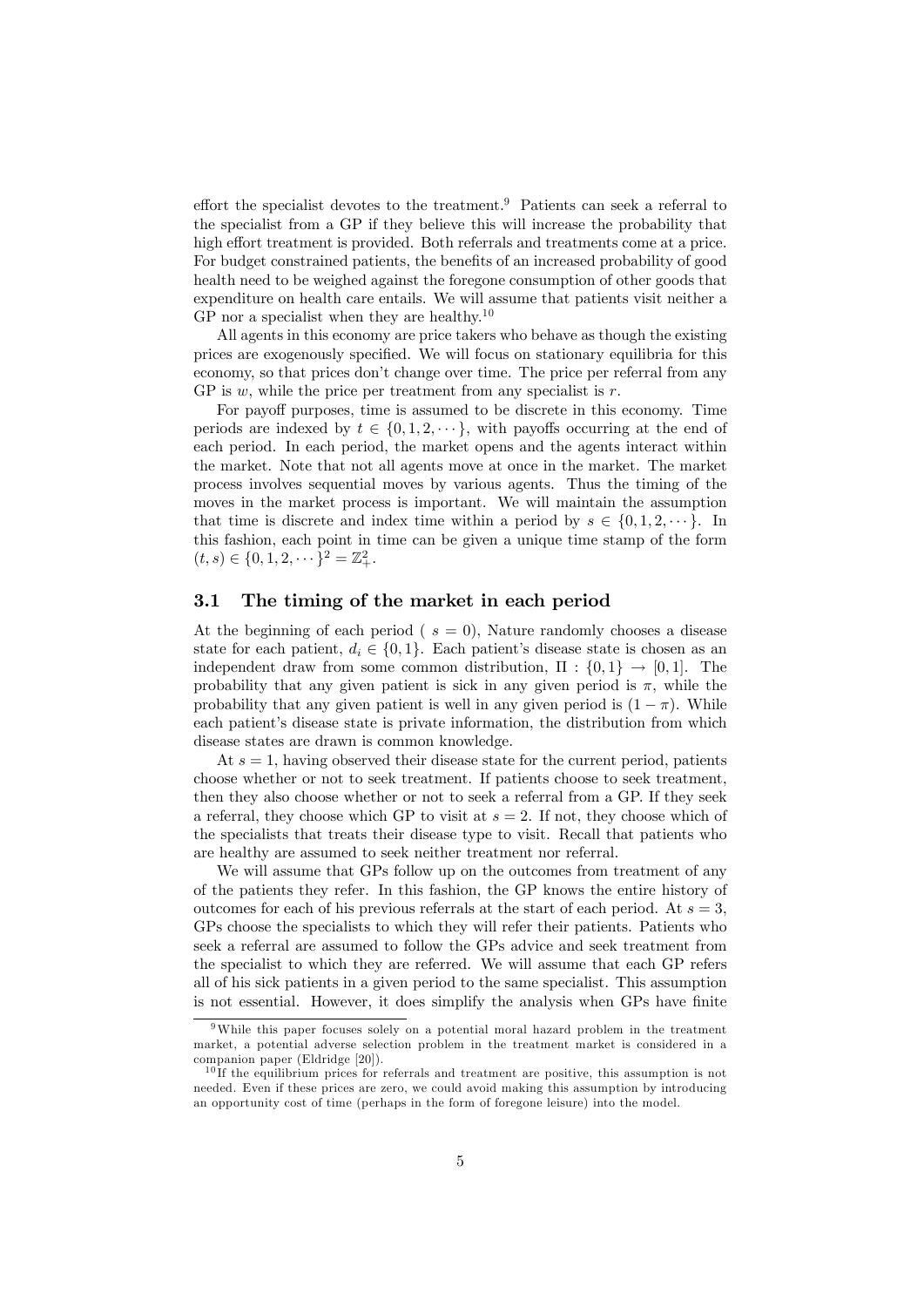patient pools. The reason for this is that it allows specialists to estimate the size of a GP's patient pool from the number of patients that GP refers to him. The assumption is relatively innocuous when GPs have infinite patient pools, which is the case that we will focus on in this paper.

Following this, at  $s = 4$ , specialists choose how much effort to devote to treating each patient. For each patient, they can independently choose either high effort ( $e = 1$ ) or low effort ( $e = 0$ ). The effort choice affects the probability of the patient being cured.

Finally, at  $s = 5$ , Nature chooses whether or not each patient is cured. If a patient is cured, he will have good health in that period  $(h = 1)$ , while if the patient is not cured, he will have bad health  $(h = 0)$ . We will assume that high effort on the part of the treating specialist always results in the patient being cured, while low effort results in a cure with probability  $\theta \in (0, 1)$ . If the patient chose not to seek treatment, he will not be cured.

### 3.2 Player objectives

Every agent in this game is assumed to maximise the discounted present value of a sequence of per-period von Neuman Morgernstern expected utility functions. Furthermore, they all have a common rate of time preference, represented by the stationary discount factor  $\delta \in [0, 1)$ . Thus differences in the preferences of the three groups of agents arise from differences in their per-period preferences. These are outlined below.

#### 3.2.1 Patients

Patients all have identical per-period preferences defined over their expenditure on health care  $(p)$  and their health state  $(h)$ . These preferences may be represented by a quasi-linear per-period Bernoulli utility function of the form

$$
u(h_t, p_t) = B(h_t) - p_t,
$$

where  $B(0)$  is normalised to zero and  $B(1) = B > 0$ .

The health state in each period is a random variable and may vary across patients. It depends on whether or not the patient is sick, whether or not treatment is sought and, if so, the effort devoted to treating the patient. Since each patient knows their disease status before having to make any decisions about treatment, the probability of good health in period  $t$  is given by

$$
\gamma_t = \left\{ \begin{array}{ll} 1 & \text{if either } d = 0 \text{ or high effort treatment is received when } d \neq 0; \\ \theta & \text{if } d \neq 0 \text{ and low effort treatment is received;} \\ 0 & \text{if } d \neq 0 \text{ and no treatment is received.} \end{array} \right.
$$

Note that the probability of good health depends on the amount of effort exerted by a specialist when treating a patient. This is not observed by patients, so that they do not know the exact probability of good health in period  $t$  after making their treatment and referral decisions. Let  $\lambda_{i,t}$  denote a patient's belief that he will receive high effort treatment if he seeks a referral. In this paper, we will restrict our attention to symmetric equilibria in which each patient holds the same beliefs. Thus we can set  $\lambda_{i,t} = \lambda_t$  for all  $i \in \{1, 2, \dots, I\}$ . With these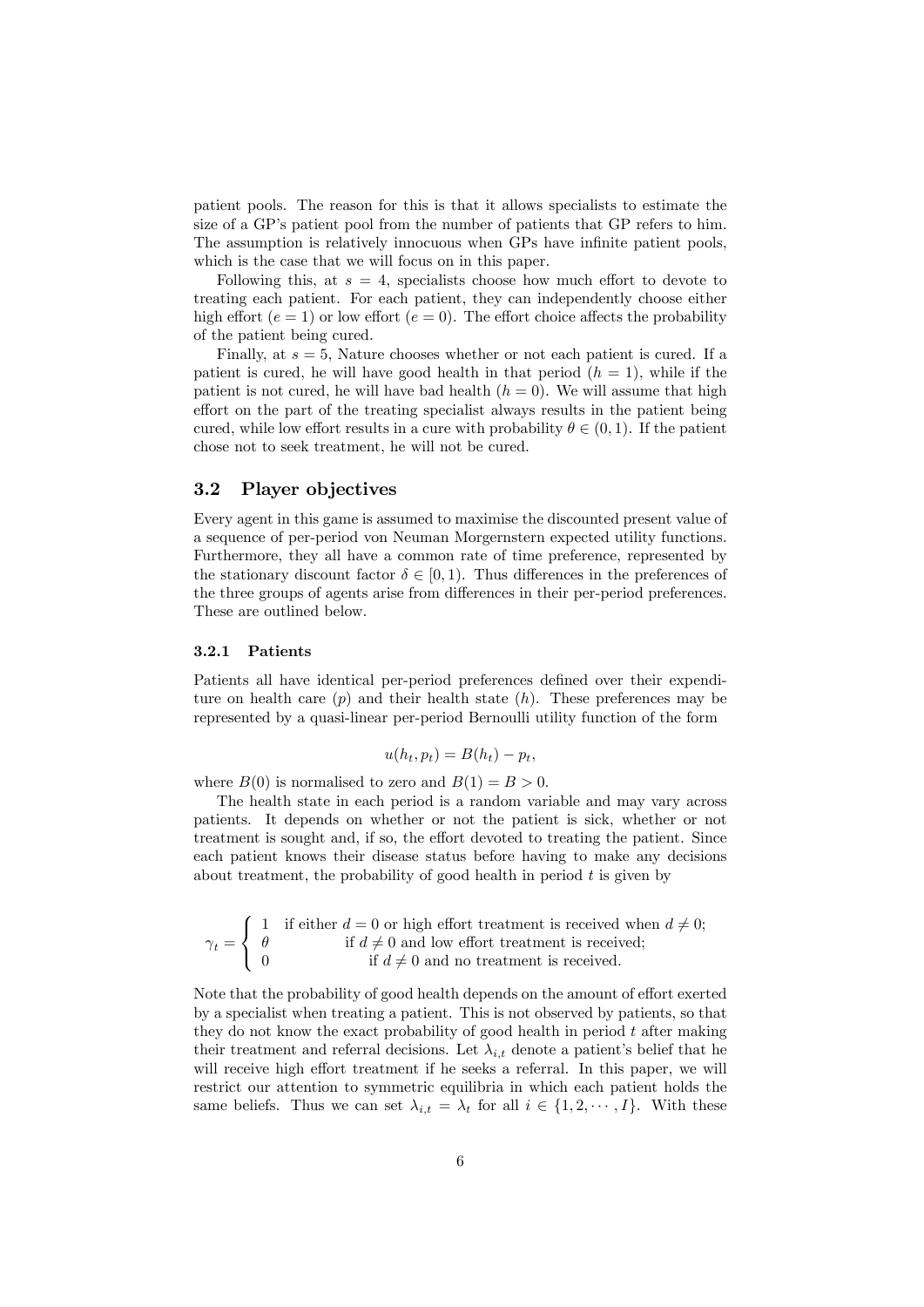beliefs, each patient's subjective estimate of the probability of good health in period  $t$  is given by

$$
\mu_t = \left\{ \begin{array}{cl} 1 & \text{if } d = 0; \\ \lambda_t + \theta(1-\lambda_t) & \text{if } d \neq 0 \text{ and treatment is sought}; \\ 0 & \text{if } d \neq 0 \text{ and no treatment is sought}. \end{array} \right.
$$

Expenditure on health care in any given period may also vary across patients. It will depend on whether or not the patient seeks treatment and, if so, whether or not the patient also seeks a referral. We will assume that patients do not seek a referral if they do not also desire treatment. Thus a patient's expenditure on health care is given by

$$
p_t = \begin{cases} 0 & \text{if neither treatment nor referral is sought;} \\ r & \text{if treatment is sought without a referral;} \\ w + r & \text{if both treatment and referral are sought.} \end{cases}
$$

Thus a patient's per-period expected utility is

$$
Eu(h_t, p_t) = \mu_t B - p_t.
$$

Patients do not know their future disease states. However, they do not have to make any decisions in any given period prior to observing their disease state in that period. As such, a patient's remaining lifetime expected utility after he has observed his disease state in any given period can be conveniently represented as:

$$
U(p_t; d_t, H_{i,t}) = \mu_t B - p_t + \delta M,
$$

where  $H_{i,t}$  is the entire history that is observed by the patient prior to period  $t$  and  $M$  is the expected continuation payoff to the patient. The expected continuation payoff is the next period value of the total utility the patient expects to receive from all subsequent periods following the completion of the current period's stage game. Clearly the expected continuation payoff will be a function of the distribution of disease states within the population  $(\Pi)$ , the patient's future referral and treatment decisions and the effort that specialists devote to treating the patient.

#### 3.2.2 General practitioners

GPs are assumed to be risk-neutral. The Bernoulli utility function that represents their per-period preferences is simply their per-period profit. Assuming that they have a constant marginal cost of  $k$  per referral and no fixed costs, their per-period profits are

$$
v(w, n_{j,1,t}) = n_{j,1,t}(w-k) = \sum_{i=1}^{I} (w-k) 1_{i,j,t}.
$$

The number of referrals a particular GP makes in period  $t$  is equal to the number of sick patients he has in that period  $(n_{i,1,t})$ . Note that the indicator variable  $(1_{i,j,t})$  takes on the value one if patient i obtains a referral from GP j in period t and the value zero otherwise.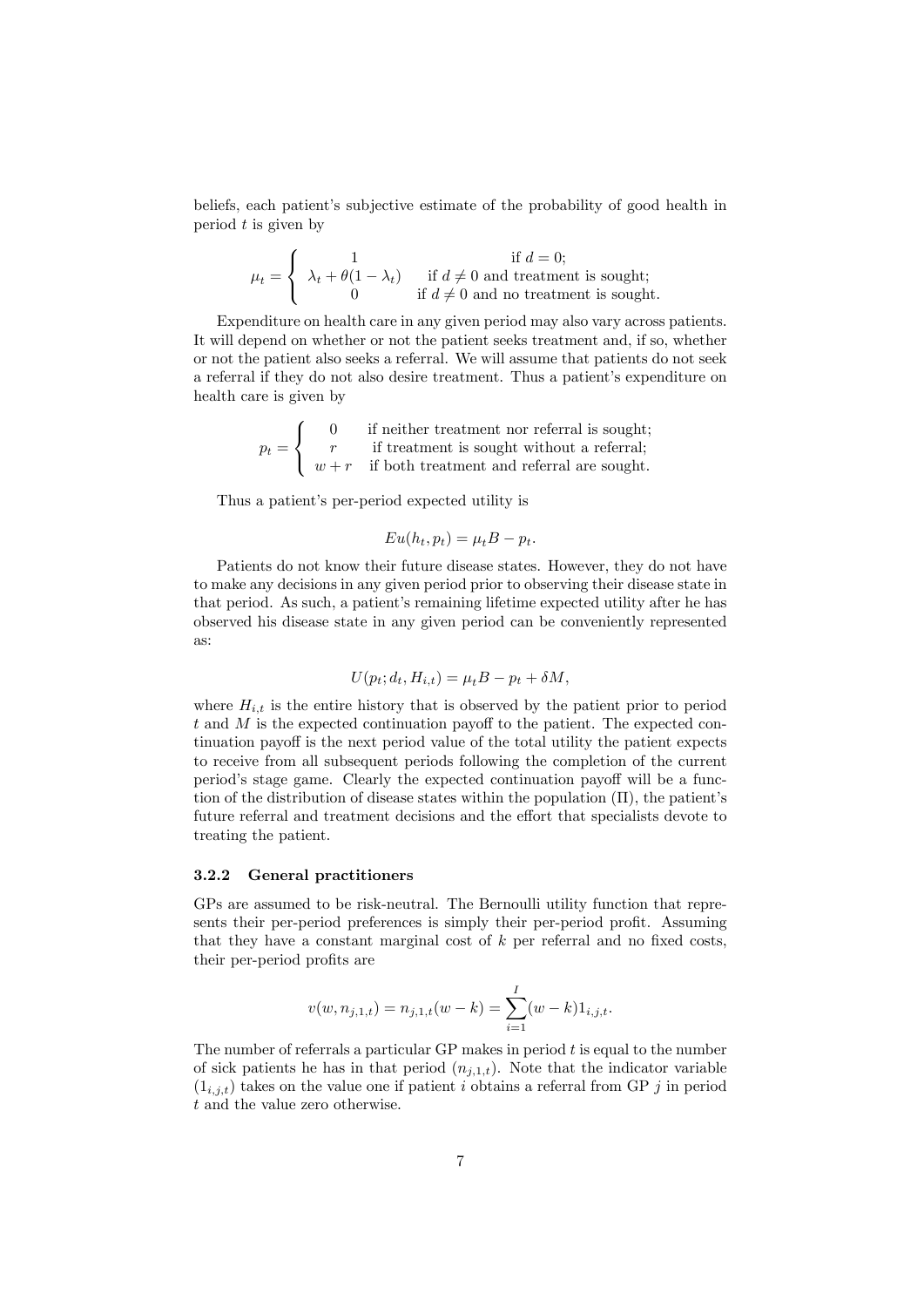There are two sources of uncertainty that affect a GP's payoffs. First, there is the fact that  $n_{i,1,t}$  is a random variable. We show later in this paper that this source of uncertainty disappears if the GP has an infinite patient pool, since the number of his patients who are sick in any particular period is almost surely infinite. The second source of uncertainty relates to the number of patients that will visit him in future periods. This may, in part, depend on the GP's success in motivating specialists to exert high effort when treating patients that are referred by him. If a GP makes his referral decision before observing the number of patients that visit him during period  $t$ , then his expected lifetime utility can be conveniently written as

$$
V(\cdot) = V^{B}(\cdot) = E(n_{j,1,t} | n_{j,t})(w - k) + \delta Q = \pi n_{j,t} + \delta Q,
$$

where  $Q$  is the GP's expected continuation payoff. However, if the GP does not make his referral decisions until after he has observed the number of patients that are seeking his referral services in the current period, then his lifetime expected utility becomes

$$
V^A(\cdot) = n_{j,1,t}(w-k) + \delta Q.
$$

As we show later in this paper, if a GP has an infinite patient pool, then  $n_{i,1,t}$ converges almost surely to  $\pi n_{j,t}$ . As such,  $V^A(\cdot)$  converges almost surely to  $V^B(\cdot)$ . Since we are interested in the case in which GPs have infinite patient pools, we will focus on  $V^B(\cdot)$ .

#### 3.2.3 Medical Specialists

We will assume that all medical specialists have the same per-period preferences. These preferences are defined over the price they receive for providing treatment  $(r)$  and the effort they devote to that treatment  $(e)$ . We will assume that these preferences may be represented by a quasi-linear Bernoulli utility function that is additively separable across patients. Each specialistís per-period per-patient preferences are given by

$$
\widehat{z}(r,e) = r - C(e),
$$

where treatment effort can either be high  $(e = 1)$  or low  $(e = 0)$ . The cost of low effort,  $C(0)$ , will be normalised to zero, while the cost of high effort is  $C(1) = C > 0$ . Note that an implication of additive separability across patients is that the marginal disutility of effort is constant. It does not vary with the total amount of effort being exerted on all of the patients treated by a specialist in any given period. Let  $n_{k,t}$  denote the number of patients a particular specialist has in period t and the variable  $1_{i,k,t}$  indicate whether or not patient i was treated by this specialist  $k$  in period  $t$ . Since specialist per-period preferences are additively separable across patients, they may be represented by a per-period Bernoulli utility function of the form

$$
z(r, e) = \sum_{i=1}^{I} \{r - C(e_{i,k,t})\} 1_{i,k,t} = n_{k,t}r - \sum_{i=1}^{I} C(e_{i,k,t}) 1_{i,k,t}.
$$

As was the case with the GPs, the only uncertainty that affects medical specialists relates to the number of patients that will seek their treatment services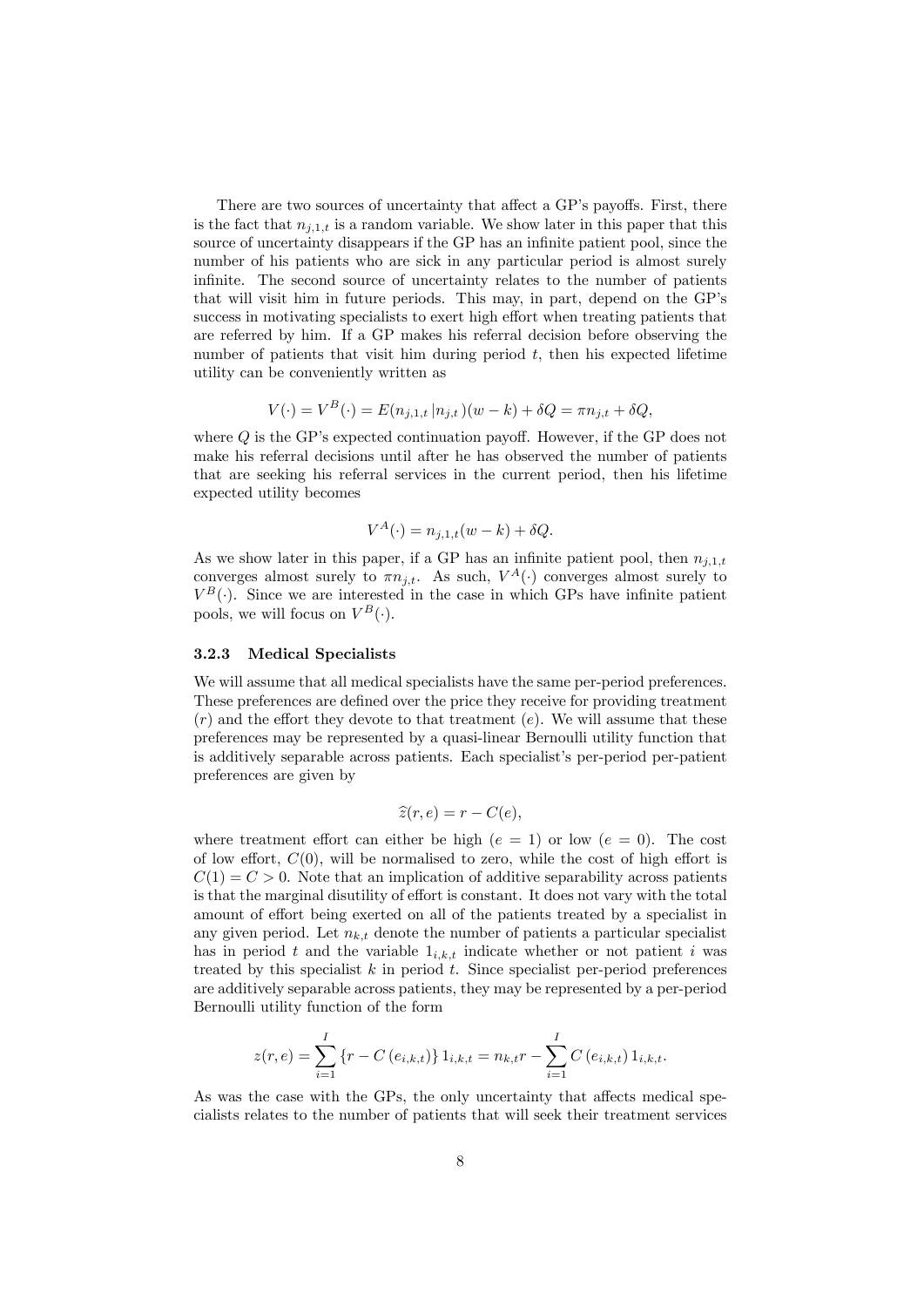in future periods. This may depend on a number of factors, including the specialist's current effort choices, the actual health outcomes following low effort treatment and the incidence of the disease in future periods. The specialist's expected lifetime utility can be conveniently written as

$$
Z(\cdot) = n_{k,t}r - \sum_{i=1}^{I} C(e_{i,k,t}) 1_{i,k,t} + \delta Y,
$$

where  $Y$  denotes the specialist's expected continuation payoff. This payoff will clearly depend on the number of patients that visit him in the future. While this is in part random, varying with Nature's decisions about disease incidence, it will also depend on the future decisions of patients and GPs.

### 3.3 The nature of equilibria

In this paper, we impose some sequential rationality restrictions on the set of acceptable equilibria for the supergame. We do this by solving the game by backwards induction. Since the market process in each period involves incomplete information that is not always revealed following its completion, there will be many non-singleton information sets in the supergame. As such, we would expect the set of equilibrium strategy profiles to depend on players' beliefs about the prior history of the game at each of their information sets. In an infinitely repeated game, these beliefs can be rather complicated.

In order to avoid the complicated beliefs that can arise in infinitely repeated games, we will make use of the competitive nature of our model of health care markets. In particular, we will solve the model in three stages. First, we will consider an infinitely repeated game between a representative patient and a representative specialist in the absence of GPs. This will provide a benchmark for the outcome if a patient chooses to self-refer. We will then consider an infinitely repeated game between a representative GP and a representative specialist. We will assume that the GP has a constant patient pool of infinite size. This will provide a benchmark for the outcome if a patient seeks a referral from a GP. Finally, we will consider a representative patient's choice between self-referral and seeking a referral from a GP.

## 4 The patient-specialist supergame

Our explanation for the structure of gated industries focuses on the role of intermediaries in ameliorating the market failure resulting from a static moral hazard problem. In order to pursue this line of reasoning, we need to understand the outcomes that result in such industries when intermediaries are not present. These outcomes are analysed in this section.

Suppose that there are no GPs. In these circumstances, the only decisions that a patient makes are whether to seek treatment and, if so, which specialist to visit. The only decisions that a specialist needs to make involve the amount of effort to devote to treating each patient that visits him.

A desire to impose some credibility restrictions on the use of punishment threats is implicit in our decision to solve the entire supergame by backwards induction. We will maintain this approach within the patient-specialist supergame. In order to impose some degree of sequential rationality on the set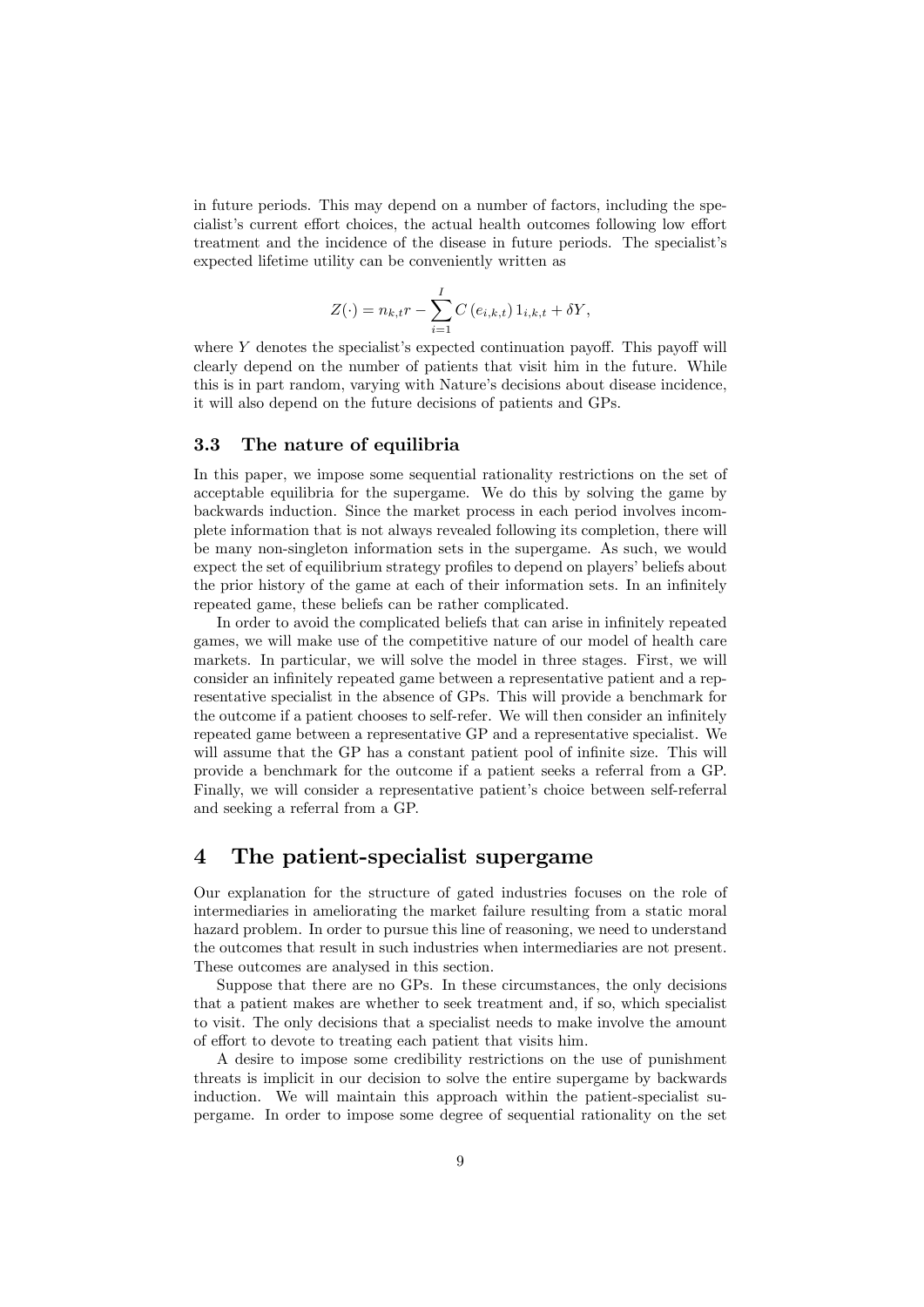of acceptable equilibria for the patient-specialist supergame, we will restrict our attention to perfect public equilibria.<sup>11</sup> Perfect public equilibria have two desirable properties, both of which simplify the process of finding sequentially rational Nash equilibria for a supergame with imperfect monitoring. The first property is belief independence. It is known that beliefs exist which will support a perfect public equilibrium as a perfect Bayesian equilibrium.<sup>12</sup>. As such, we know that any perfect public equilibrium is sequentially rational without needing to calculate the actual beliefs that make it so. The other desirable property of perfect public equilibria is that they are recursive, in the sense that, from any point in time, they will induce a perfect public equilibrium in every subsequent continuation game.

However, we would like to extend this backwards induction reasoning to the stage game itself. Recall that each specialist gets to make all of his effort choices after he observes which patients are seeking treatment from him in that period, as well as any continuation payoffs that the patients can credibly promise. As such, we will solve each specialist's problem first, conditional on the patients' strategy choices. We will then solve each patient's problem under the assumption that the specialists will respond accordingly.

Specialists' strategy choices in the stage game simply amount to a choice of treatment effort for each patient that seeks treatment from them. We assumed earlier that the specialists' payoffs were additively separable across patients. Furthermore, patients cannot directly communicate treatment outcomes with each other in this model. As such, there is no direct gain for a specialist from linking his effort choices across patients. We will assume throughout this section that each specialist chooses the effort he will devote to treating each of his patients independently of the effort devoted to treating his other patients. When choosing the amount of effort to devote to treating a particular patient, the specialist will simply way up the expected lifetime utility of exerting high effort against that of exerting low effort. In each case, the expected lifetime utility will clearly depend on the expected continuation payoffs promised by the patient.

Patients' strategy choices consist of three components in this model. These components are a treatment decision, the choice of specialist in the event that treatment is chosen and a credible statement about their future treatment and specialist choices if they happen to get sick again. These future strategy choices can be represented by the choice of a continuation payoff for that specialist. This continuation payoff can vary with treatment outcomes.

### 4.1 The treatment choices of specialists

Since we wish to solve the specialist's problem first, suppose that a representative patient  $(i)$  who is sick has decided to seek treatment from some specialist  $(k)$ . The patient will be able to motivate high effort from this specialist if and only if he can credibly promise continuation payoffs that will ensure that both the specialist's high effort incentive compatibility constraint and participation constraint are satisfied. Recall that the patient only observes the outcome of

 $11$ The seminal papers on the perfect public equilibrium concept are Abreu et al  $(2)$  and Fudenberg et al ([23]). Useful discussions of the concept can be found in Fudenberg and Tirole ([24], chapter 5, sections 5 and 6) and Mailath and Samuelson ([42], chapter 7).

 $12$  See Fudenberg et al ([23], pp. 8-9). More recent work on belief-free equilibria can be found in Ely et al  $([21])$ .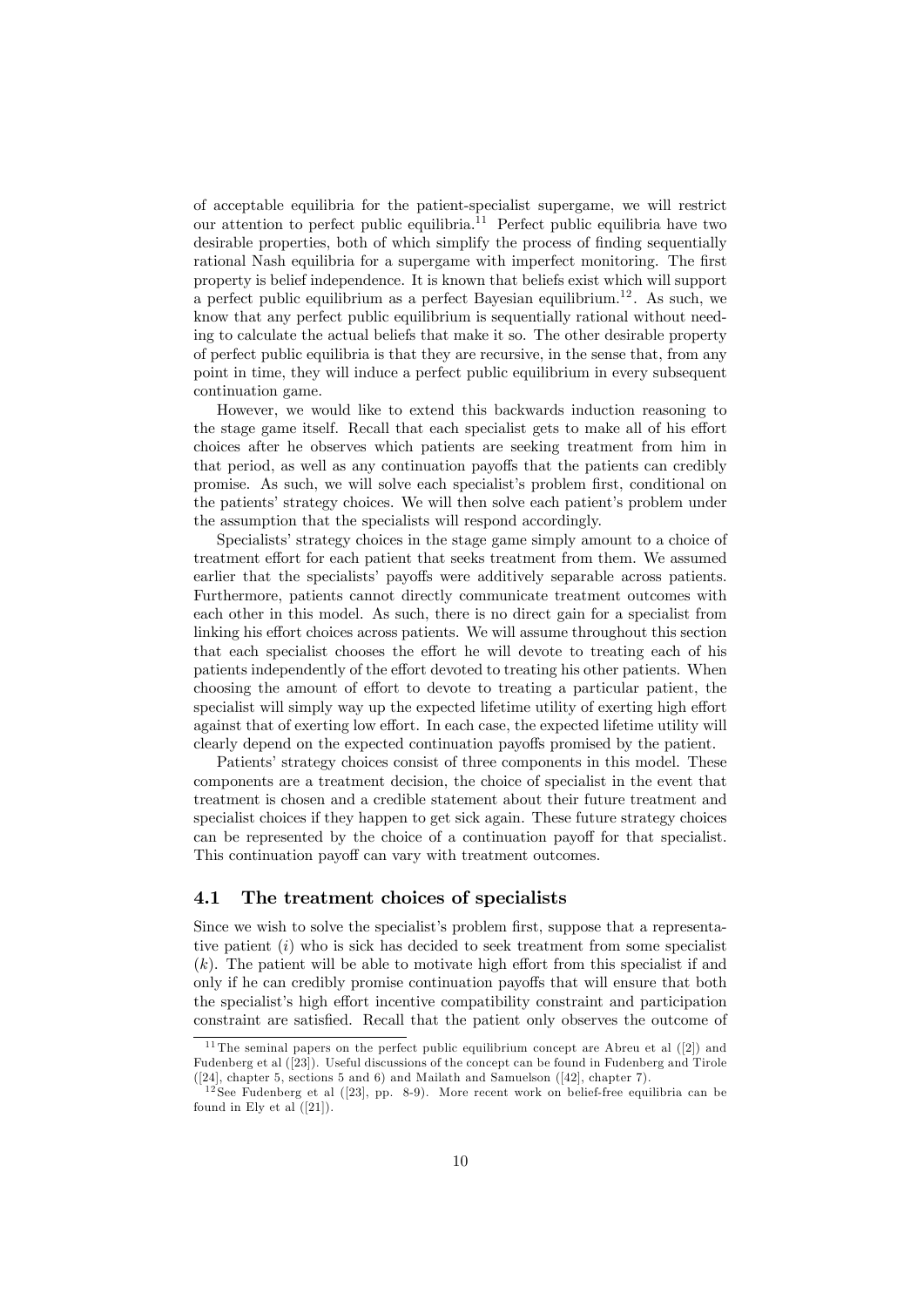the treatment and not the effort devoted to treatment by the specialist. Furthermore, the patient only observes his own health outcomes and not those of other patients treated by the specialist. Similarly, the specialist only observes the patient's health outcomes when he treats the patient and not when the patient is treated by another specialist. Since we are restricting our attention to public strategies, the continuation payoffs can only be conditioned on the patient's history of health outcomes following treatment by this specialist. With prices Öxed, the only punishment available to a patient is to dump the treating specialist.

This dumping strategy could be employed temporarily, with the patient refusing to visit that particular specialist at any time in the next T periods or the next T times he is sick. Alternatively, it could be employed permanently, with the patient refusing to ever seek treatment from that specialist again. The patient could choose to trigger the punishment only after a series of bad outcomes, or if the proportion of bad outcomes exceeds some threshold. Alternatively, the patient could trigger the punishment after only a single bad outcome. The most extreme punishment that could be chosen involves the patient permanently dumping the specialist if there is ever a bad outcome.<sup>13</sup> The extreme punishment strategy requires the specification of two continuation payoffs, one for histories in which the patient always has good outcomes following treatment  $(V(1))$  and one for histories in which there is at least one bad outcome  $(V(0))$ . We will focus on this strategy in the analysis below.

**Proposition 1** The specialist will prefer to provide high effort treatment to a patient rather than low effort treatment if and only if the treatment price matches or exceeds some threshold price.

Proof. Under the extreme punishment strategy employed by the patient, the specialist's high effort incentive compatibility constraint is:

$$
r - C + \delta V(1) \ge r + \delta \left[\theta V(1) + (1 - \theta)V(0)\right],
$$

which simplifies to:

$$
V(1) \ge V(0) + \frac{C}{\delta(1-\theta)}.
$$

Since punishment involves dumping the specialist forever, we can set  $V(0) =$ 0. Furthermore, since the price of treatment is exogenous, the highest continuation payoff for a history of only good outcomes that a patient could credibly offer is a constant stream of the static payoff to high effort. This is:

$$
V(1) = \sum_{t=0}^{\infty} \delta^t \pi(r - C) = \frac{\pi(r - C)}{(1 - \delta)}.
$$

Substituting these continuation payoffs into the high effort constraint yields:

$$
\frac{\pi(r-C)}{(1-\delta)} \ge \frac{C}{\delta(1-\theta)}.
$$

<sup>&</sup>lt;sup>13</sup>Recall that in this model, bad health outcomes following treatment can only occur if the specialist devotes low effort to that treatment.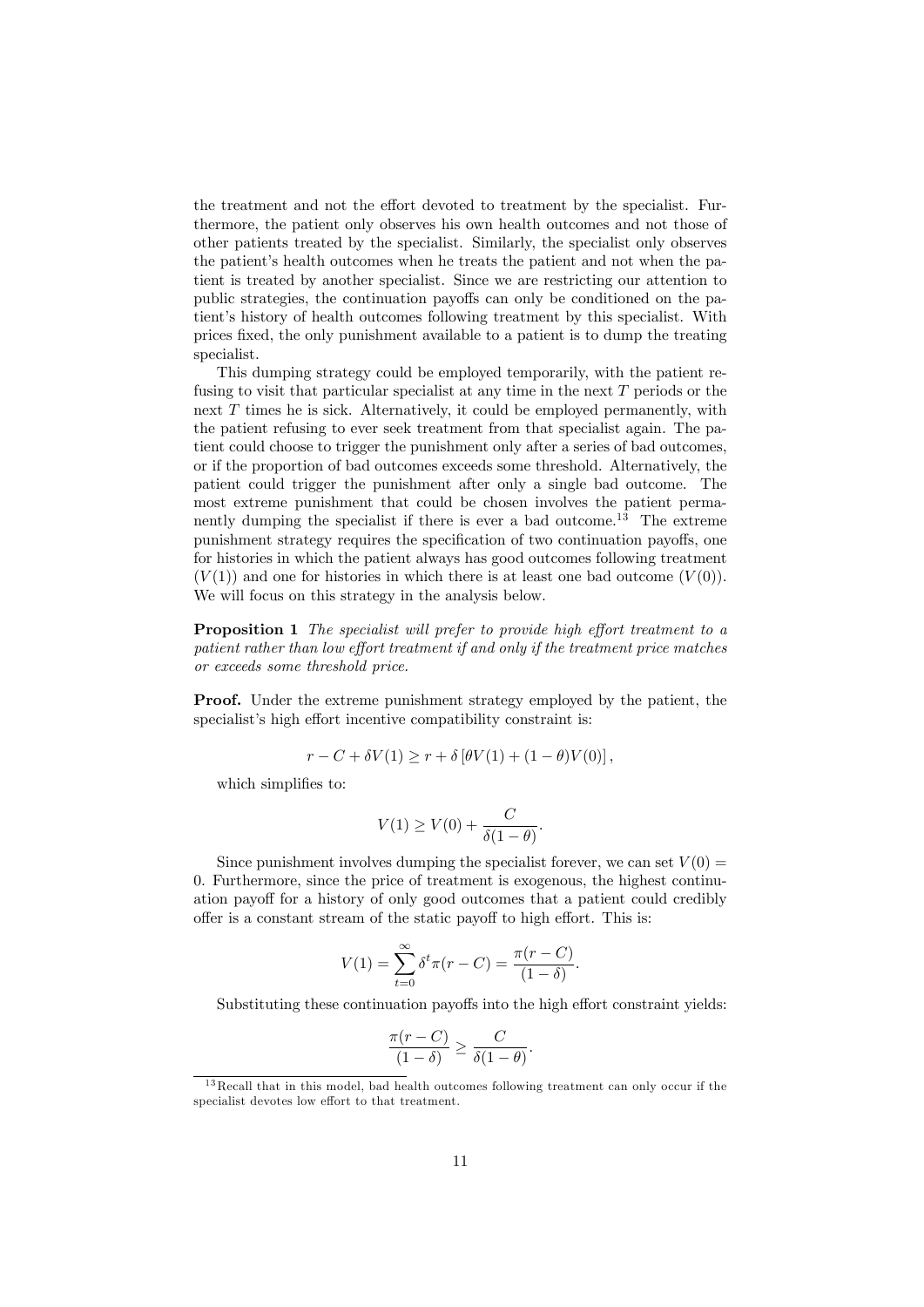After some rearranging, this becomes:

$$
r \ge \left[\frac{(1-\delta) + \pi \delta (1-\theta)}{\pi \delta (1-\theta)}\right]C,
$$

or alternatively:

$$
r \ge \left[1 + \frac{(1-\delta)}{\pi \delta(1-\theta)}\right]C.
$$

We will call this inequality the threshold price inequality.  $\blacksquare$ 

The threshold price referred to in proposition 1 is the lowest price at which a specialist will be willing to provide high effort treatment rather than low effort treatment. Specifically, in the absence of GPs, the threshold price is given by:

$$
\widehat{r} = \left[1 + \frac{(1 - \delta)}{\pi \delta (1 - \theta)}\right]C.
$$

Recall that  $\pi \in (0, 1)$  and  $\theta \in (0, 1)$ . Furthermore, specialists are neither perfectly patient nor perfectly impatient, so that  $\delta \in (0, 1)$ . As such, the threshold price inequality in Proposition 1 implies the following result.

**Proposition 2** If high effort treatment is to be provided, then the price of such treatment must exceed the marginal cost of such treatment.<sup>14</sup>

This result is somewhat unusual for a competitive economy. It is generated by the asymmetric information that is present in the market for treatment services. The gap between the threshold treatment price and the disutility incurred by a specialist that provides high effort treatment is an information rent that must be paid in order to induce specialists to provide high effort treatment.

While the threshold price inequality in Proposition 1 guarantees that any specialist that provides treatment will prefer providing high effort treatment to low effort treatment, we still need to establish the circumstances under which a specialist would want to provide treatment of either variety. To simplify matters, we will assume that the specialist's reservation utility has been normalised to zero.

First, let us establish conditions under which the specialist will prefer to provide high effort treatment than provide no treatment whatsoever. If the specialist refuses to treat a patient, he will receive no surplus from that transaction. It is possible that the patient could punish such behaviour in a similar way to the punishment used for a bad health outcome from treatment. However, no such punishment is necessary to induce treatment in those cases where the patient can motivate high effort treatment from the specialist.

**Proposition 3** If the high effort incentive compatibility condition holds, then the specialist will prefer to provide high effort treatment to the patient rather than not treating the patient at all.

**Proof.** We know from Proposition 2 that if the high effort incentive compatibility constraint is satisfied, then  $r > C$ . This is sufficient to ensure that the

<sup>&</sup>lt;sup>14</sup> This result is similar to that obtained by Klein and Leffler  $([36])$ .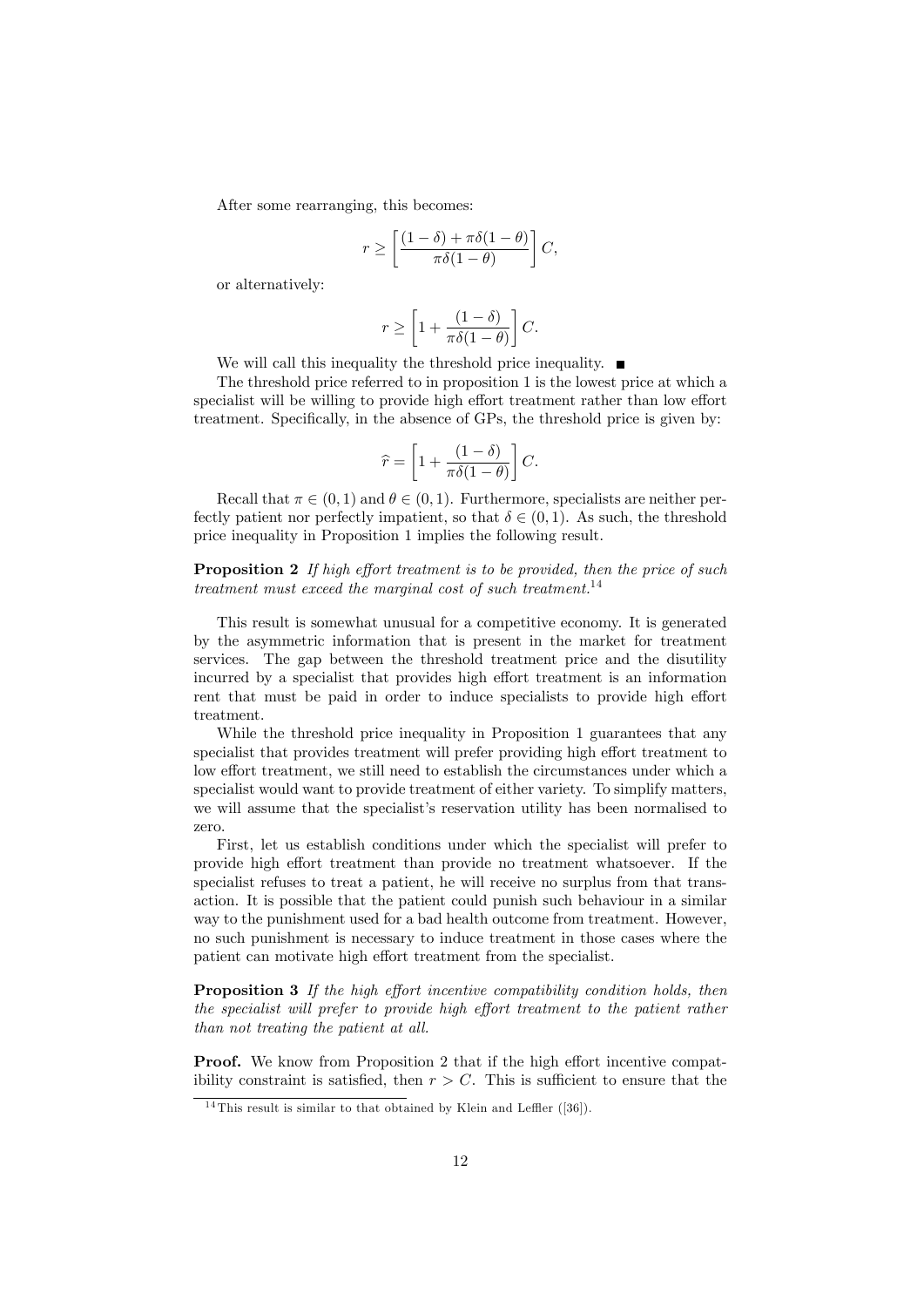specialist would receive positive surplus if he provides high effort treatment to the patient. Since the specialist receives no surplus if he refuses to treat the patient, he will prefer to provide high effort treatment to the patient rather than not treat the patient at all.

Note that the result in Proposition 3 holds, even if no dynamic punishment for non-treatment is used by the patient. If patients are able to motivate high effort from the specialist, they can automatically ensure participation.

Suppose instead that the high effort incentive compatibility constraint does not hold. In this case, the specialist will only provide low effort treatment, if any treatment is provided at all.

**Proposition 4** If the high effort incentive compatibility constraint does not hold, then the specialist will (weakly) prefer to provide low effort treatment to the patient over not treating the patient at all if the prevailing treatment price is non-negative.

**Proof.** If the specialist provides low effort treatment, then he only incurs the disutility associated with low effort treatment. Thus his cost of treatment is  $C(0) = 0$ . As such, any non-negative price for treatment will be sufficient to induce the specialist to offer treatment, even if the patient does not employ any dynamic punishments for non-treatment.

Note that if the treatment price is positive, then the specialist will earn a positive surplus from the transaction. Even in the absence of dynamic punishments for non-treatment, this still exceeds the surplus from non-treatment, which is zero. If the price is zero, then in the absence of dynamic punishments for non-treatment, the specialist will be indifferent between providing low effort treatment to the patient and not treating the patient at all. We will adopt the standard convention and assume that when the specialist is indifferent between providing low effort treatment and no treatment, the specialist chooses to provide low effort treatment.

The results in Proposition 3 and Proposition 4 ensure that motivating specialists to provide treatment is not a problem in this economy. The only question is whether they will provide high effort treatment or low effort treatment. The conditions under which high effort treatment will be provided are given by the threshold price inequality in Proposition 1. If this high effort incentive compatibility condition does not hold, then low effort treatment will be provided.

### 4.2 The treatment choices of patients

Patient's preferences depend on both their health state and their expenditure on health care. A sick patient will only seek treatment if the expected benefits in terms of a higher probability of good health exceed the cost of the treatment. A patient who is not sick will not seek treatment, since doing so will involve a cost but yield no benefit. As such, we will focus on the treatment choices of a sick patients. Since there are no GPs present in this hypothetical economy, the patient cannot seek a referral. As such, if the patient chooses to seek treatment, the only expenditure incurred will be the treatment price, so that  $p = r$ . Prior to seeking treatment in any given period, a sick patient does not know the amount of effort that will be exerted by the treating specialist. As such, his expected utility from treatment is: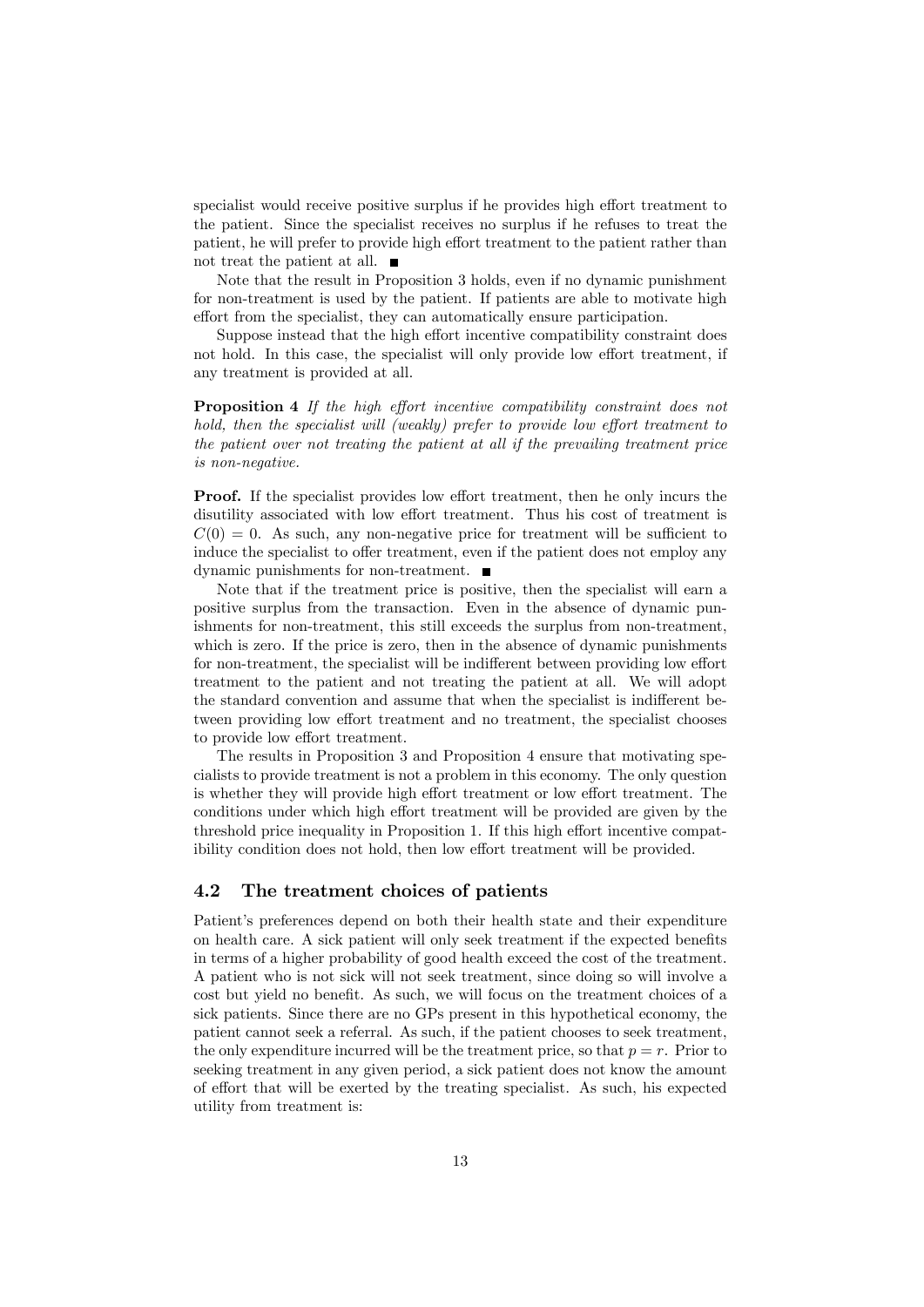$$
U(h, p) = \mu B - r + \delta M,
$$

where  $M$  is the patients expected continuation payoff if he seeks treatment in the current period and  $\mu = \lambda + \theta(1 - \lambda)$  is the patient's belief that he will be cured following treatment in the current period.

In principle, we could allow the continuation payoff to vary with the decision to seek treatment for disease  $k$  and the health state following any such treatment in every period up until and including the current period. The reason for this is that these will be observed by both the representative patient and the representative specialist. However, given the competitive nature of this model, we will assume that specialists do not condition their future strategy choices on the history of treatment choices or the health outcomes of their patients in the current period. As such, from a patient's point of view, the continuation payoff does not vary with the public history of either the treatment choices for disease  $k$  or the public history of health outcomes following any such treatment. Hence we can set all of the patient's continuation payoffs in the current period equal to  $M$ . Given this, the patient's expected utility if he does not seek treatment is:

$$
U^0 = \delta M.
$$

Proposition 5 If the treatment price is not too high, a sick patient will seek treatment.

Proof. A sick patient will seek treatment if and only if the following individual rationality constraint is satisfied:

$$
\mu B - r + \delta M \ge \delta M.
$$

This constraint simplifies to the following restriction on the treatment price:

$$
r \leq \mu B.
$$

Thus, so long as the treatment price does not exceed the expected benefit to the patient from treatment, he will seek treatment.  $\blacksquare$ 

A patient who is using the extreme dumping strategy outlined previously will know whether or not the treatment price is at least as large as the high effort threshold price. As such, the patient will know whether or not he will receive high effort treatment. This allows us to be more specific about the patient's decision to seek treatment.

Proposition 6 If the treatment price matches or exceeds the threshold treatment price, a sick patient will seek treatment whenever  $r \leq B$ . If the treatment price is less than the threshold treatment price, a sick patient will seek treatment whenever  $r \leq \theta B$ .

Proof. If the treatment price matches or exceeds the threshold price, then the patient knows that he will receive high effort treatment. As such,  $\lambda = 1$  and hence  $\mu = 1$ . Thus the maximum treatment price that the patient will be willing to pay in this case is  $r = B$ . If the treatment price is less than the threshold price, then the patient knows that he will receive low effort treatment. As such,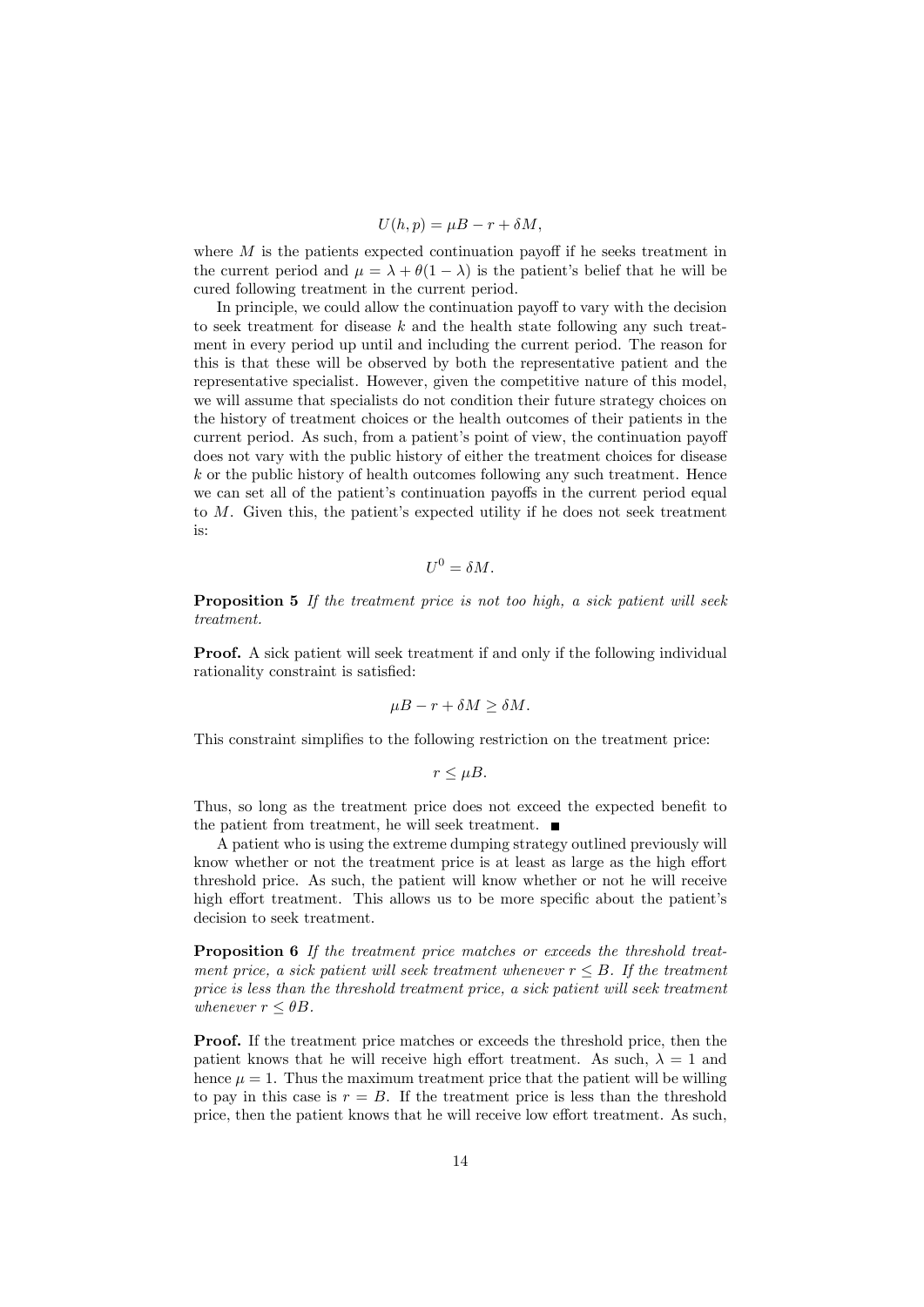$\lambda = 0$  and hence  $\mu = \theta$ . Thus the maximum treatment price that the patient will be willing to pay in this case is  $r = \theta B$ .

Clearly, the extreme dumping strategy is designed to induce the specialist to provide high effort treatment. Assuming that a patient uses the extreme dumping strategy, we have characterised the range of prices for he will seek and receive high effort treatment. We have also characterised the range of prices for which he will seek and receive low effort treatment. However, we have not yet established that a sick patient would prefer high effort treatment to low effort treatment.

**Proposition 7** A sick patient will always prefer to receive high effort treatment  $rather than low effort treatment for any given treatment price.$ 

**Proof.** The payoff to a sick patient who receives high effort treatment is  $B-r+$  $\delta M$ . The payoff to a sick patient who receives low effort treatment is  $\theta B-r+\delta M$ . The patient will prefer high effort treatment over low effort treatment if and only if:

$$
B - r + \delta M \ge \theta B - r + \delta M.
$$

This expression simplifies to:

$$
(1 - \theta) B \ge 0.
$$

Since  $\theta \in (0, 1)$  and  $B > 0$ , this inequality is always satisfied. As such, a sick patient will prefer high effort treatment to low effort treatment for any given treatment price.

We now know that a patient will prefer high effort treatment to low effort treatment and that he can motivate a specialist to provide high effort treatment if the treatment price is sufficiently high.

#### 4.3 Long-run and short-run relationships

If a patient is able to motivate high effort treatment from the specialist, then he is said to have a long-run relationship with that specialist. If a patient is not able to motivate high effort treatment from a specialist, then he is said to have a short-run relationship with that specialist. We have already found conditions on the prevailing treatment price that will allow us to characterise the relationship between a patient and a specialist as either long-run or short-run. However, it is perhaps more intuitive to define a short-run relationship between a patient and a specialist in terms of the probability that a patient will need the services of a specialist in any given period. After all, if that probability is sufficiently low, a patient that is being treated in the current period will be unlikely to require treatment for the foreseeable future. Given that the specialist is not perfectly patient ( $\delta$  < 1), he is likely to ignore any impact on this patient's future demand for his services when choosing his current effort level. Recall that threshold treatment price for ensuring high effort treatment was a function of the probability that the patient will get sick in any given period. As such, we can rearrange the high effort incentive compatibility condition to provide a restriction on the probability that a patient gets sick in any given period.

Proposition 8 A patient has a short-run relationship with a specialist if and only if at least one of the following three conditions hold: (a)  $(r - C) \leq 0$ , (b)  $\pi < \hat{\pi}$  and  $(c)$   $\hat{\pi} > 1$ .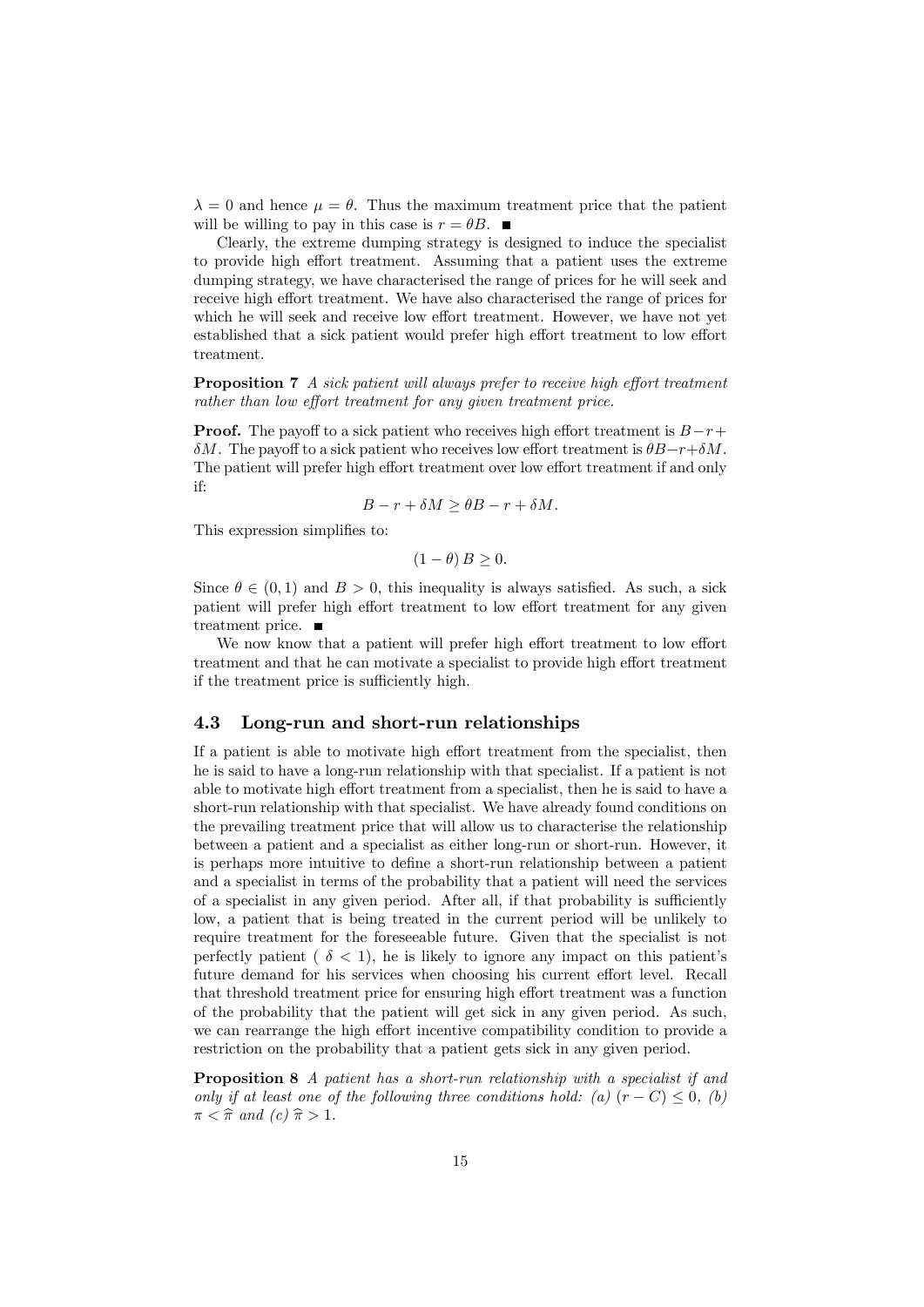**Proof.** Recall that a patient can motivate high effort treatment from a specialist if and only if:

$$
r \ge \left[1 + \frac{(1-\delta)}{\pi \delta(1-\theta)}\right]C.
$$

Since this requires that  $(r - C) > 0$ , we know that the patient will receive low effort treatment if  $(r - C) \leq 0$ . We can rearrange the threshold price inequality to obtain:

$$
\pi \geq \widehat{\pi} = \frac{(1-\delta)C}{\delta(1-\theta)(r-C)}.
$$

Thus a patient will have a short-run relationship with a specialist if  $\pi < \hat{\pi}$ . Finally, note that  $\pi \in [0, 1]$  since it is a probability. As such, if  $\hat{\pi} > 1$ , then the patient will have a short-run relationship with the specialist.

If none of the conditions in Proposition 8 hold, then the patient will have a long-run relationship with the specialist.

**Proposition 9** The patient will have a long-run relationship with the specialist if and only if all of the following conditions hold: (a)  $(r - C) > 0$ , (b)  $\pi \geq \hat{\pi}$ and (c)  $\hat{\pi} \leq 1$ .

## 5 The GP-specialist supergame

Suppose that patients only have short-run relationships with specialists. They might be willing to seek a referral from a GP if they thought that this would result in high effort treatment and obtaining the referral was not too costly. In this section, we examine the circumstances under which a GP will be able to motivate a specialist to provide high effort treatment to all of the patients that are referred to the specialist by him. In order to incorporate the idea that each GP has a large patient pool that is stable in size, we will ultimately assume that each GP has an infinite patient pool. This assumption is required to ensure that it will be rational for specialists to hold static expectations with respect to the size of GP patient pools. A specialist has static expectations about a GPís patient pool if, in any given period, he believes that the number of patients utilising the GP's services will remain at its level in that period forever. We will begin the analysis by assuming that the representative GP has a finite patient pool of size  $n$ . The infinite patient pool assumption will be implemented by taking limits as  $n \to \infty$ .

#### 5.1 Optimal deviation by a specialist

Consider a representative GP,  $j$ , who currently has a patient pool of size n. Suppose that  $n_{i,1}$  of these patients are sick in the current period and that the GP  $j$  chooses specialist  $k$  to treat all of these patients. Can the GP motivate the specialist to exert high effort whenever the specialist is treating patients referred by him? Before considering this question, we will need to make some simplifying assumptions about the nature of competition. First, we continue to assume that all agents are price takers and that prices are set exogenously. In addition to this, we will assume that specialists have static expectations with respect to the size of GP patient pools. In any given period, they believe that the number of patients utilising a GP's services will remain at its current level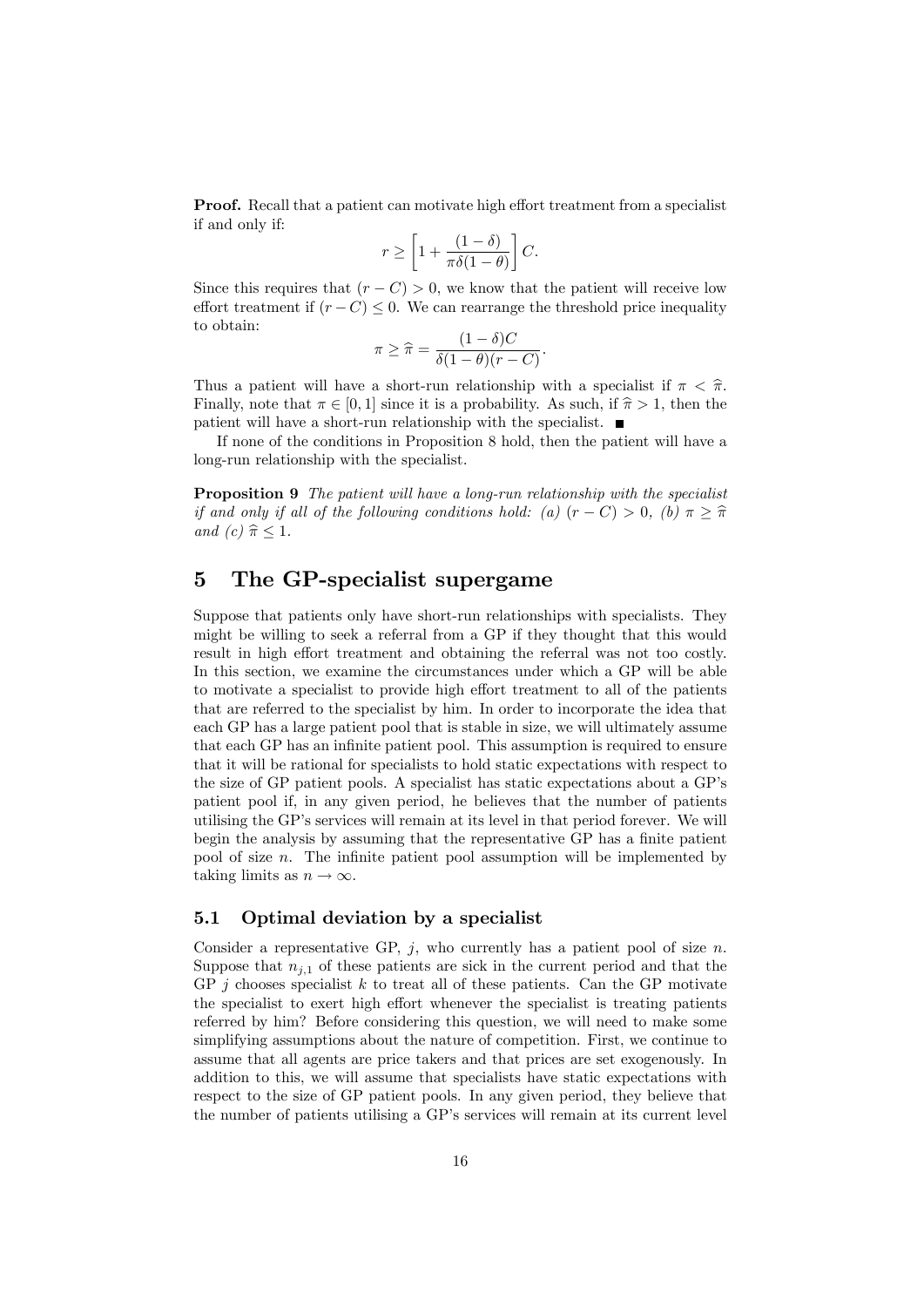forever. Justifications for this assumption are provided later in this paper, when the price formation process is considered.

Suppose that a specialist decides to deviate and shirk in his treatment of at least one of GP  $j$ 's patients. What is the specialist's optimal deviation? This amounts to determining how many of the  $n_{i,1}$  patients should receive low effort treatment.

Proposition 10 If a specialist chooses to shirk when treating any patient referred to him by a particular GP in a particular period, then he will shirk when treating every patient referred to him by that GP in that period.

**Proof.** If  $n_{i,1} = 1$ , this question is easy to answer. The only possible deviation from high effort treatment for all of GP  $j$ 's patients is to shirk for that lone patient. When  $n_{j,1} > 1$ , the specialist could choose to provide low effort treatment for all of these patients or just for some subset of them. From the specialist's point of view, all of the patients referred by a particular GP in any given period are identical. Thus we need only consider the number of these patients that receive low effort treatment and not their individual identities. Let  $m_{i,1}$  denote the number of patients referred to the specialist by GP  $j$  in the current period that receive low effort treatment. If the GP employs an all or nothing punishment strategy, then only two continuation payoffs need to be specified. These are the payoff to only good health outcomes,  $V(1)$ , and the payoff if there are any bad outcomes,  $V(0)$ .

We will assume that the GP follows up on the treatment outcomes for all of the patients he refers at the end of each period. Thus the GP can condition the specialist's continuation payoffs on whether or not a bad outcome occurs for any of the patients he referred to the specialist in the current period or in any past period. Given this, the payoff to the specialist from providing low effort treatment to  $m_{j,1}$  of the  $n_{j,1}$  patients referred by GP j is

$$
\widehat{U}_s(m_{j,1}; n_{j,1}) = n_{j,1}r - (n_{j,1} - m_{j,1})C + \delta \left[\theta^{m(j,1)}V(1) + \left(1 - \theta^{m(j,1)}\right)V(0)\right].
$$

If the GP's punishment for a bad outcome is to sack the specialist, so that  $V(0) = 0$ , this becomes

$$
\widehat{U}_s(m_{j,1}; n_{j,1}) = n_{j,1}r - (n_{j,1} - m_{j,1})C + \delta \theta^{m(j,1)}V(1).
$$

Differentiating this with respect to the number of patients for which the specialist shirks  $(m_{j,1})$ , we obtain

$$
\frac{\partial \hat{U}_s(m_{j,1}; n_{j,1})}{\partial m_{j,1}} = C + \delta \theta^{m(j,1)} \ln(\theta) V(1).
$$

Since  $\theta \in (0, 1)$ , so that  $\ln(\theta) < 0$ , the sign of this derivative is ambiguous. We could assume that the derivative is always positive, but that would place strong restrictions on the size of the disutility of effort. Notice that, since  $\ln(\theta) > -\infty$ because  $\theta > 0$ , we have

$$
\lim_{m(j,1)\to\infty} \delta\theta^{m(j,1)} \ln(\theta) V(1) = \delta(0) \ln(\theta) V(1) = 0.
$$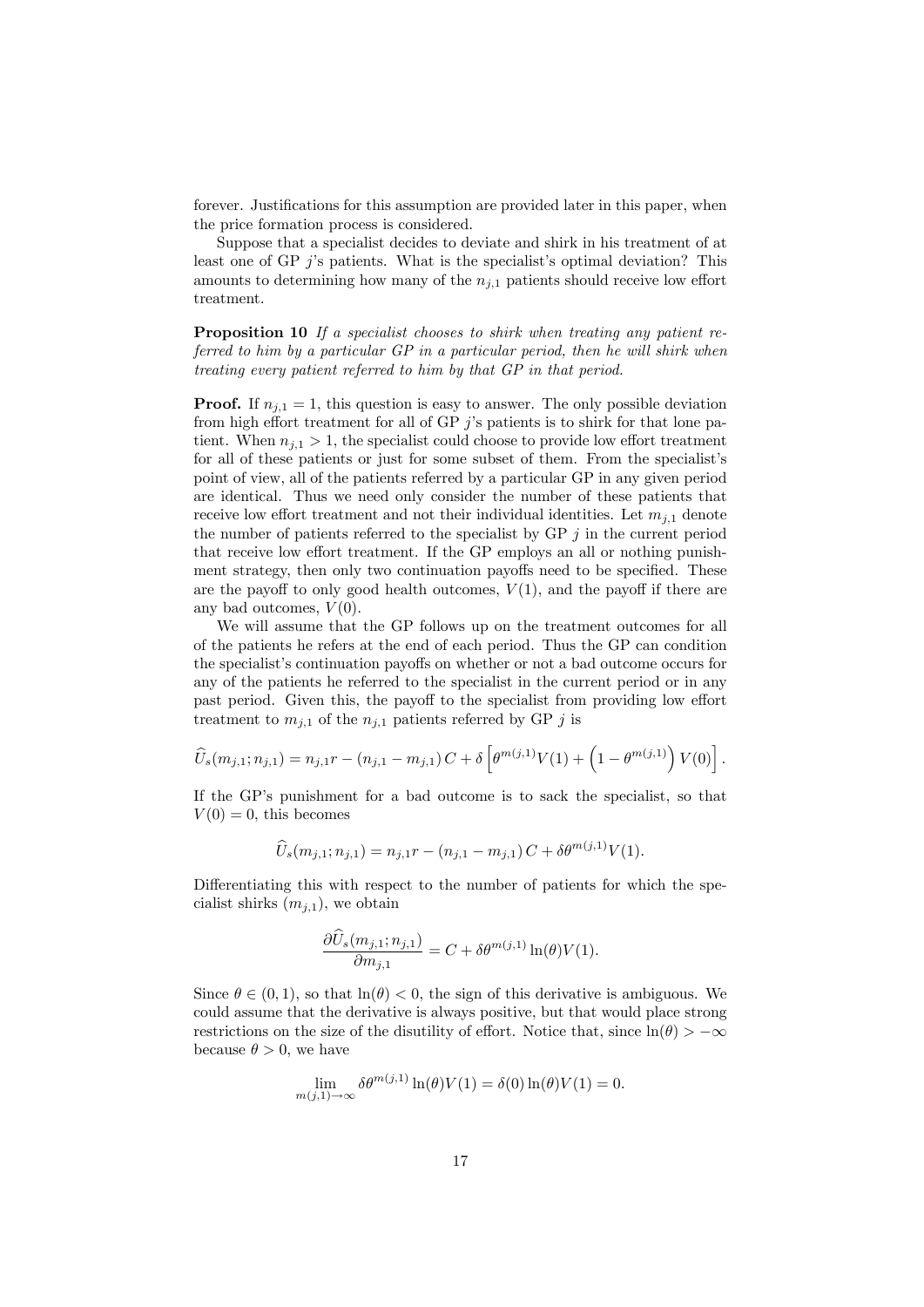Hence, for sufficiently large  $m_{i,1}$ , the derivative will be positive. Indeed, the derivative is monotonically increasing in  $m_{i,1}$ , since

$$
\frac{\partial^2 \hat{U}_s(m_{j,1}; n_{j,1})}{\partial m_{j,1}^2} = \delta \theta^{m(j,1)} \left[ \ln(\theta) \right]^2 V(1) > 0 \text{ for all } m_{j,1}.
$$

If the first derivative of  $\widehat{U}_{s}(m_{j,1}; n_{j,1})$  with respect to  $m_{j,1}$  is positive for all  $m_{j,1}$ , then the unique optimal deviation is for the specialist to shirk for all of GP  $j$ 's patients. If the derivative is negative for sufficiently low  $m_{i,1}$ , then there are two possibilities for the optimal deviation. One possibility is that the specialist will not want to shirk at all, so that  $m_{i,1} = 0$ , in which case there is no deviation. However, if the specialist is going to shirk for any of GP  $j$ 's patients, he will choose to shirk for all of them. The optimal deviation is thus  $m_{i,1} = n_{i,1}$ .

The intuition behind this result is clear. The marginal benefit of shirking is simply the avoided cost of effort for the additional patient  $(C)$ , which is constant. It does not change as the number of patients referred by  $GP$  *i* that receive low effort treatment increases. However, the additional probability of being detected (and hence the expected marginal cost of shirking) falls as the number of patients referred by  $\overline{GP}$  j that receive low effort treatment increases. As such, if the specialist chooses to shirk when treating any of GP  $j$ 's patients in any given period, he will shirk when treating all of GP  $j$ 's patients in that period.

We are now in a position to derive the maximum payoff that a specialist will receive if he shirks for any of GP  $j$ 's patients when GP  $j$  is employing the extreme punishment strategy outlined earlier.

Proposition 11 If a GP employs the extreme punishment strategy, the maximum payoff to a specialist who fails to provide high effort treatment for all of the patients referred by that GP is

$$
\widehat{U}_s(deviate) = n_{j,1}r + \delta\theta^{n(j,1)}V(1).
$$

Proof. We have already shown that the optimal deviation for a specialist involves setting  $m_{j,1} = n_{j,1}$ . Substituting this into the expression for the specialists payo§ yields

$$
\widehat{U}_s(deviate) = \widehat{U}_s(n_{j,1}; n_{j,1}) = n_{j,1}r + \delta\theta^{n(j,1)}V(1).
$$

A GP will be able to motivate high effort treatment from a specialist for all of his patients if and only if the payoff to specialist from providing only high effort treatment exceeds both the payoff to his optimal deviation and the payoff to refusing

to treat the patients. The conditions under which a specialist would prefer to provide high effort treatment to all of the patients referred from GP  $j$  are derived in the next subsection of this paper. The conditions under which the specialist will choose to treat all of GP  $j$ 's patients are considered in the following subsection of this paper.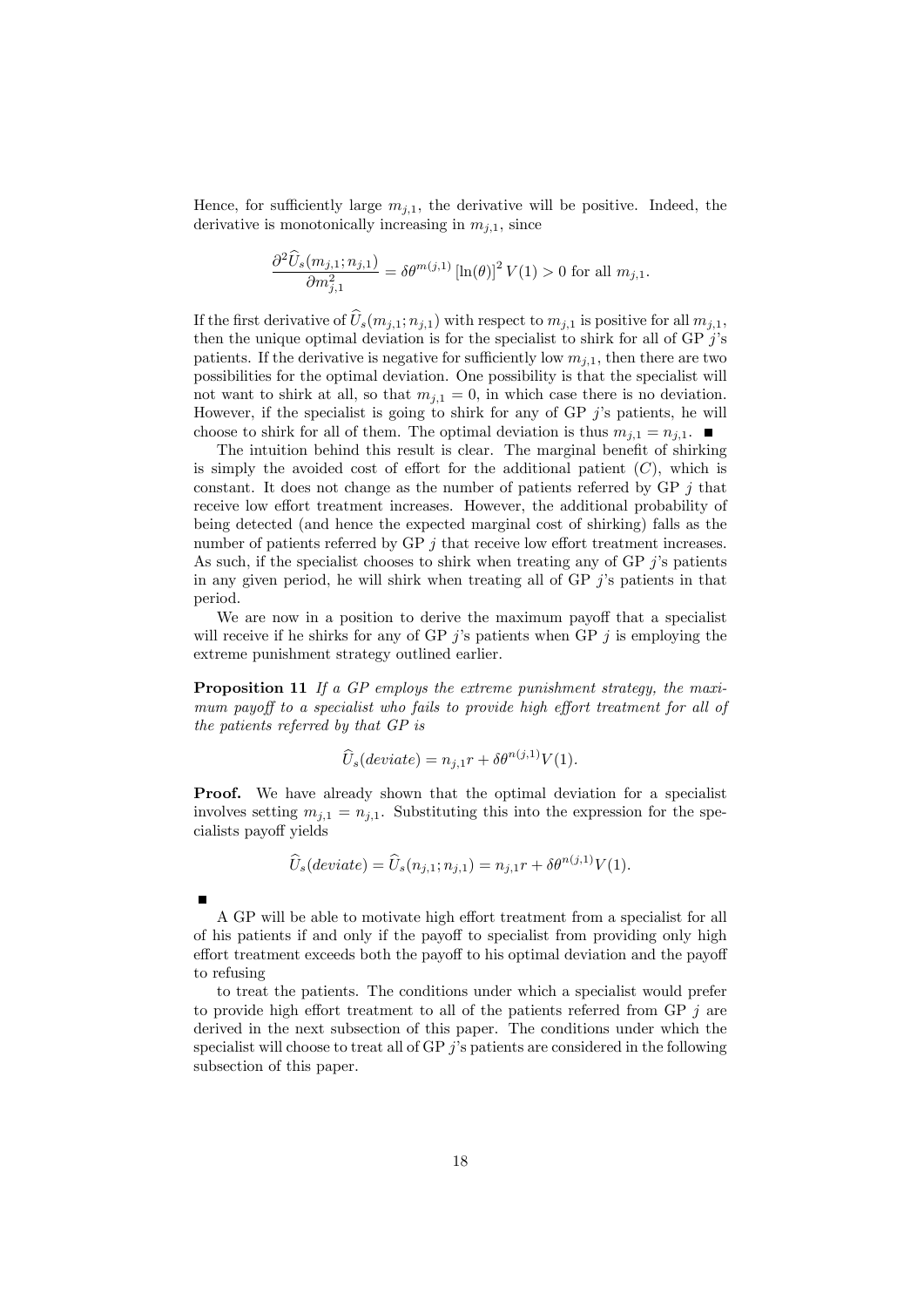#### 5.2 Incentive compatibility constraints for specialists

A specialist will provide high effort treatment to all of the patients that are referred to him by a particular GP only if the payoff to doing so exceeds the payoff that he would receive from shirking for at least some of these patients. This requires that the treatment price be sufficiently high.

**Proposition 12** A specialist will weakly prefer to provide high effort treatment to all of the patients that are referred to him by a particular GP in a given period over the provision of low effort treatment to one or more of these patients if the treatment price exceed some threshold price. The threshold price is given by

$$
\widehat{r}(n_{j,1}, n_j) = \left[1 + \frac{n_{j,1} (1 - \delta)}{\pi_j n_j \delta \left(1 - \theta^{n(j,1)}\right)}\right] C.
$$

**Proof.** The payoff to the specialist from providing high effort treatment for all of GP  $j$ 's patients is

$$
\hat{U}_s(no\ deviation) = n_{j,1}(r - C) + \delta V(1).
$$

Thus the specialist will choose to provide high effort treatment to every patient referred by GP  $j$  only if the payoff from doing so matches or exceeds the largest possible payo§ from not doing so. This requires that

$$
n_{j,1}(r - C) + \delta V(1) \ge n_{j,1}r + \delta \theta^{n(j,1)}V(1),
$$

which can be rearranged to obtain

$$
V(1) \ge \frac{n_{j,1}C}{\delta\left(1 - \theta^{n(j,1)}\right)}.
$$

| In determining the equilibrium continuation payoff, $V(1)$ , we need to remem-                   |
|--------------------------------------------------------------------------------------------------|
| ber that the specialists have static beliefs about the size of each GP's patient                 |
| pool, $n_i$ <sup>15</sup> Given this, the highest continuation payoff for a history of only good |
| outcomes that a GP can credibly offer is a constant stream of the expected static                |
| payoff to high effort. This is                                                                   |

$$
V(1) = \sum_{t=0}^{\infty} \delta^t \pi n_j (r - C) = \frac{\pi n_j (r - C)}{(1 - \delta)}.
$$

Note that  $(r - C)$  is the net payoff per patient when the specialist exerts high effort, while  $\pi n_i$  is the expected number of GP j's patients that will be sick in any given period. Substituting this into the high effort ICC we obtain

$$
\frac{\pi n_j (r-C)}{(1-\delta)} \ge \frac{n_{j,1}C}{\delta \left(1-\theta^{n(j,1)}\right)},
$$

 $15$  Strictly speaking, this only makes sense if GPs have infinite patient pools. All that specialists observe is the number of patients that are referred to them by a particular GP in any given period  $(n_{j,1})$ . As such, they need to infer the size of the GP's patient pool  $(n_j)$  on the basis of this information. Since  $n_{j,1} \sim \text{bin}(\pi, n_j)$ , the specialist will view  $n_j$  as a nondegenerate random variable if the GP has a finite patient pool. However, if the GP has an infinite patient pool, then  $n_{j,1}$  is almost surely infinite. This greatly simplifies the statistical inference problem facing the specialist. If a specialist receives an infinite number of referrals from a particular GP, then he knows that the GP has an infinite patient pool.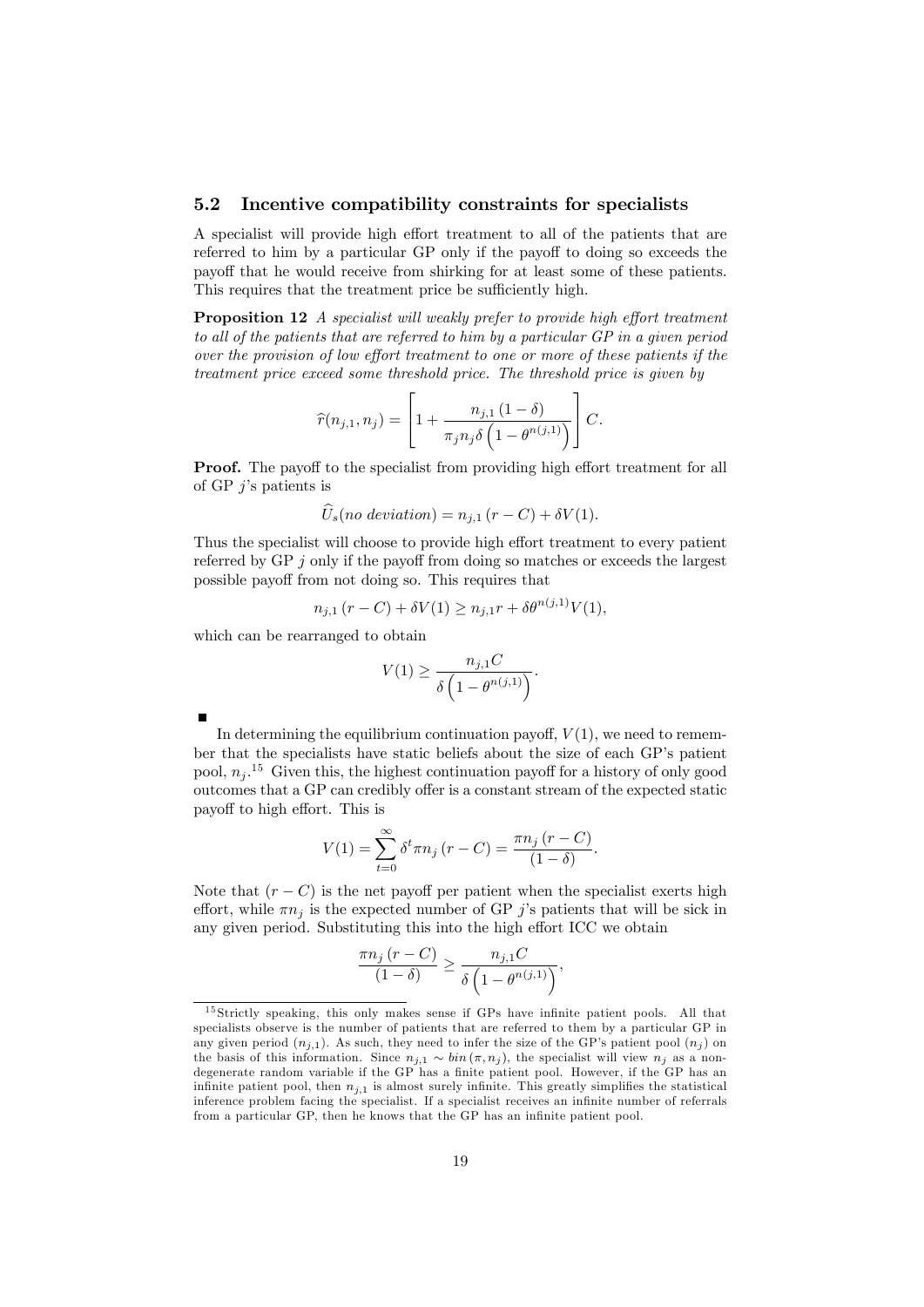which can be rearranged to yield

$$
r \ge \left[1 + \frac{n_{j,1} (1 - \delta)}{\pi n_j \delta \left(1 - \theta^{n(j,1)}\right)}\right] C.
$$

If the prevailing treatment price does not fall below this threshold, then the GP will be able to assure his patients that they will provided with high effort treatment by this specialist in the current period.

We will denote the threshold price, below which a GP cannot ensure high effort treatment for all of his patients, by  $\hat{r}(n_i, n_{i,1})$ . Note that when GPs have finite patient pools, this threshold price is a random variable. The reason for this is that the threshold price is a function of the number members of a GP's patient pool who are sick in a particular period. This means that a patient cannot be sure that any particular GP will be able to motivate high effort treatment on the part of a specialist, even if he knows both the prevailing treatment price and the size of each GPs patient pool. This situation can be avoided if GPs have infinite patient pools.

Proposition 13 If each GP has an infinite patient pool, then the threshold treatment price is almost surely  $\frac{C}{\delta}$ .

**Proof.** Consider a GP who has a patient pool of size  $n_j$ . Suppose that  $n_{j,1}$  of these patients are sick in a particular period. The threshold treatment price for such a GP will be

$$
\widehat{r}(n_j, n_{j,1}) = \left[1 + \frac{n_{j,1} (1 - \delta)}{\pi n_j \delta \left(1 - \theta^{n(j,1)}\right)}\right] C = \left[1 + \frac{\alpha_j (1 - \delta)}{\pi \delta \left(1 - \beta_j\right)}\right] C,
$$

where  $\alpha_j = \frac{n_{j,1}}{n_j}$  $\frac{n_{j,1}}{n_j}$  is the proportion of the GPs patients who are sick in that period and  $\beta_j = \theta^{n(j,1)}$  is the probability that a specialist who shirks when treating all of these patients does not get caught. Determining what happens to the threshold price as the size of a GP's patient pool approaches infinity requires us to determine what happens to  $n_{j,1}$  as  $n_j \to \infty$ . This is not straightforward, as the relationship between  $n_{j,1}$  and  $n_j$  is stochastic. Indeed,  $n_{j,1}$  can be viewed as the number of negative outcomes in a random sample of  $n_j$  Bernoulli trials, where the probability of a negative outcome on any given trial is  $\pi$ . As such,  $n_{i,1}$  is a binomially distributed random variable, with parameters  $n_i$  and  $\pi$ . The specific number of patients that are referred to a specialist by a GP in any given period is simply a particular realisation of this underlying random variable. Unfortunately, it is this actual realisation that enters a specialist's high effort incentive compatibility constraint and hence the threshold price. In finite samples, any particular realisation of  $n_{i,1}$  could occur with positive probability. However, in an infinite sample, we can use limiting arguments to show that the relative proportion of negative outcomes  $(\alpha_i)$  is almost surely equal to the probability of a negative outcome in a single trial  $(\pi)$ . This in turn allows us to show that each GP almost surely has an infinite number of sick patients in each period. Furthermore, the probability that any specialist who shirks when treating all of these patients is not caught is almost surely equal to zero. The combination of these limiting results allows us to show that the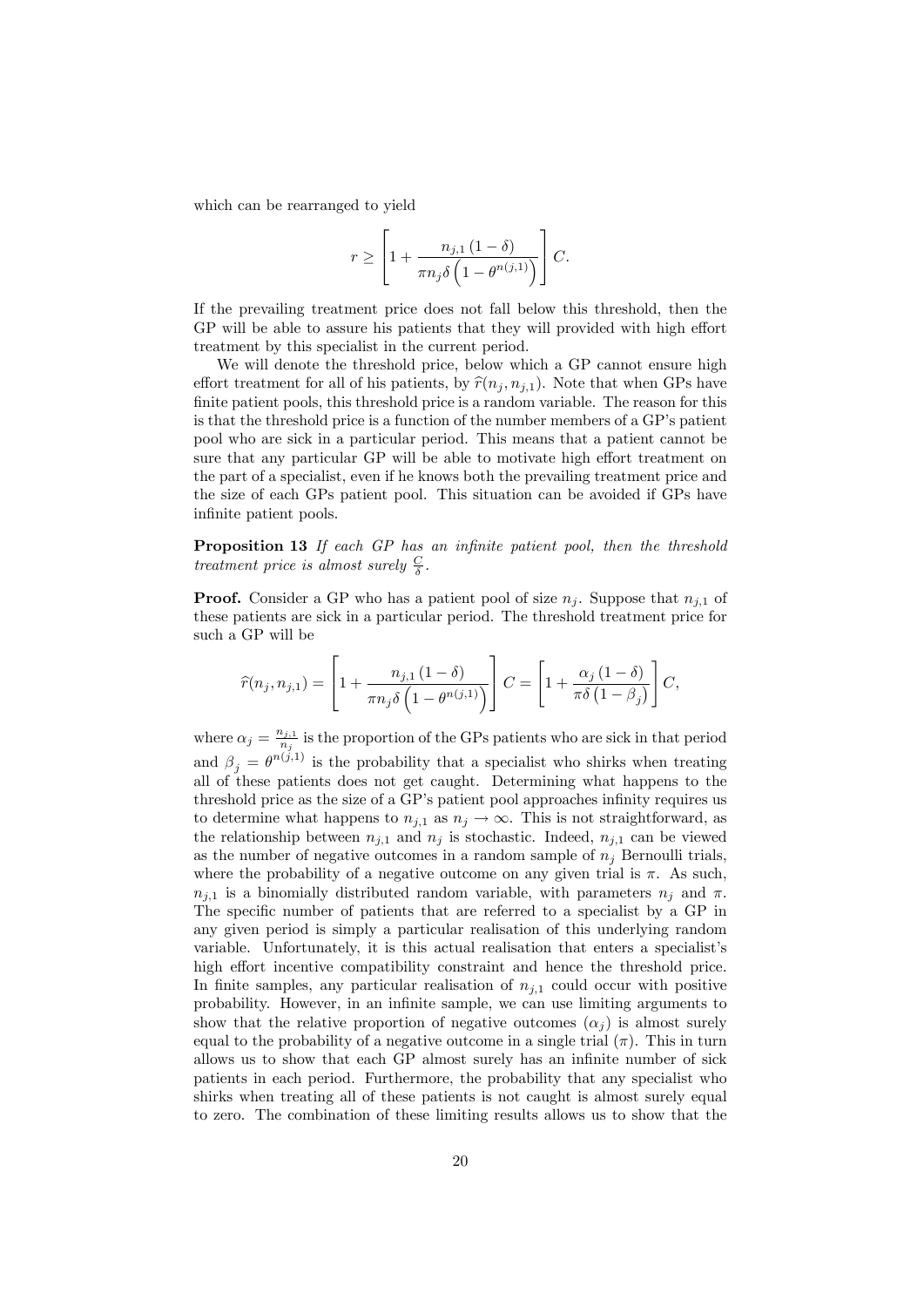threshold price for any GP who has an infinite patient pool is almost surely a constant.

First, we need to show that  $\alpha_i$  almost surely converges to  $\pi$  as  $n_i$  approaches infinity. Recall that

$$
\alpha_j = \frac{n_{j,1}}{n_j} = \frac{1}{n_j} \sum_{i(j)=1}^{n(j)} 1_{i(j),1},
$$

where  $1_{i(j),1}$  is an indicator variable that takes on the value one if a particular member of GP j's patient pool, patient  $i(j)$ , has the disease in the current period and zero otherwise. The summation is over GP  $\hat{j}$ 's entire patient pool for the current period. Not that each of these indicator variables is a Bernoulli random variable that takes on the value one with probability  $\pi$  and zero otherwise. As such,  $\{1_{i(j),1}\}_{i(j)=1}^{n(j)}$  is a sequence of independent and identically distributed Bernoulli random variables. Furthermore, note that

$$
E(1_{i(j),1}) = \pi(1) + (1 - \pi)(0) = \pi \text{ for all } i_j \in \{1, 2, \cdots, n_j\}.
$$

Thus, from the strong law of large numbers<sup>16</sup>, we know that

$$
\Pr\left(\lim_{n(j)\to\infty}\alpha_j=\pi\right)=1.
$$

Hence we can conclude that the relative proportion of sick patients in any given period for a particular GP  $(\alpha_j)$  is almost surely equal to the probability that any individual patient is sick in any given period  $(\pi)$  if the GP has an infinite patient pool. Now we want to show that the probability that any specialist who shirks when treating all of a GPs patients in any given period is not caught is almost surely equal to zero when the GP has an infinite patient pool. Since  $\beta_j = \theta^{n(j,1)}$  and  $\theta \in (0,1)$ , this will be clearly be the case if  $n_{j,1}$  approaches infinity as  $n_i$  approaches infinity. Note that

$$
n_{j,1} = \left(\frac{n_{j,1}}{n_j}\right) n_j = \alpha_j n_j.
$$

Furthermore,

$$
\lim_{n(j)\to\infty} n_j = \infty.
$$

Thus we can conclude that

$$
u_{j,1} \xrightarrow{a.s.} (\pi) (\infty) = \infty.
$$

 $\gamma$ 

 $16$  See Billingsley ([8], pp. 85-86) for a discussion of the strong law of large numbers. Note that when GP patient pools are finite, the number of members in a GP's patient pool is an integer. As such, when we take the limit as this number approaches infinity, we are restricting our attention to the set of natural numbers. In effect, there is a one-to-one correspondence between each member of a GP's patient pool and each element of the set of natural numbers when that GP has an infinite patient pool. As such, each GP has a countable number of patients. This ensures that the standard version of the strong law of large numbers applies in the model considered in this paper. If we had assumed that each GP had a continuum of patients instead of a countably infinite number of patients, we would have needed to use the techniques mentioned in Judd ([35]). The reason for this is that each GP would have had an uncountable number of patients in that case.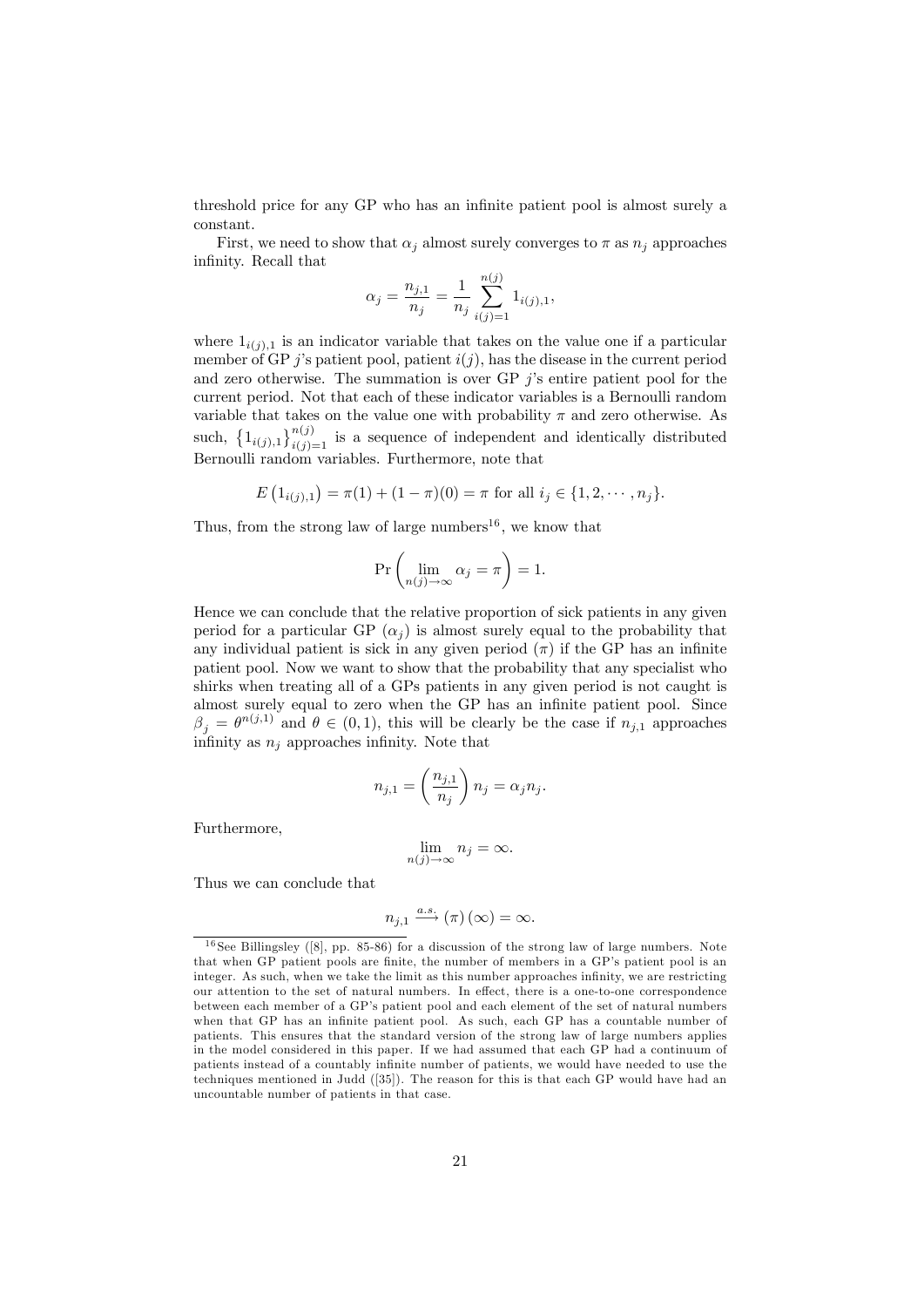Hence we know that the probability that any specialist who shirks when treating all of a GPs patients in any given period is not caught is almost surely equal to zero when the GP has an infinite patient pool.

We are now in a position to look at what happens to the threshold price,  $\hat{r}(n_i, n_{i,1})$ , as the size of GP's patient pools get very large. Note that  $\hat{r}(n_i, n_{i,1})$ is a continuous function of  $\alpha_j$  and  $\beta_j$  as long as  $\beta_j \neq 1$ . Furthermore, since  $\theta \in (0,1)$  ensures that  $\beta_j \in [0,1)$ , we do not need to worry about the potential discontinuity at  $\beta_j = 1$ . This means that

$$
\widehat{r}(n_j, n_{j,1}) \xrightarrow{a.s.} \left[1 + \frac{\pi (1 - \delta)}{\pi \delta (1 - 0)}\right] C = \left[\frac{\delta + 1 - \delta}{\delta}\right] C = \frac{C}{\delta}.
$$

Thus we have established that the threshold treatment price for any GP with an infinite patient pool is almost surely  $\frac{C}{\delta}$ .

### 5.3 Participation constraints for specialists

While we have established the conditions under which a specialist will prefer providing high effort treatment to low effort treatment, we still need to establish that the specialist would prefer providing high effort treatment for all of the patients referred by a particular GP to not providing some or all of them with any treatment. If the specialist refuses to treat any of a  $\text{GP's referals},$  he will receive no surplus from that transaction. It is possible that the GP could punish such behaviour by refusing to refer any future patients to that specialist. However, as in the case without GPs, no such punishment is necessary to induce treatment in those cases where the GP can motivate high effort treatment from the specialist.

Proposition 14 If the high effort incentive compatibility constraint is satisfied for a specialist with respect to a particular GP, then the specialist will prefer to provide high effort treatment to any patient referred by that  $GP$  in a given period, rather than not treat the patient at all.

**Proof.** Since specialists are not perfectly patient  $(\delta \in (0,1))$ , the threshold price must exceed the cost of high effort treatment. Thus we must have  $r >$  $\hat{r}(n_i, n_{i,1}) > C$ . This is sufficient to ensure that the specialist would receive positive surplus if he provides high effort treatment to the patient. Since the specialist will receive zero surplus from any patient he refuses to treat, he will prefer to provide high effort treatment rather than no treatment whatsoever.  $\blacksquare$ 

Thus the specialist will prefer to provide high effort treatment to the patient than not treat the patient at all, even if no dynamic punishment for nontreatment is used by the referring GP. If a GP is able to motivate high effort from the specialist, he can automatically ensure participation.

Suppose instead that the high effort incentive compatibility constraint does not hold. In this case, the specialist will only provide low effort treatment to any patient referred by the GP in that period, if any treatment is provided at all.

Proposition 15 If the high effort incentive compatibility constraint is not satisfied for a specialist with respect to a particular  $GP$ , then the specialist will weakly prefer to provide low effort treatment to any patient that is referred to him by that GP in a given period, rather than not treat the patient at all.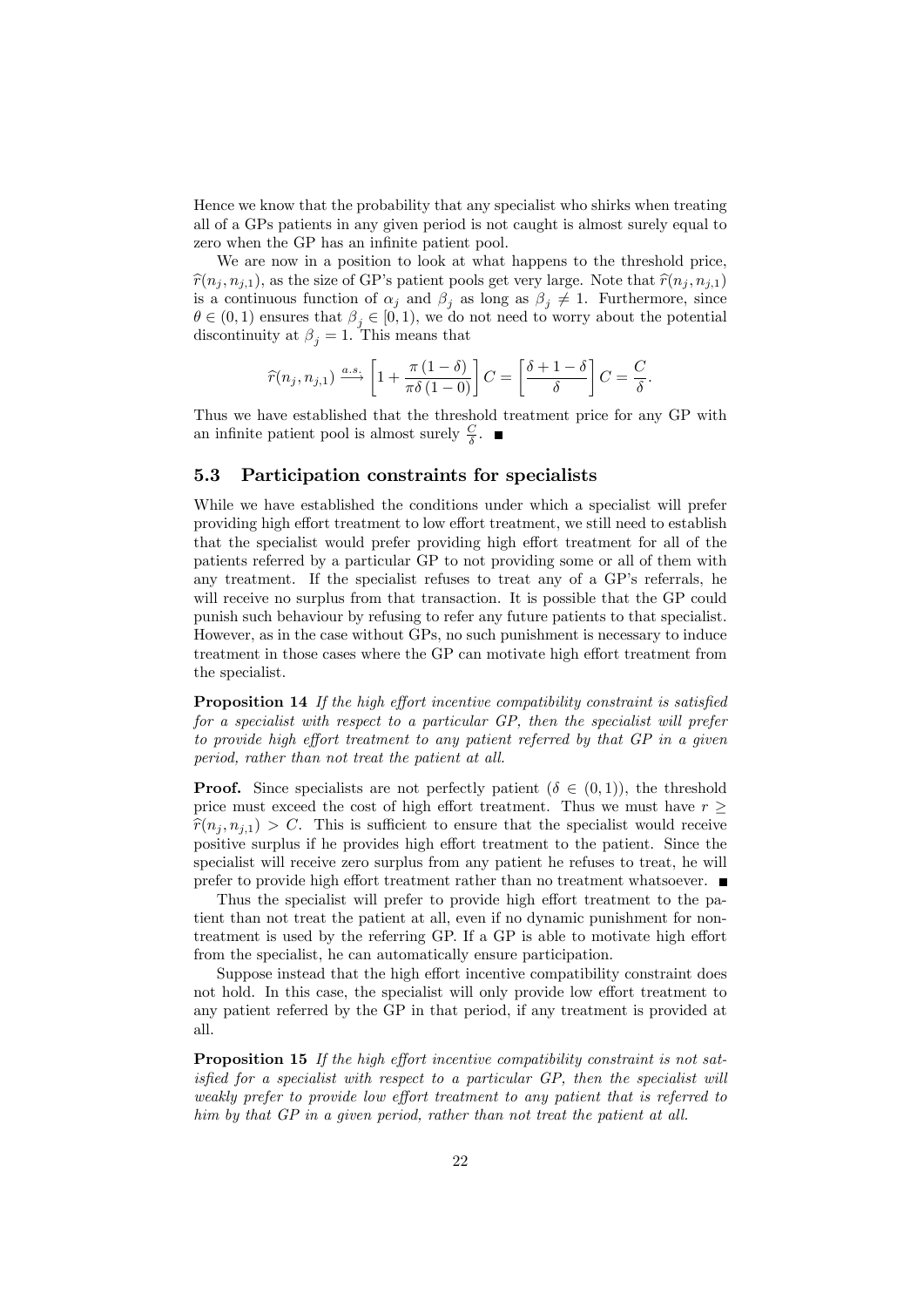**Proof.** If the specialist only provides low effort treatment for each of the patients referred by the GP, then he only incurs the disutility associated with low effort treatment,  $C(0) = 0$ , for each of those patients. As such, any non-negative price for treatment will be sufficient to induce the specialist to offer at least low effort treatment, even if the GP does not employ any dynamic punishments for non-treatment.  $\blacksquare$ 

## 5.4 Participation constraints for GPs

GP's will be willing to provide referral services if and only if the discounted present value of their expected revenues exceeds that of their expected costs. Like all of the other players in this economy, GPs are price takers. As such, the only way their future revenue can be affected is by patients choosing not to utilise their referral services. Since prices and costs are exogenously fixed and constant across time in this economy, patients cannot induce specialists to provide treatment at a price below cost now in return for their future custom at above cost prices. Thus, GPs will provide their referral services if and only if the price per referral is at least as high as the cost per referral  $(w \ge k)$ .

**Proposition 16** GPs will offer referral services if and only if the referral price exceeds the marginal cot of a referral.

**Proof.** Recall that there are no fixed costs associated with providing referral services in this economy. Furthermore, the variable costs are constant. As such, the marginal cost of a referral equals the average cost per referral. Given this, the proposition follows from the above arguments.  $\blacksquare$ 

## 6 Industry structure with exogenous prices

The structure of the health care industry will be jointly determined by the decisions of patients, general practitioners and specialists. We have characterised the conditions under which patients can motivate high effort treatment from specialists by themselves and the conditions under which GPs can motivate high effort treatment from specialists for all of their patients. We have also analysed the conditions under which GPs will be willing to offer their referral services and specialists will be willing to offer their treatment services. Finally, we have analysed the conditions under which a patient will demand treatment services alone. All that remains is for us to determine the circumstances under which a patient will prefer to seek both treatment and a referral over both treatment alone and no treatment whatsoever. We will then be in a position to describe how the structure of the health care industry will vary with both the treatment price and the referral price.

## 6.1 The referral choices of patients

In order to determine the circumstances under which a patient will seek a referral, we need to compare the payoff that a patient gets from obtaining a referral and treatment with both the payoff that the patient would get if he sought treatment alone and the payoff he would get without treatment. We can ignore the possibility that a patient will seek a referral alone because it would not improve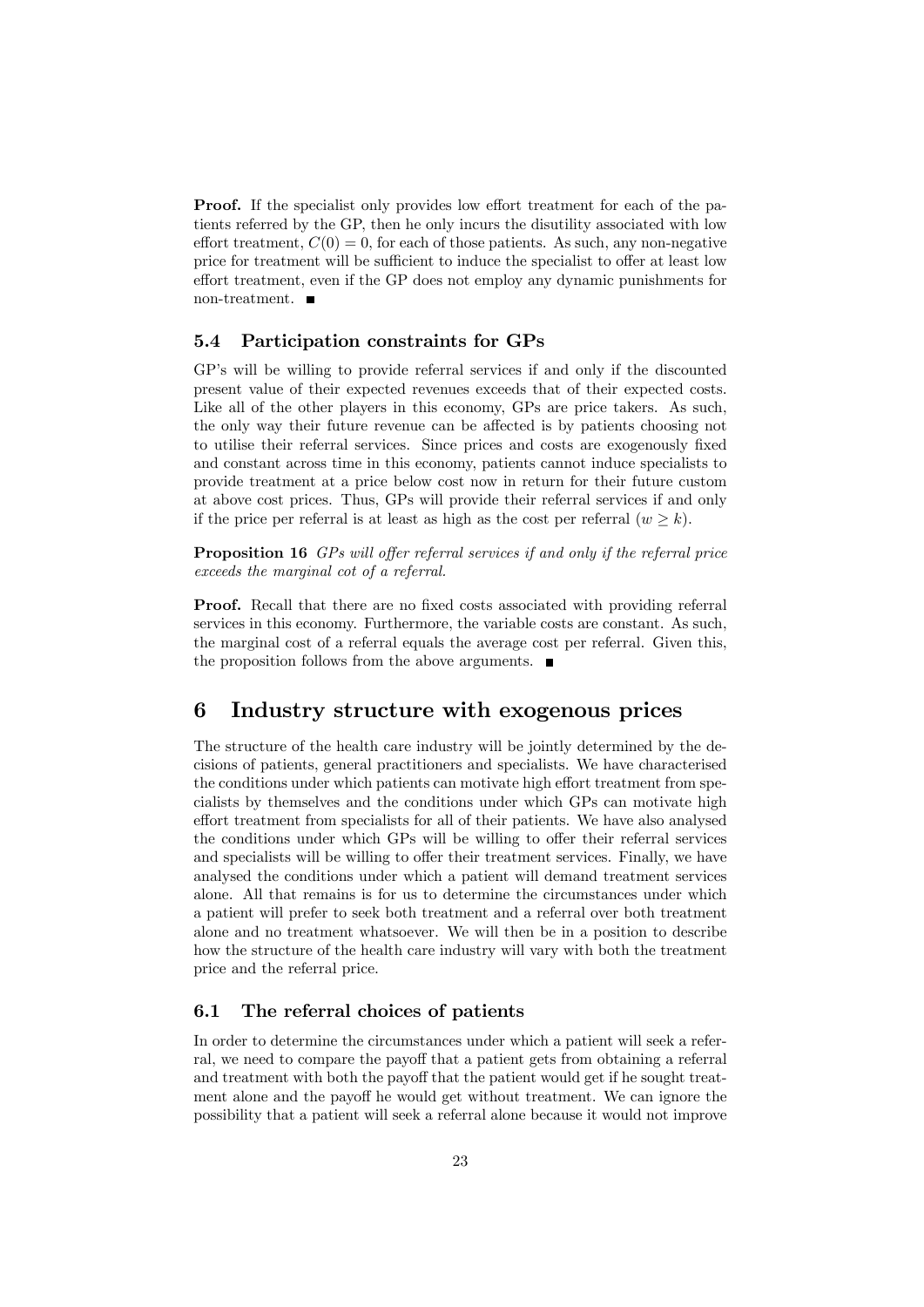his expected health status but it would use resources that could otherwise be spent on consumption. The treatment outcomes facing a patient who chooses not to seek a referral will be the same as those in the absence of GPs. Recall that these treatment outcomes varied with the prevailing treatment price as follows:

$$
treatment\ outcome = \left\{\begin{array}{ll}\text{high effort treatment}, & \text{if } r \in [\hat{r}_1, B];\\ & \text{low effort treatment}, & \text{if } r \in [0, \min{\{\hat{r}_1, \theta B\}});\\ & \text{no treatment}, & \text{otherwise}; \end{array}\right.
$$

where

$$
\widehat{r}_1 = \left[1 + \frac{(1-\delta)}{\pi \delta(1-\theta)}\right]C.
$$

The patient's continuation payoff is not affected by the current period outcome. As such, we can focus on the current period payoffs facing the patient. In the absence of a referral, these are

$$
EU(h,r) = \begin{cases} B-r & \text{if } r \in [\hat{r}_1, B]; \\ \theta B - r & \text{if } r \in [0, \min{\{\hat{r}_1, \theta B\}}); \\ 0 & \text{otherwise.} \end{cases}
$$

Now suppose that a patient seeks a referral. The treatment outcomes for a patient who has a referral are

$$
treatment\ outcome = \left\{ \begin{array}{ll} \text{high effort treatment}, & \text{if } r \in \left[\frac{C}{\delta}, B\right]; \\ \\ \text{low effort treatment}, & \text{if } r \in \left[0, \min\left\{\frac{C}{\delta}, \theta B\right\}\right); \\ \\ \text{no treatment}, & \text{otherwise.} \end{array} \right.
$$

The patient's payoffs if he seeks a referral are

$$
EU(h, r + w) = \begin{cases} B - r - w & \text{if } r \in \left[\frac{C}{\delta}, B\right]; \\ \theta B - r - w & \text{if } r \in \left[0, \min\left\{\frac{C}{\delta}, \theta B\right\}\right); \\ 0 & \text{otherwise.} \end{cases}
$$

Proposition 17 A necessary condition for a patient to seek a referral is that  $r \in \left[\frac{C}{\delta}, \hat{r}_1\right).$ 

**Proof.** Clearly, if  $r \in [\hat{r}_1, B]$ , then the patient will choose not to seek a referral if  $w > 0$ . When  $w = o$ , the patient will be indifferent between seeking a referral and self-referring. In these circumstances, we will assume that the patient self-refers. As such, whenever,  $r \in [\hat{r}_1, B]$ , patients will not seek referrals. Furthermore, if  $r \in [0, \frac{C}{\delta})$ , then patients who seek treatment will receive low effort treatment regardless of whether or not they have a referral. As such, these patients will not seek a referral either. Thus, a necessary condition for patients to seek a referral is that  $r \in \left[\frac{C}{\delta}, \hat{r}_1\right)$ .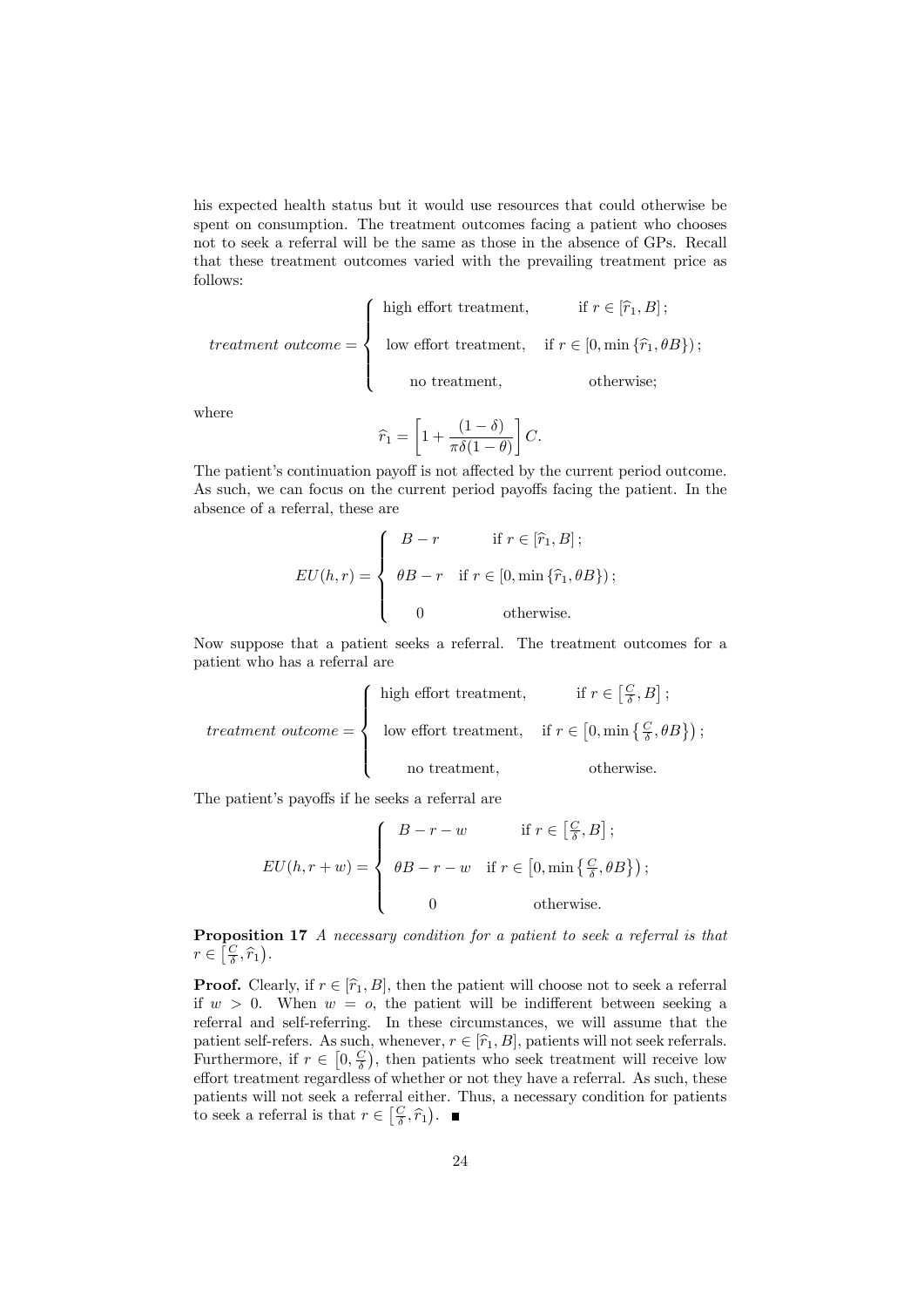While this is a necessary condition for a patient to seek a referral, it is not a sufficient condition. When treatment prices satisfy  $r \in \left[\frac{C}{\delta}, \hat{r}_1\right)$ , a patient will receive high effort treatment if he obtains a referral and low effort treatment if he self-refers. As such, his expected health benefits will be higher if he obtains a referral. However, his treatment costs will also be higher unless treatment is free. As such, a patient will seek a referral only if the additional expected benefits from receiving high effort treatment match or exceed the cost of a referral.

**Proposition 18** A patient will seek a referral if and only if both  $r \in \left[\frac{C}{\delta}, \hat{r}_1\right)$ and  $w < (1 - \theta) B$ .

Proof. we have already established that a patient will not seek a referral unless  $r \in \left[\frac{C}{\delta}, \hat{r}_1\right)$ . Even if this condition is satisfied, the payoff to obtaining a referral must be at least as high as the payoff to self-referring if the patient is to seek a referral. This requires that

$$
B - r - w \ge \theta B - r,
$$

which can be rearranged to yield

$$
w \le (1 - \theta) B.
$$

### 6.2 The equilibrium industry structure

We have established the circumstances under which patients will seek a referral and treatment, seek treatment alone and seek neither treatment nor referral. We have also established the conditions under which GPs will offer their referral services and specialists will offer their treatment services. The market outcome will vary with the prevailing treatment and referral prices. The relationship between market outcomes and prices is summarised in Table 1.

| Table 1: Market outcomes<br>Circumstances                                        | Market Outcomes                    |
|----------------------------------------------------------------------------------|------------------------------------|
| $r \in \left[\frac{C}{\delta}, \hat{r}_1\right), w \leq (1-\theta)B, r+w \leq B$ | High effort treatment, referral    |
| $r \in [\widehat{r}_1, B]$                                                       | High effort treatment, no referral |
| $r \in [0, \min\left\{\frac{C}{\delta}, \theta B\right\})$                       | Low effort treatment, no referral  |
| $r \in \left[\frac{C}{\delta}, \min\{\theta B, \hat{r}_1\}\right], w < k$        | Low effort treatment, no referral  |
| Otherwise                                                                        | No treatment, no referral          |

These market outcomes can be illustrated in  $(r, w)$ -space. A variety of possible outcomes are illustrated in Figures 1 to 3. Note that the presence of GPs allows for the existence of a region in  $(r, w)$ -space in which patients will choose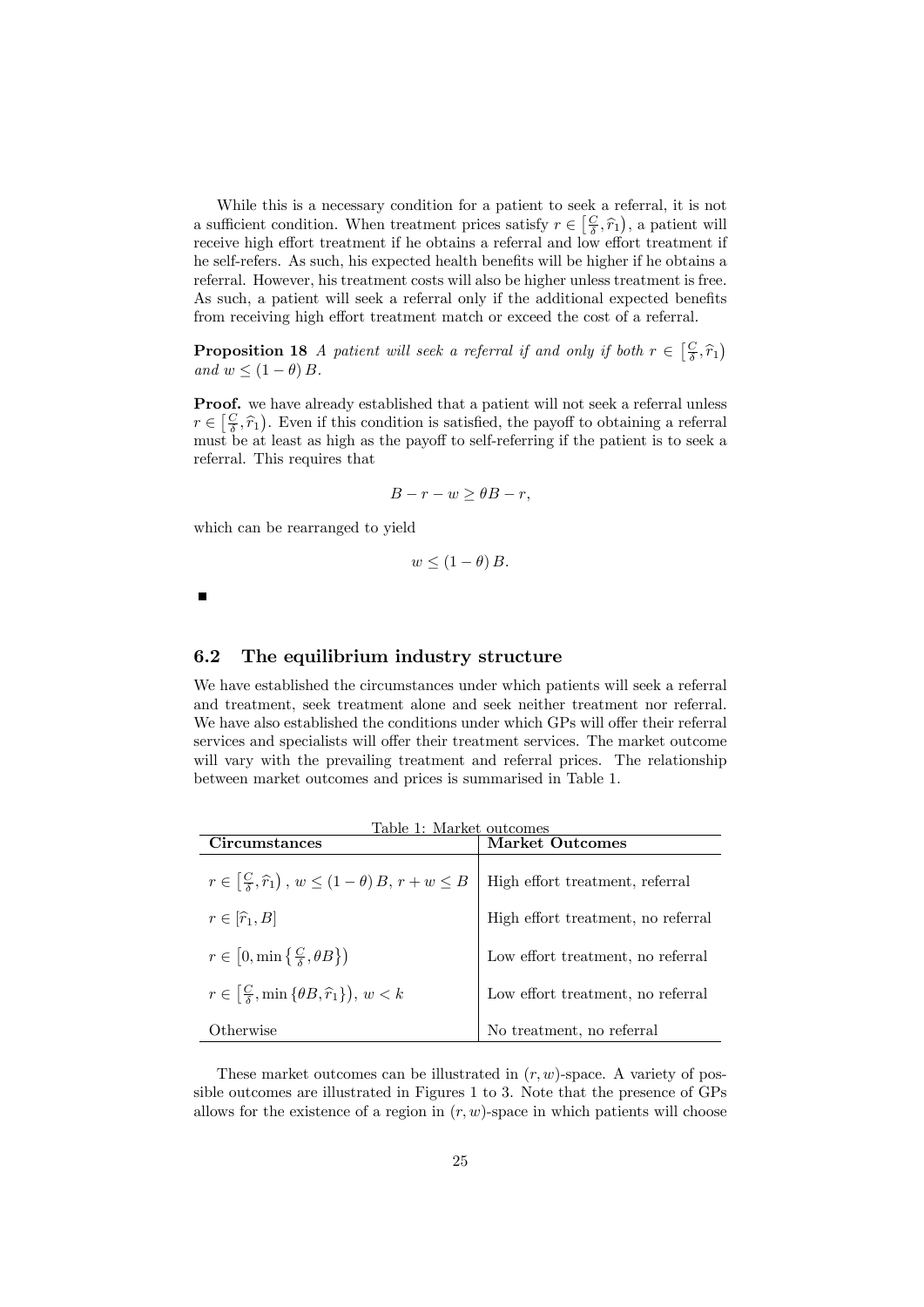to seek a referral. This will result in them getting high effort treatment where, in most cases, they would not do so otherwise. This provides the foundation for a demand driven explanation for the existence of GPs. When treatment and referral prices fall in this region, patients will prefer to have the option of seeking a referral from a GP. The reason for this is that GPs are able to motivate high effort treatment from specialists when prices fall in this region, while patients cannot do so. Furthermore, the additional health benefits that patients expect to receive from high effort treatment exceed the additional cost of seeking a referral when prices fall in this region.

In general, specialists do not like the presence of GPs. The reason for this is that they need to provide high effort treatment, which involves a higher disutility of effort for them, but they do not receive any additional remuneration. However, there are some circumstances in which both patients and specialists prefer to have GPs present. These situations involve treatment prices that satisfy  $r \in \left(\frac{C}{\delta}, \theta B\right]$ , where this interval is non-empty. In the absence of GPs, patients would not seek treatment and specialists would earn no profits. If GPs are present, then patients will seek both a referral and treatment. Specialist will provide high effort treatment and earn positive profits. If  $k \leq w \leq \min \{(1 - \theta)B, B - r\}$ , then patients, GPs and specialists will all weakly prefer the presence of GPs to their absence in such circumstances. As such, there are some cases in which a gated industry structure weakly Pareto dominates an ungated industry structure when prices are exogenous. Circumstances such as these occur for some treatment prices in Figure 2.

#### 6.3 The impact of chronic illnesses

Despite the fact that the model employed in this paper explicitly incorporates only a single disease, it is sufficiently flexible to allow a comparison between the industry structures that might prevail for diseases with different characteristics Suppose that there are a number of different types of disease and that a different group of specialists treats each disease type. All of the preceeding analysis carries over to each of these disease types. As such, we can compare the industry outcomes for each disease type by examining the impact of a change in the probability that a patient gets sick on the structure of the health care industry. For example, a patient with a chronic disease is much more likely to require treatment in any given period that a patient who does not have a chronic disease. As such, we can examine the impact of a chronic disease by considering what happens to health industry outcomnes when the probability opf illness  $(\pi)$  increases.

Proposition 19 The threshold price above which an individual patient can motivate high effort treatment from a specialist is a decreasing function of the probability of the patient contracting a particular illness in any given period.

Proof. Recall that the threshold price above which an individual patient can motivate high effort treatment from a specialist is given by

$$
\widehat{r}_1 = \left[1 + \frac{(1-\delta)}{\pi \delta(1-\theta)}\right]C.
$$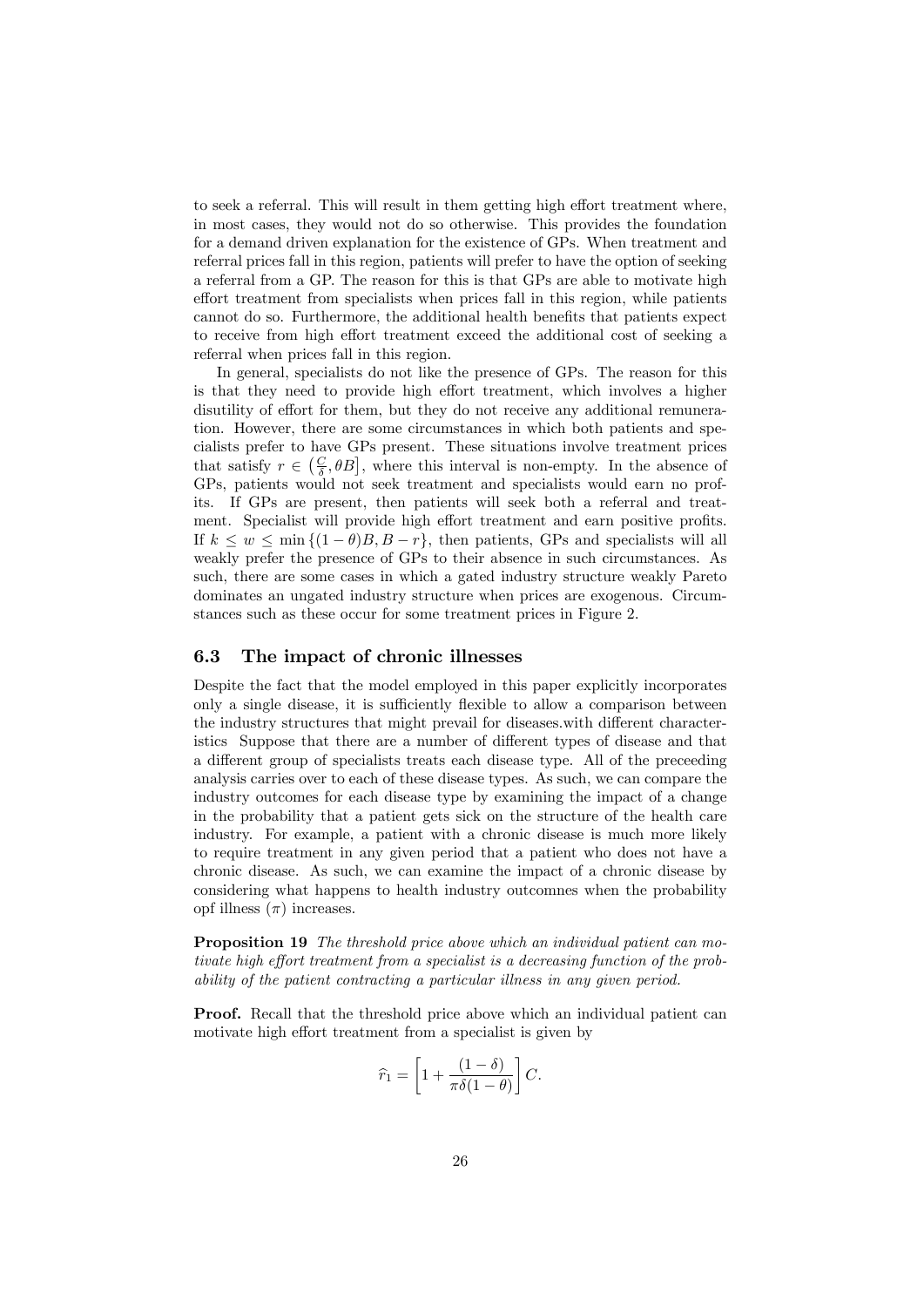

Figure 1: Market outcomes when  $\theta B < \frac{C}{\delta} < \hat{r}_1 < B$ .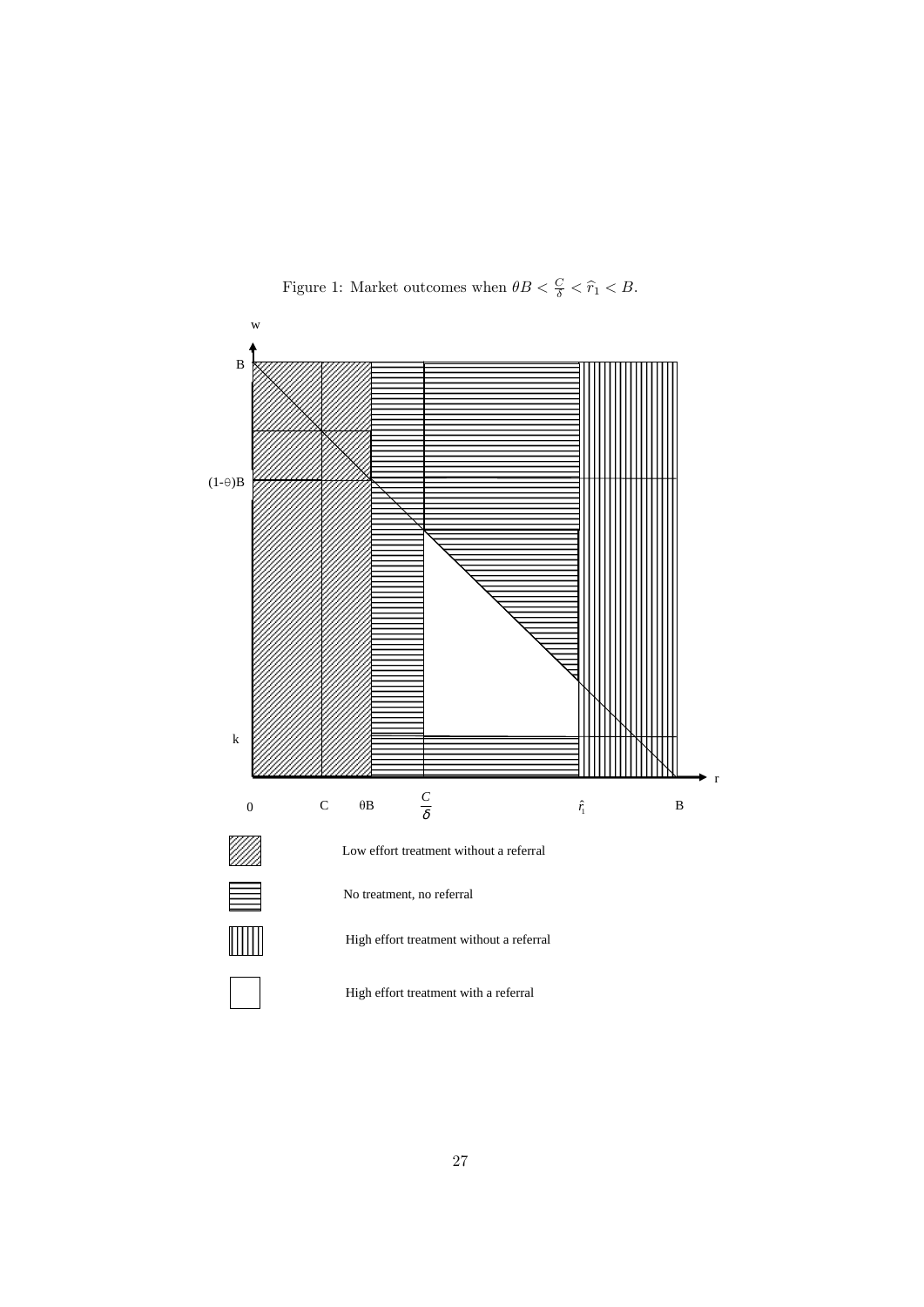

Figure 2: Market outcomes when  $\frac{C}{\delta} < \theta B < \hat{r}_1 < B$ .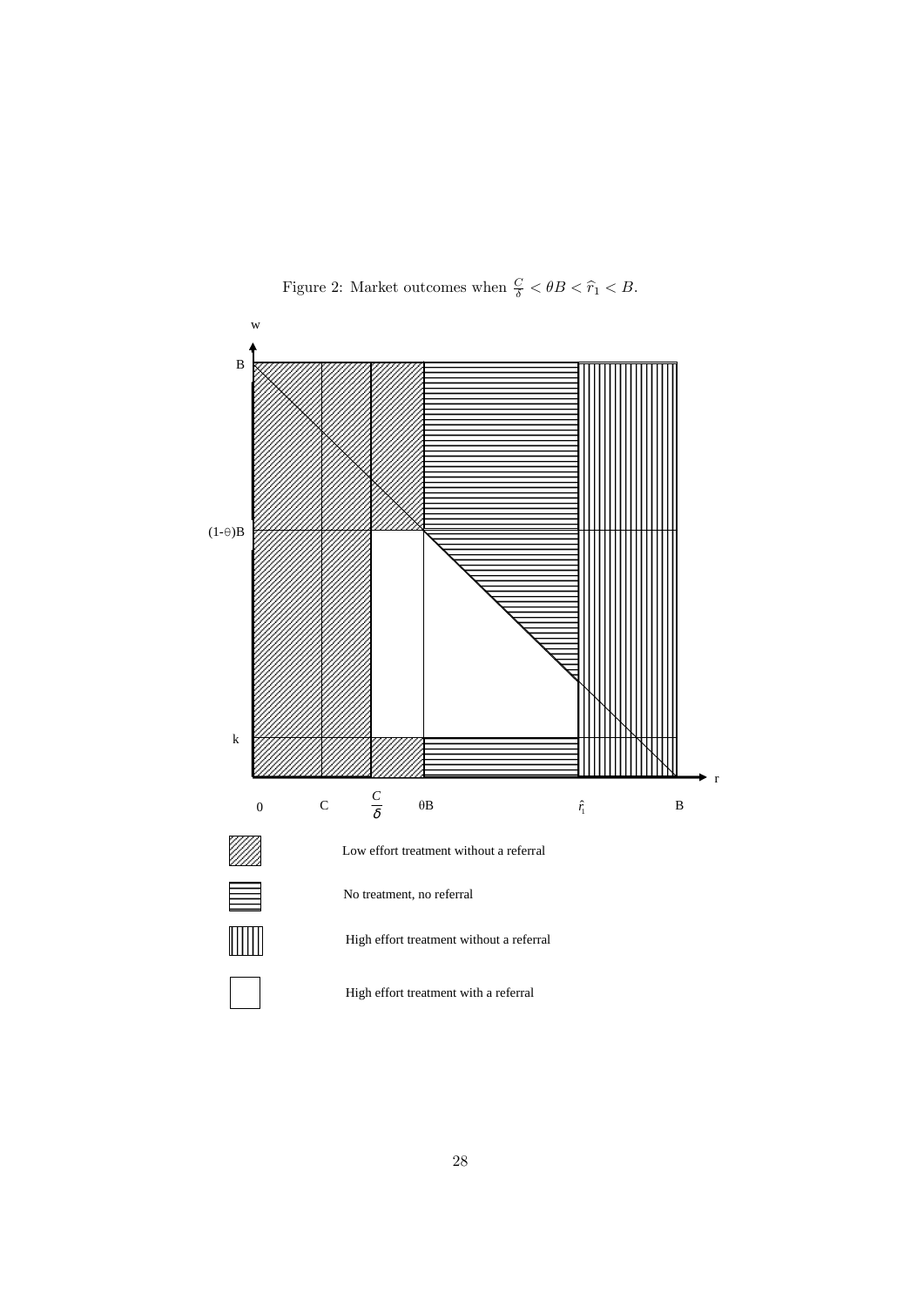

Figure 3: Market outcomes when  $\frac{C}{\delta} < \hat{r}_1 < \theta B$ .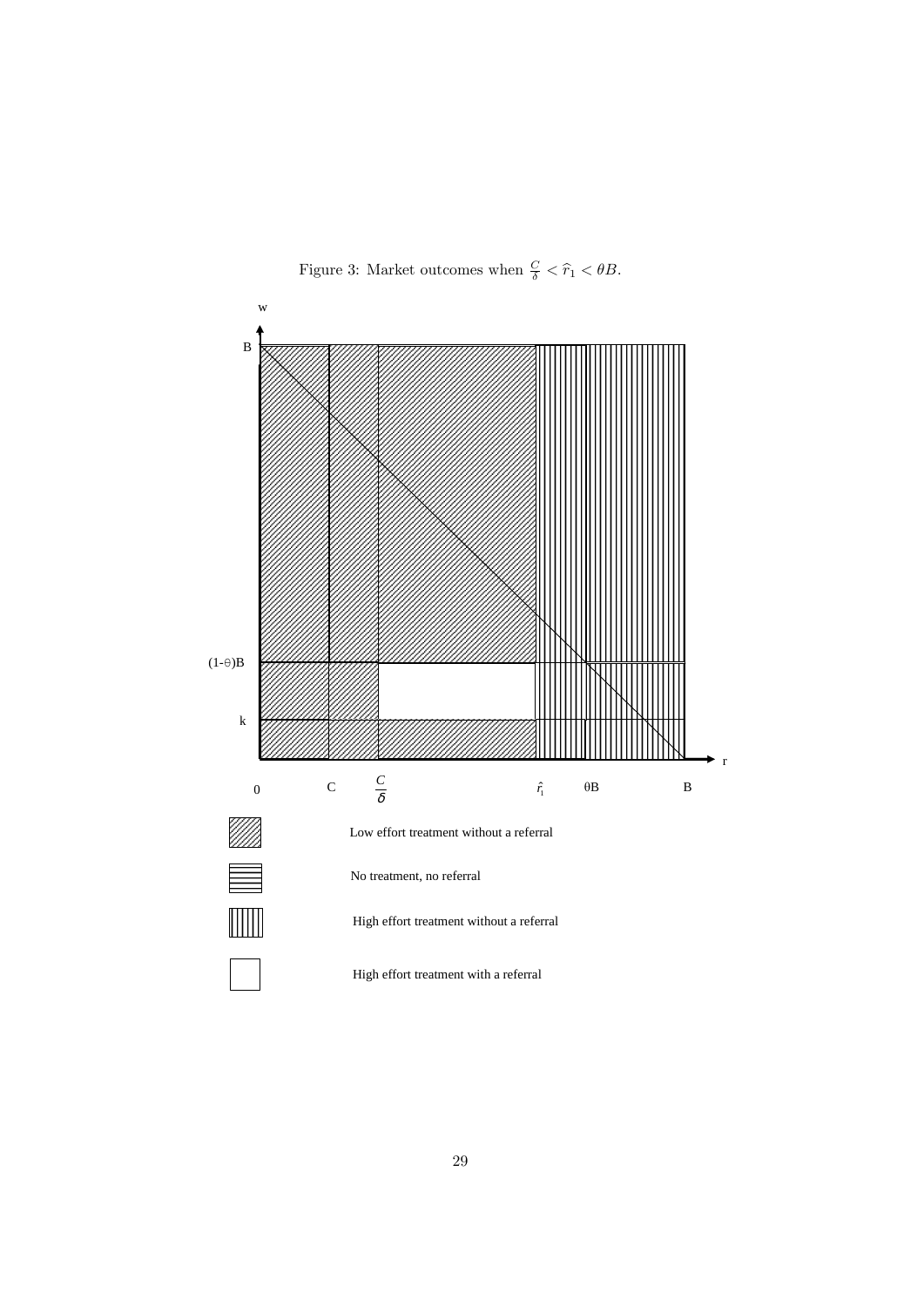Partially differentiating this expression with respect to  $\pi$  yields

$$
\frac{\partial \widehat{r}_1}{\partial \pi} = \frac{-(1-\delta)C}{\pi^2 \delta(1-\theta)} < 0,
$$

since  $\delta \in (0, 1), \theta \in (0, 1), \pi \in (0, 1]$  and  $C > 0$ .

**Proposition 20** The threshold price above which a GP with an infinite patient pool can motivate high effort treatment from a specialist does not vary the probability of a patient contracting a particular illness in any given period.

**Proof.** Recall that the threshold price above which A GP with an infinite patient pool can motivate high effort treatment from a specialist is almost surely given by

$$
\widehat{r}_\infty=\frac{C}{\delta}.
$$

Partially differentiating this with respect to  $\pi$  yields

$$
\frac{\partial \widehat{r}_{\infty}}{\partial \pi} = 0.
$$

As such, the threshold price almost surely facing a GP with an infinite patient pool will be the same for all diseases that occur with positive probability. Thus the threshold price will be the same for both chronic and rare diseases.

We can use these two reults to examine the impact of disease incidence on the structure of the health care industry. A chronic illness will have a high probability of occurence in each period. This increases the likelihood that a patient will be able to motivate high effort treatment without the need for a referral. As such, it reduces the likelihood that a patient will seek a referral. This can been seen in each of Figures 1 to 3. As the probability of a disease occuring in any given period increases,  $\hat{r}_1$  falls while  $\hat{r}_\infty$  stays the same. Hence if nothing else changes, the unshaded area that represents the referral price and treatment price combinations for which a patient will seek a referral will shrink as  $\pi$  increases.  $^{17}$ 

## 7 Conclusion

We have used reputation effects to explain the organisation of many professional service industries, including the medical and legal professions. The main focus has been on explaining the existence of gatekeeping intermediaries who refer consumers to one of many ultimate producers. Examples of such intermediaries include general practitioners in the health care industry and solicitors in the legal industry. The explanation for the existence of such intermediaries that is provided in this paper focuses on their role as a reputation monitor. The GPs keep track of the treatment outcomes for each patient they refer to a particular specialist. GPs have large patient pools because they provide referral services for many different types of disease. As such, they will observe many more treatment outcomes with a particular specialist than any individual patient will observe. Furthermore, the fact that a GP has a large patient pool also means

<sup>&</sup>lt;sup>17</sup>Recall, however, that  $\pi$  is a probability. As such,  $\pi$  canot exceed one.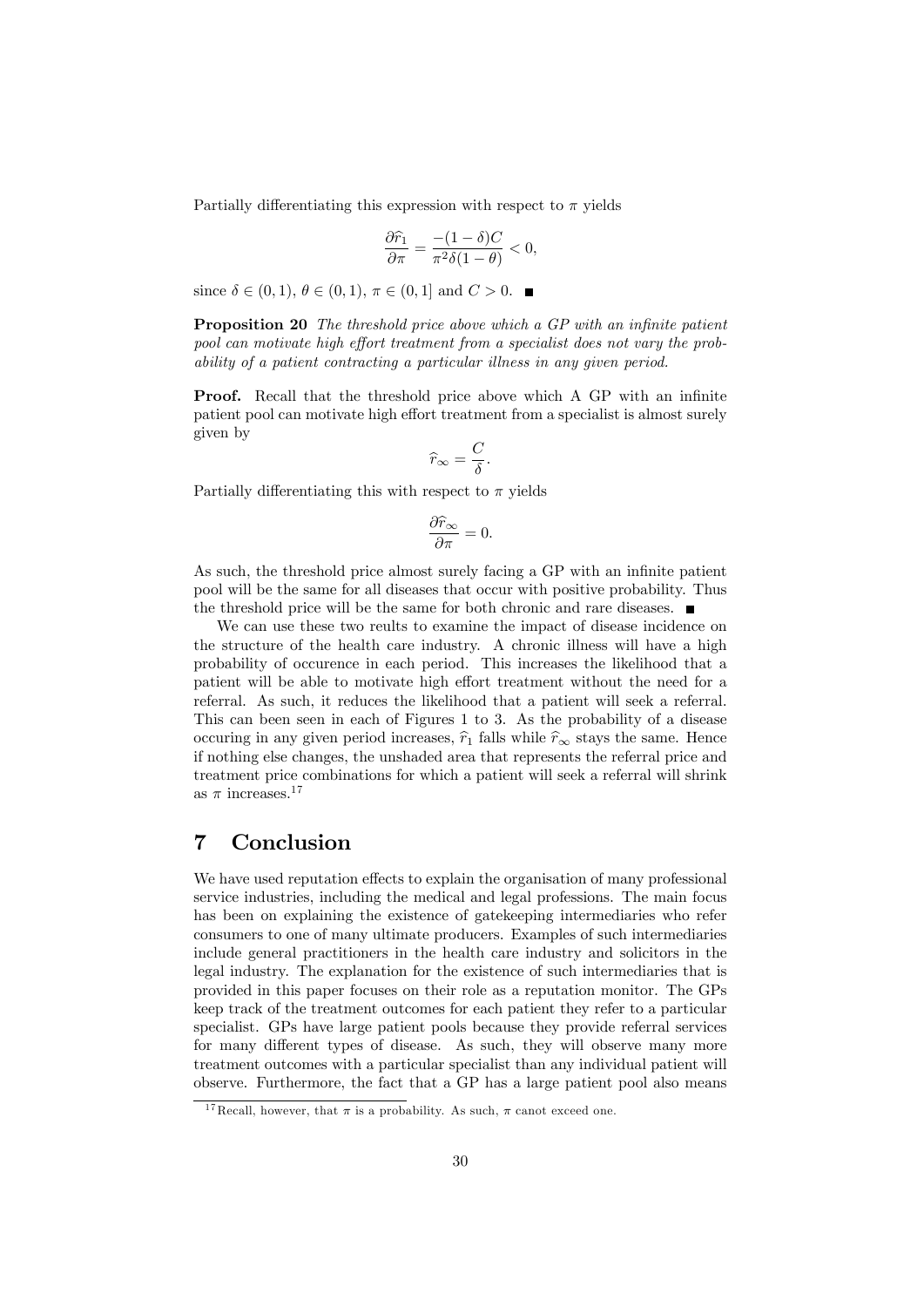that if he discovers evidence of shirking on the part of the specialist, he can punish the specialist much more effectively than could any individual patient. The potential loss of future business from a GP with a large patient pool is much more significant than the potential loss of future business from a single patient.

There is a related literature that uses reputation to explain the existence of institutions, primarily firms<sup>18</sup>, unions<sup>19</sup> and retailers<sup>20</sup>. This literature builds on earlier work examining the extent to which reputation effects and market forces provide an incentive for parties to exert effort when such effort is costly and unobservable.<sup>21</sup> In this section, we compare the model presented in this paper with other reputation based theories of the existence of institutions. In particular, we compare it with Kreps' theory of firms  $([38])$ , Hogan's theory of unions  $([30])$  and Biglaiser and Friedman's theory of retailers  $([7])$ .

Kreps ([38]) provides a reputation-based explanation for the existence of firms. His starting point is a static moral hazard problem similar to the one considered in this paper. The outcome of a transaction between a consumer and a producer depends on some action taken by the producer which is unobservable to the consumer at the time of the transaction. For example, a consumer's satisfaction with a product may depend on its quality, which might not be observed until the product is actually used, well after the time of purchase. Furthermore, this quality level may be unverifiable to third parties. If low quality products are cheaper to produce, then the producer may have an incentive to pretend that a low quality product is really a high quality product. However, if the producer has a long-run relationship with the consumer, he runs the risk of losing that consumers future custom if he misleads the consumer about product quality. As such, repetition may overcome the static moral hazard problem. Unfortunately, consumers will not always have a long-run relationship with the producer. Kreps shows that if the outcomes of previous transactions can be communicated to future customers, then the fact that any individual customer only has a short-run relationship with the producer is irrelevant. What matters is that the producer can be punished in the future for any current transgressions.

The analysis presented in this paper strengthens the foundations of Kreps model in two ways. Kreps' model assumes that the outcomes of current transactions can be accurately and costlessly communicated to future consumers. It also assumes that the terms of trade between consumers and producers are Öxed because of the existence of competition for trading partners. However, Kreps does not explicitly examine either the communication process or the price formation process. In this paper, we have provided a natural means of communicating past outcomes in the form of gatekeeping intermediaries that monitor the outcomes of transactions that result from their referrals. Furthermore, we have explicitly modelled the process of price formation. This has allowed us to provide foundations for the Öxed terms of trade assumption and to determine the equilibrium terms of trade.

Hogan ([30]) provides a reputation-based explanation for the existence of

 $18$  See Kreps ([38]) and Tadelis ([68]) in particular.

<sup>&</sup>lt;sup>19</sup> See Hogan ([30]), MacLeod and Malcolmson ([41]) and Malcolmson ([43]) in particular.

<sup>&</sup>lt;sup>20</sup> See Biglaiser ([6]) and Biglaiser and Friedman ([7]) in particular.

<sup>&</sup>lt;sup>21</sup> The important earlier papers include Cooper and Ross ([13]), Diamond ([15]), Holmstrom  $([32]),$  Klein and Leffler  $([36])$  and Shapiro  $([61]).$  More recent work along these lines can be found in Horner ([33]).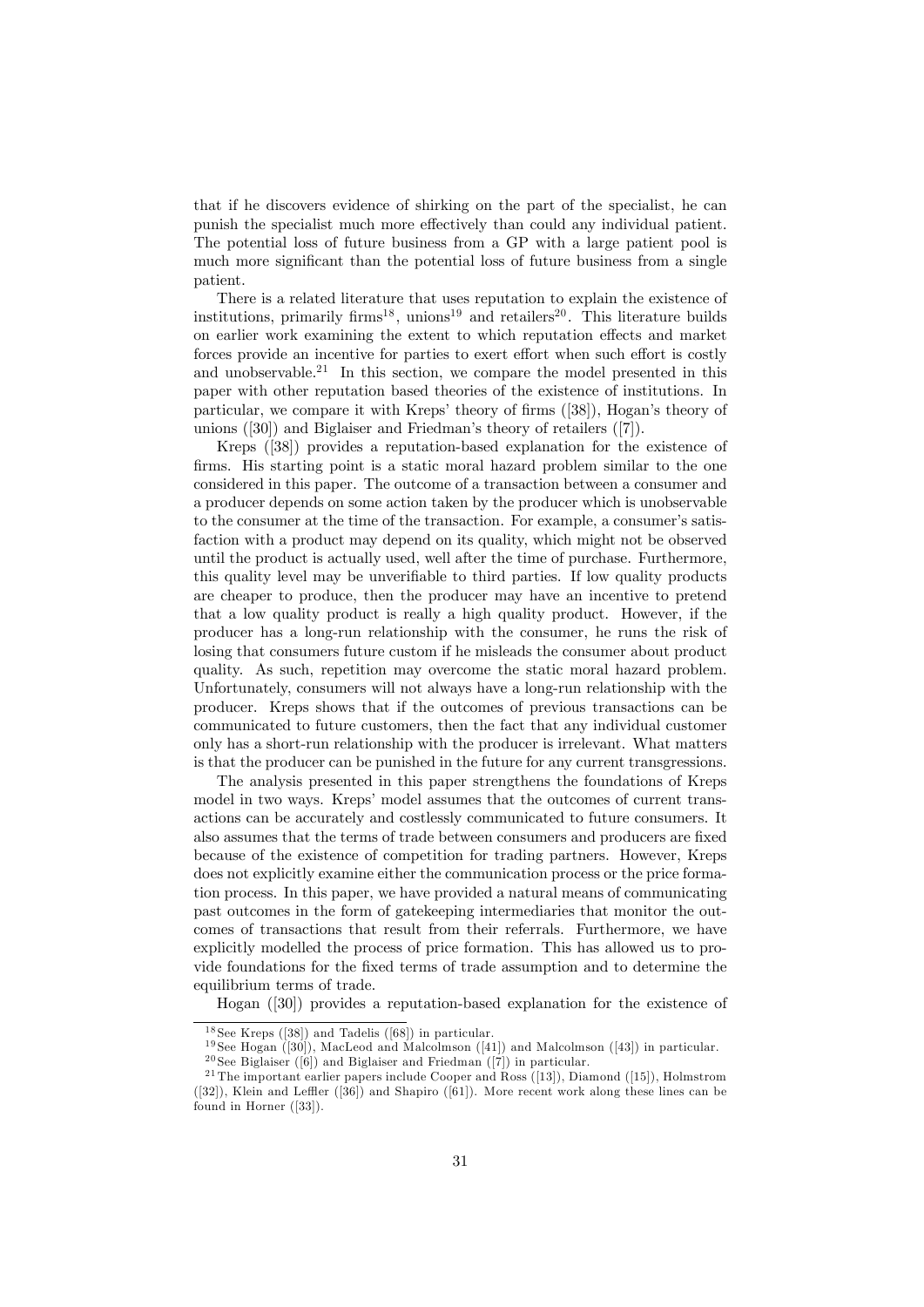unions. He considers a moral hazard problem between a worker and a firm in which output depends on employee effort which is costly for the employee to provide. The effort provided by any given employee is assumed to be observable to both the employee and the employer, but is both unobservable and unverifiable to third parties. As a result, the employer must use an implicit contract to motivate high effort on the part of employees. If the employer and an employee have only a short-run relationship, the employer will have an incentive to renege on any promised high effort payments for employees, even if they provide high effort. This problem can be at least partially overcome if the employer and the employees have a long-run relationship. However, if the firm's production technology exhibits diminishing marginal returns to labour, implicit contracts will be insufficient to achieve first-best employment levels. The presence of a union in this setting increases employment and thereby allows efficiency losses to be reduced. The reason for this is that the union is able to monitor the behaviour of the employer and inform its members if the employer has reneged on a contract with any them. Note that the individual employees cannot undertake this monitoring role themselves because they do not observe the effort choices of other employees. The union is assumed to possess a technology that enables it to observe the effort choices of its members. This technology is too expensive for individual employees to utilise in the absence of the union. The monitoring costs incurred by the union are recovered through union membership fees.

Unlike the model considered in this paper, the employer and the employees have a long-run relationship in Hogan's model. As such, reputation can play a role in reducing the occurrence of opportunistic behaviour by the firm, even if the union is not present. The presence of the union simply enhances the effectiveness of these reputation effects. A gatekeeping intermediary in Hogan's model would look more like a temporary recruitment agency. The very nature of temporary employment would ensure that temporary employees have only a short-run relationship with the employer. As such, in the absence of a temporary recruitment agency, the employer would have a strong incentive to renege on any payments that were promised in return for the provision of high effort by the employee. This would in turn provide an incentive for the employee to only provide low effort. However, if the employer obtains his temporary employees through a temporary recruitment agency, then that agency will have a long-run relationship with the Örm. Furthermore, if that agency refers its workers to many different firms, then it will have a long-run relationship with the temporary employees that use its referral services. As such, the temporary recruitment agency may be able to leverage its long-run relationships with employers and temporary employees to create an artificial long-run relationship between the employers and the temporary employees. As such, the use of temporary recruitment agencies may allow for equilibria in which the employees provide high effort and the employers do not renege on their promise to pay extra for the provision of high effort.

Biglaiser and Friedman ([7]) provide a reputation-based theory of the existence of retailers. They consider a moral hazard problem in which consumers do not observe the quality of a good until after they have purchased it. As such, producers will have an incentive to mislead consumers about the quality of the goods they produce. This incentive is reduced if the producer sells his products through retailers that also stock the products of other producers rather than directly to the public. The reason for this is that the retailers will lose future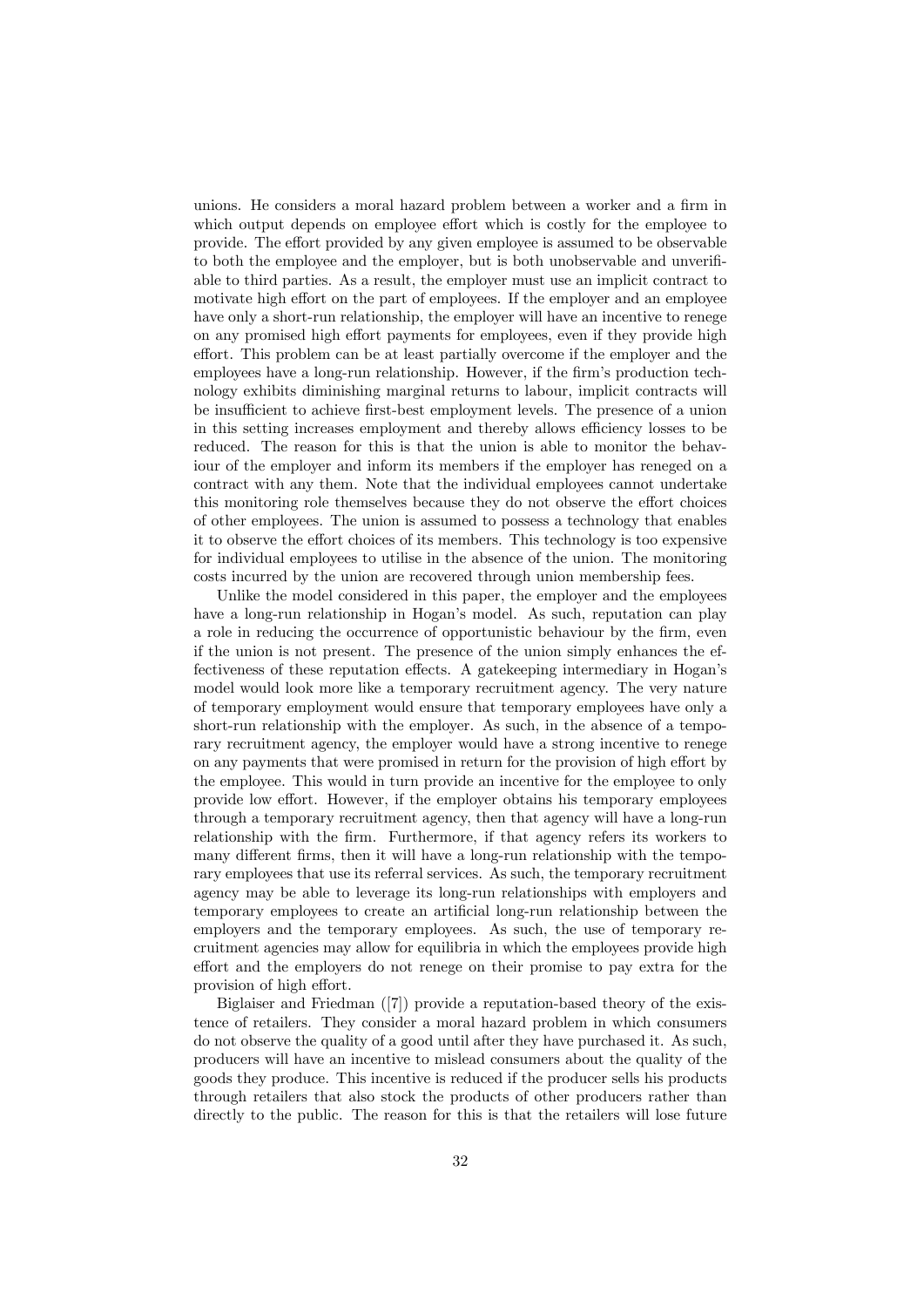sales on their other products if they do not punish a producer for misleading consumers about the quality of his products.

In many respects, Biglaiser and Friedmanís model is the closest in spirit to the one employed in this paper. In both models, an intermediary has a long-run relationship with producers because he sells their products to many different consumers. Similarly, in both models an intermediary has a long-run relationship with consumers because he sells many different products that they might wish to purchase. However, there are also a number of differences. One relatively minor difference relates to the party that chooses to use the services of an intermediary. In Biglaiser and Friedmanís model, the producers choose to use an intermediary to market their goods to consumers. In the model employed in this paper, consumers choose to use an intermediary to access the services of a producer.

There are also more significant differences between the two models. Biglaiser and Friedman allow quality to vary continuously, while specialist effort can only take on one of two values in the model considered in this paper. In Biglaiser and Friedman's model, consumers learn the quality of the products they purchase following the transaction. If they purchased the product from an intermediary, the intermediary also learns the quality of the product after the transaction has been completed. As such, there is never any uncertainty about whether or not they have been deceived by the producer. However, in the model employed in this paper, patients and general practitioners cannot always infer the effort choices of specialists. In order to allow for the possibility that producers may mislead consumers about the quality of their products, Biglaiser and Friedman incorporate a signaling component into their model. No signaling components are incorporated into the model considered in this paper. One final difference in the structure of the two models relates to the length of the relationship between consumers and producers. In Biglaiser and Friedmanís model, in the absence of retailers, demand in every period will be the same if the producer never defects. The proportional decrease in demand is identical to the proportion of customers that were deceived in the previous period. This is consistent with consumers having a long-run relationship with the producer. The main focus of this paper, on the other hand, is on situations in which patients have only a short-run relationship with specialists.

One of the most significant differences between Biglaiser and Friedman's analysis and the analysis presented in this paper relates to the type of equilibria that are considered. Even when retailers are absent, Biglaiser and Friedman focus on equilibria in which producers do not mislead consumers about the quality of their products. The introduction of retailers reduces the cost to a producer of signalling his chosen quality level and reduces the price that a consumer must pay to receive a product of that quality level. While a similar result was obtained in the model employed in this paper for the case in which both patients and GPs could motivate high effort treatment from specialists, this case was not the main focus of this paper. The main focus of this paper was on situations in which patients could not motivate high effort treatment from specialists, but GPs could do so. We showed that there existed equilibria in which this was the case that were preferred by patients to the outcomes when GPs were not present. Patients preferred this equilibrium because the additional expected benefit they received from high effort treatment exceeded the additional cost of such treatment. In some cases, specialists also preferred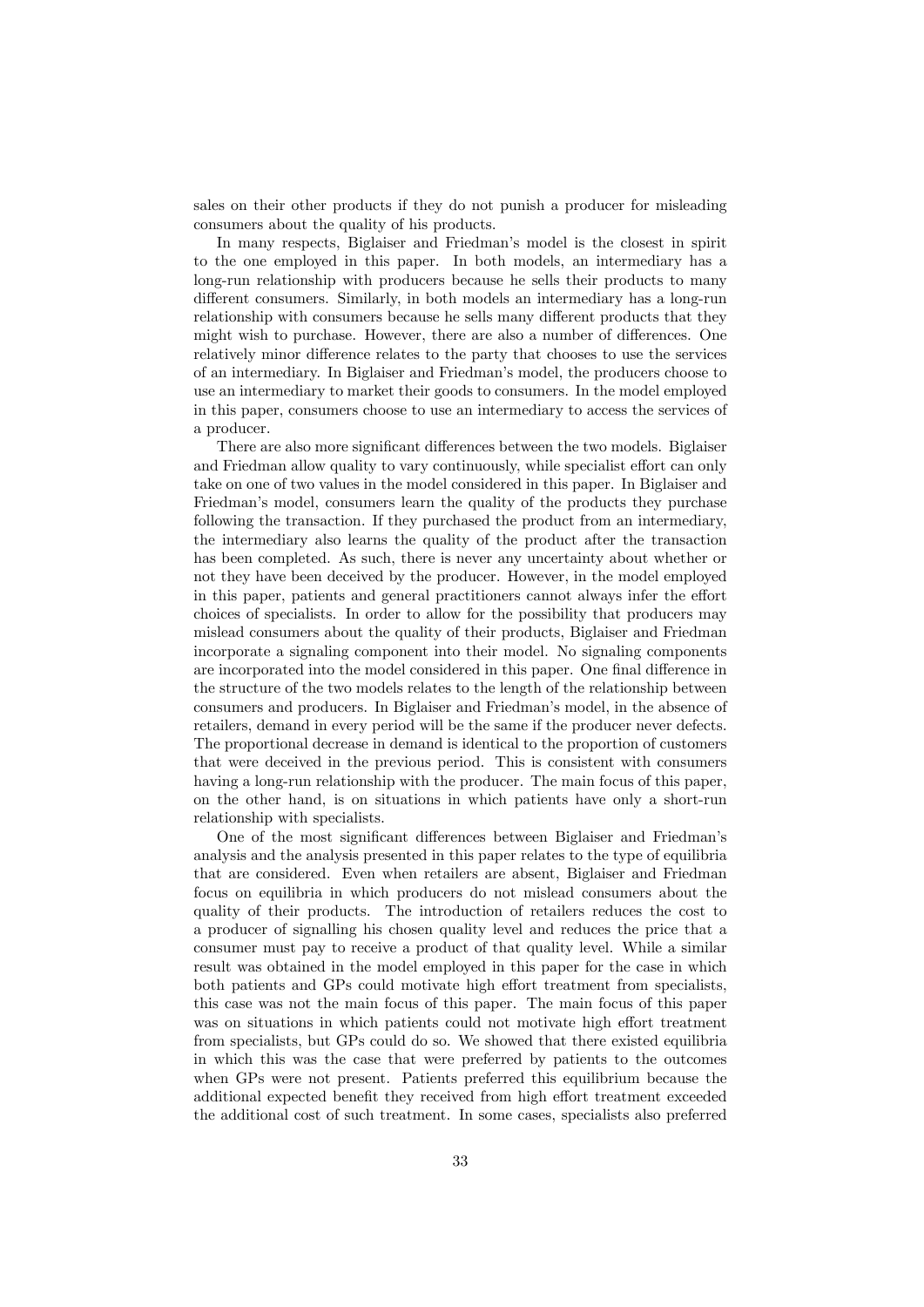the presence of GPs. In these cases, the additional revenue that specialists received from providing high effort treatment exceeded the additional cost of providing high effort treatment.

## 8 Appendix: Industry structure with endogenous prices

Throughout this paper, we have assumed that prices are set exogenously. This assumption can be viewed as a black-box for any price formation process that generates a uniform price. It does not really matter whether health care markets are perfectly competitive, imperfectly competitive or even monopolised, as long as price discrimination is not present. However, in the previous section on industry structure when prices are exogenous, we imposed a slightly stronger assumption. This assumption involved the equilibrium treatment price being the same when GPs are present as it is when they are absent. In this section, we relax this assumption and examine market outcomes in the context of an explicit price formation process. Equilibrium prices are assumed to be the outcome of Bertrand competition. We will allow specialists to offer two different prices, one for high effort treatment and one for low effort treatment. However, since effort is not observable and treatment outcomes are not verifiable, the high effort treatment price will need to satisfy the high effort incentive compatibility constraint if it is to be credible. The difference between the high effort incentive compatibility constraint for patient-specialist interactions and the corresponding constraint for GP-specialist interactions suggests that the equilibrium treatment price may vary with the presence of GPs in some cases under this price formation process.

### 8.1 Price formation without GPs

In the absence of GPs, standard Bertrand competition arguments suggest that the equilibrium high effort treatment price will be

$$
r_{11}^* = \left[1 + \frac{(1-\delta)}{\pi \delta(1-\theta)}\right]C.
$$

This is the lowest price at which patients will believe that specialists will provide high effort treatment. Similarly, standard Bertrand arguments suggest that the equilibrium low effort treatment price will be

$$
r_{10}^* = 0.
$$

Patients will demand high effort treatment if and only if

$$
B - \left[1 + \frac{(1 - \delta)}{\pi \delta (1 - \theta)}\right] C \ge \theta B,
$$

which can be rearranged to yield

$$
C \leq \left[ \frac{\pi \delta \left(1 - \theta\right)^2}{\pi \delta \left(1 - \theta\right) + \left(1 - \delta\right)} \right] B.
$$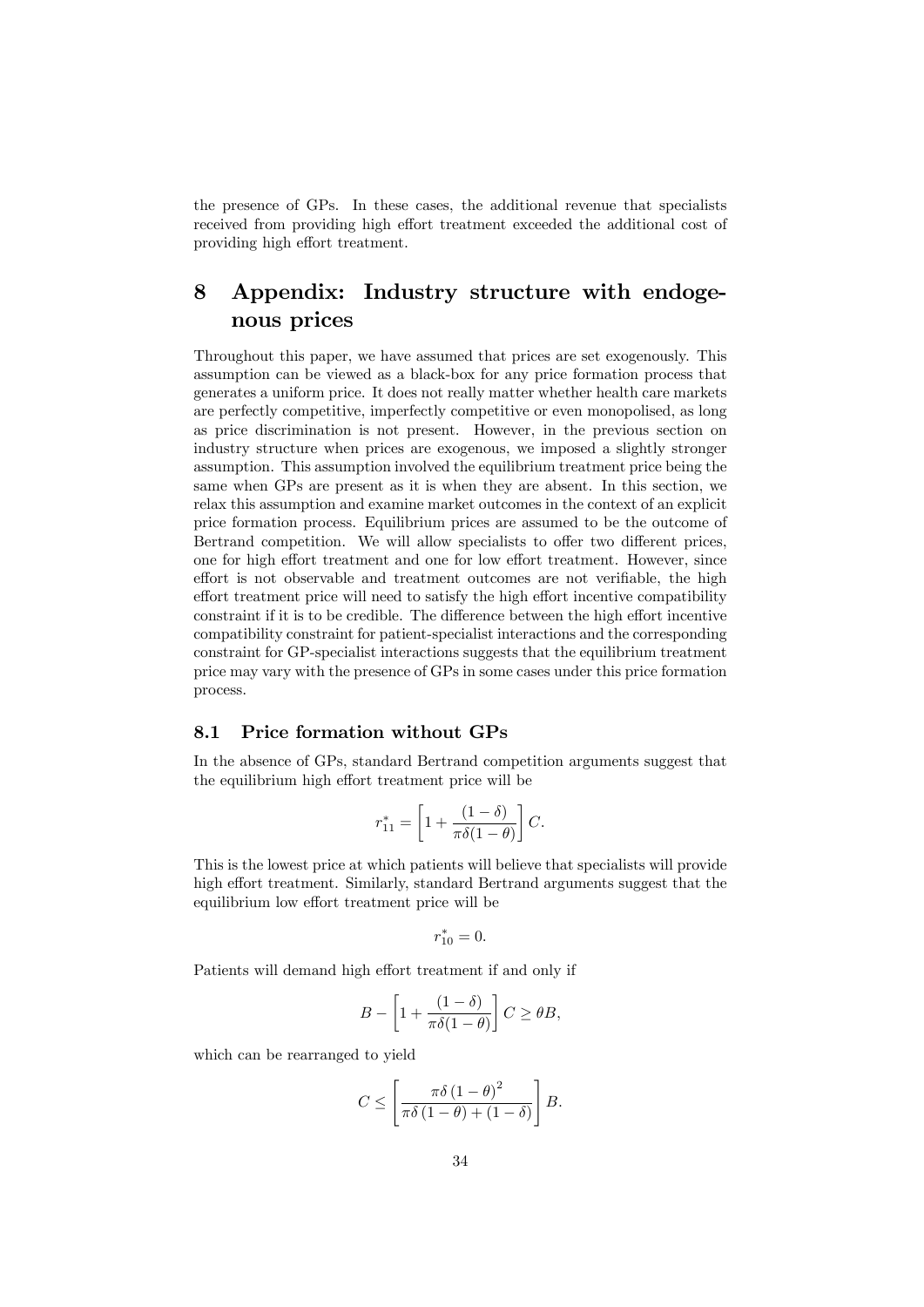Thus, if the cost of providing high effort treatment is not too high, then the prevailing treatment price will be  $r_{11}^*$ . However, if the cost of high effort is too high, then the prevailing treatment price will be zero.

## 8.2 Price formation with GPs

When GPs are present, we need to determine both the equilibrium treatment price and the equilibrium referral price. In this section, we will allow specialists to offer three types of treatment service. They can offer high effort treatment to patients with a referral, high effort treatment to patients without a referral and low effort treatment. Once again, each of these outcomes needs to be selfenforcing. We have already described the candidate treatment prices in the absence of a referral. As such, we only need consider the case in which a patient seeks both a referral and treatment. If GPs have infinite patient pools, standard Bertrand arguments suggest that the equilibrium treatment price will be

$$
r^*_{\infty 1}=\frac{C}{\delta}.
$$

Furthermore, assuming there are an infinite number of potential GPs who stand ready to enter at zero cost, Bertrand competition among GPs will result in an equilibrium referral price of  $w^* = k$ . As such, patients will seek both a referral and high effort treatment if and only if

$$
B - \frac{C}{\delta} - k \ge \max \left\{ B - \left[ 1 + \frac{(1 - \delta)}{\pi \delta (1 - \theta)} \right] C, \theta B \right\}.
$$

If a patient would prefer high effort treatment without a referral to no treatment whatsoever, then this becomes

$$
B - \frac{C}{\delta} - k \ge B - \left[1 + \frac{(1 - \delta)}{\pi \delta (1 - \theta)}\right]C,
$$

which can be rearranged to obtain

$$
k \leq \left\{ \frac{(1-\delta)\left[1-\pi\left(1-\theta\right)\right]}{\pi\delta\left(1-\theta\right)} \right\} C.
$$

This is equivalent to

$$
C \ge \left\{ \frac{\pi \delta \left(1 - \theta\right)}{\left(1 - \delta\right) \left[1 - \pi \left(1 - \theta\right)\right]} \right\} k.
$$

On the other hand, if a patient would prefer low effort treatment to high effort treatment without a referral, then the patient will seek high effort treatment with a referral if and only if

$$
B - \frac{C}{\delta} - k \ge \theta B,
$$

which can be rearranged to obtain

$$
k \le (1 - \theta)B - \frac{C}{\delta}.
$$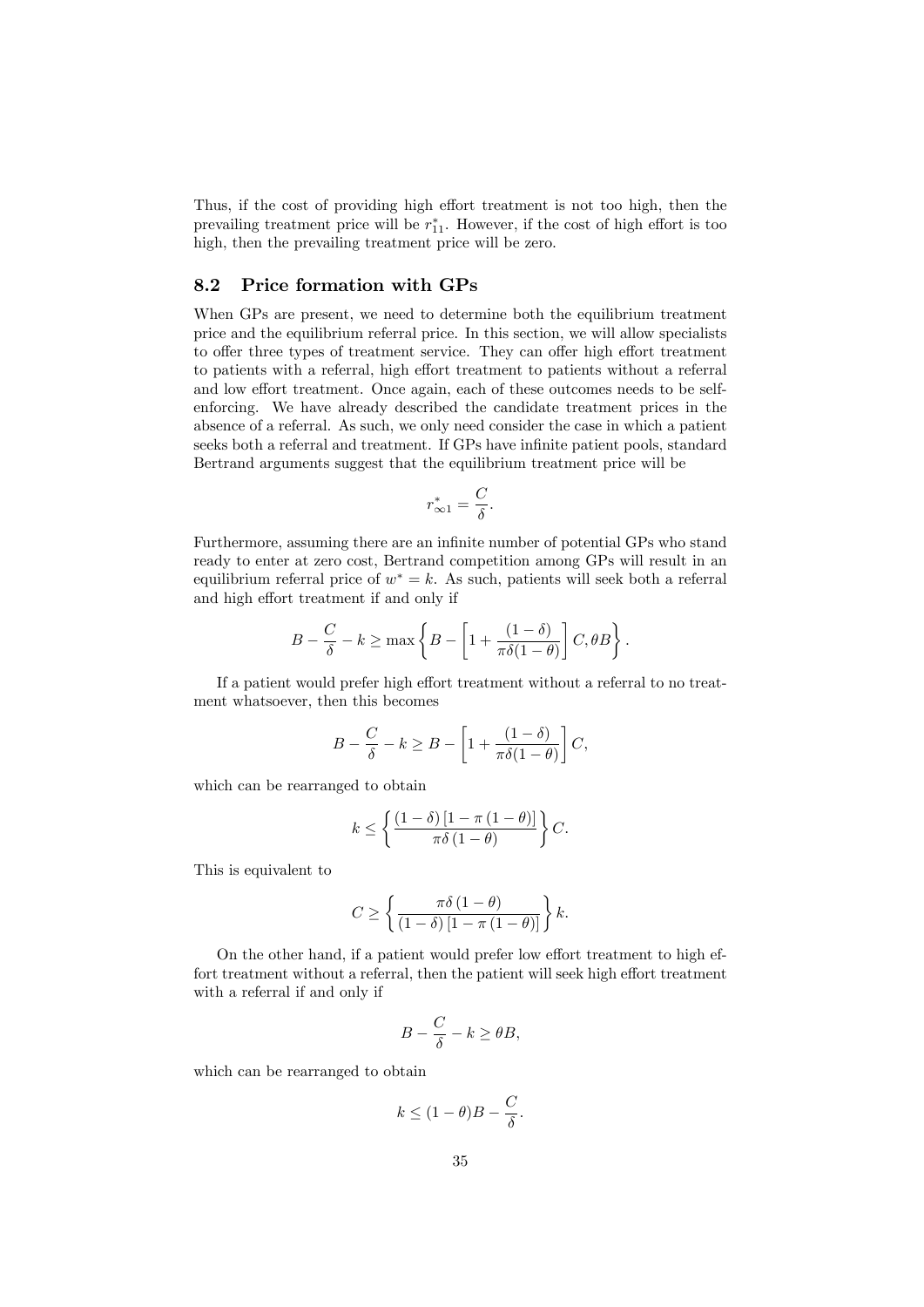This is equivalent to

$$
C \leq \delta [(1 - \theta) B - k].
$$

Thus we know that the prevailing treatment price will be  $r^*_{\infty 1}$  if either

$$
\left\{\frac{\pi\delta\left(1-\theta\right)}{\left(1-\delta\right)\left[1-\pi\left(1-\theta\right)\right]}\right\}k \leq C \leq \left[\frac{\pi\delta\left(1-\theta\right)^2}{\pi\delta\left(1-\theta\right) + \left(1-\delta\right)}\right]B,
$$

or

$$
\left[\frac{\pi\delta\left(1-\theta\right)^2}{\pi\delta\left(1-\theta\right)+(1-\delta)}\right]B \leq C \leq \delta\left[\left(1-\theta\right)B - k\right].
$$

## 8.3 Market outcomes with endogenous prices

There are three possible outcomes in this market. The first outcome involves all patients obtaining both a referral and high effort treatment. The second outcome involves all patients obtaining high effort treatment without a referral. The third case involves all patients obtaining low effort treatment without a referral.

All patients will obtain both a referral and high effort treatment if either

$$
\left\{ \frac{\pi \delta (1-\theta)}{(1-\delta) [1-\pi (1-\theta)]} \right\} k \le C \le \left[ \frac{\pi \delta (1-\theta)^2}{\pi \delta (1-\theta) + (1-\delta)} \right] B
$$

or

$$
\left[\frac{\pi\delta\left(1-\theta\right)^2}{\pi\delta\left(1-\theta\right)+(1-\delta)}\right]B\leq C\leq \delta\left[\left(1-\theta\right)B-k\right].
$$

In these cases, the equilibrium treatment price will be

$$
r^*_{\infty 1}=\frac{C}{\delta},
$$

while the equilibrium referral price will be

$$
w^* = k.
$$

Suppose that

$$
\Omega = \left\{ \varpi : \left\{ \frac{\pi \delta \left(1 - \theta\right)}{\left(1 - \delta\right) \left[1 - \pi \left(1 - \theta\right)\right]} \right\} k \leq \varpi \leq \left[ \frac{\pi \delta \left(1 - \theta\right)^2}{\pi \delta \left(1 - \theta\right) + \left(1 - \delta\right)} \right] B \right\}
$$

and

$$
\Psi = \left\{ \psi : \left[ \frac{\pi \delta \left( 1 - \theta \right)^2}{\pi \delta \left( 1 - \theta \right) + \left( 1 - \delta \right)} \right] B \leq \psi \leq \delta \left[ \left( 1 - \theta \right) B - k \right] \right\}.
$$

Note that it is possible that  $\Omega$  might be an empty set. Similarly, it is possible that  $\Psi$  might be an empty set. In order for patients not to obtain a referral, we need both  $C \notin \Omega$  and  $C \notin \Psi$ .

All patients will obtain high effort treatment without a referral if both  $C \notin$  $\Omega \cup \Psi$  and .<br> $\overline{a}$ #

$$
C \leq \left[ \frac{\pi \delta \left(1 - \theta\right)^2}{\pi \delta \left(1 - \theta\right) + \left(1 - \delta\right)} \right] B.
$$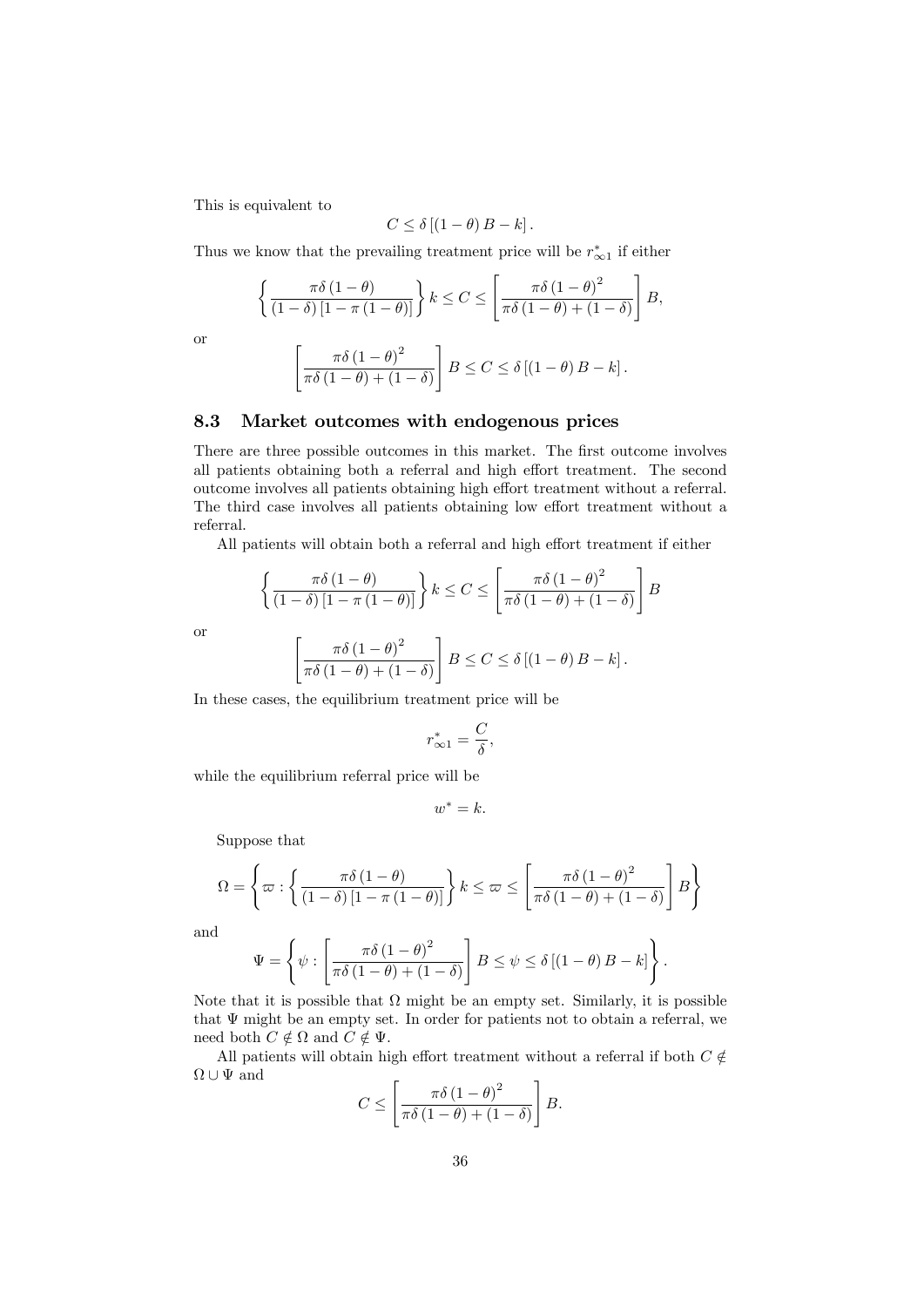In this case, the equilibrium treatment price will be

$$
r_{11}^* = \left[1 + \frac{(1-\delta)}{\pi \delta(1-\theta)}\right]C,
$$

while the referral market will not exist.

All patients will obtain low effort treatment without a referral if both  $C\notin$  $\Omega \cup \Psi$  and

$$
C > \left[ \frac{\pi \delta \left( 1 - \theta \right)^2}{\pi \delta \left( 1 - \theta \right) + \left( 1 - \delta \right)} \right] B.
$$

In this case, the equilibrium treatment price will be

$$
r_{10}^*=0,
$$

while the referral market will not exist.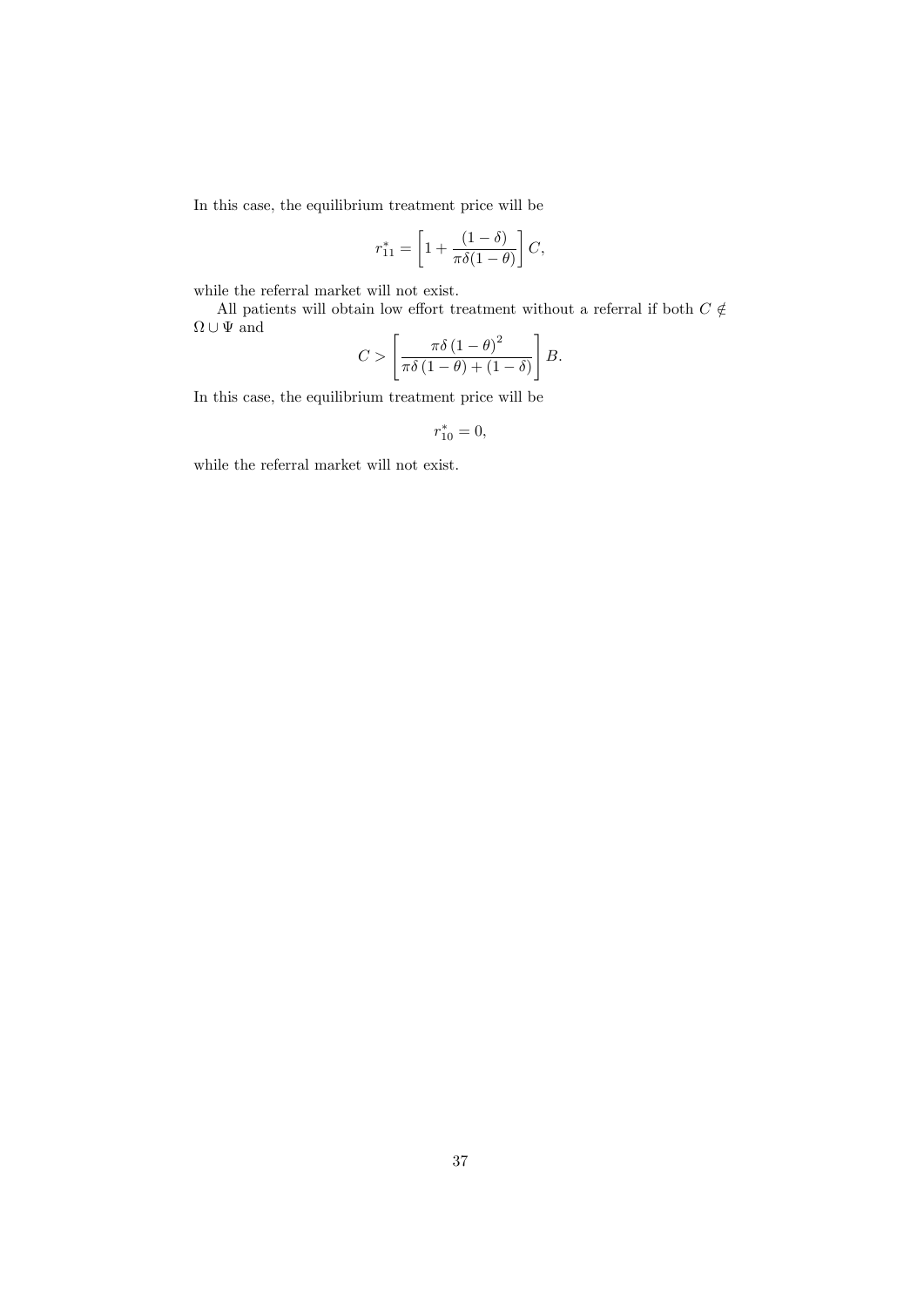## References

- [1] Abreu, D, D Pearce and E Stacchetti (1987), "Optimal cartel equilibria with imperfect monitoring", *Journal of Economic Theory 39(1)*, pp. 251-269.
- [2] Abreu, D, D Pearce and E Stacchetti (1990), "Toward a theory of discounted repeated games with imperfect monitoring", *Econometrica* 58(5), pp. 1041-1063.
- [3] Arrow, KJ (1963), "Uncertainty and the welfare economics of medical care", American Economic Review 53(5), pp. 941-973.
- [4] Arrow, KJ (1968), "The economics of moral hazard: Further comment", American Economic Review  $58(3)(Part 1)$ , June, pp. 537-539.
- [5] Atkeson, A and R Lucas (1992), "On efficient distribution with private information", Review of Economic Studies 59(200), pp. 427-453.
- [6] Biglaiser, G (1993), "Middlemen as experts", Rand Journal of Economics  $24(2)$ , pp. 212-223.
- [7] Biglaiser, G and JW Friedman (1994), "Middlemen as guarantors of quality", International Journal of Industrial Organization 12(4), pp. 509-531.
- [8] Billingsley, P (1995), Probability and measure (third edition), John Wiley and Sons, USA.
- [9] Bolton, P and M Dewatripont (2005), Contract theory, Massachusetts Institute of Technology Press, USA.
- [10] British Medical Association (2007), "NHS hospital treatment and information about specialists (updated June 2007)", Information available online at (http://www.bma.org.uk/ap.nsf/Content/infospecialists). Downloaded on 6 November 2007.
- [11] Commonwealth of Australia (2005), General practice in Australia: 2004, GP Communications and Business Improvement Unit, Budget and Performance Branch, Primary Care Division, Department of Health and Ageing, Canberra, May (ISBN: 0-642-82-676-5).
- [12] Commonwealth of Australia (Undated), "Medicare welcome kit (English version)", available online as a portable document format file at (http://www.medicareaustralia.gov.au/resources/welcome\_kits/english/ ma\_welcome\_kit\_english\_medicare.pdf). Downloaded on 6 November 2007.
- [13] Cooper, R and TW Ross (1984), "Prices, product qualities and asymmetric information: The competitive case", Review of Economic Studies 51(2), pp. 197-207.
- [14] Damania, R and D Round (2000), "The economics of consumer protection: Introduction", Australian Economic Papers 39(4), pp. 403-407.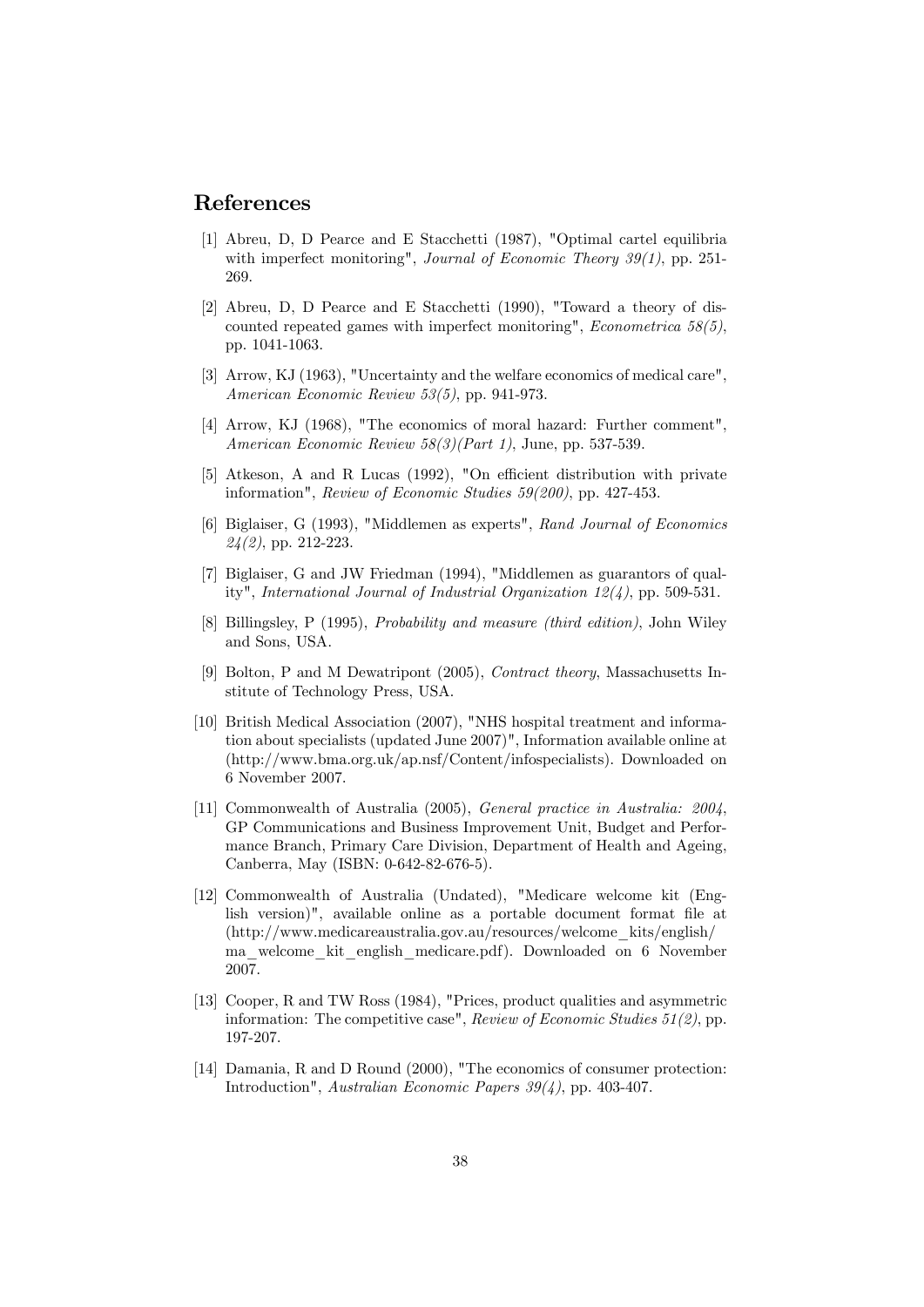- [15] Diamond, DW (1989), "Reputation acquisition in debt markets", Journal of Political Economy  $97(4)$ , pp. 828-862.
- [16] Dixit, A (1987), "Trade and insurance with moral hazard", Journal of International Economics 23(3 and 4), November, pp. 201-220.
- [17] Ehrlich, I and GS Becker (1972), "Market insurance, self-insurance and selfprotection", Journal of Political Economy 80(4), July-August, pp. 623-648.
- [18] Eldridge, DS (2007a), Essays in microeconomic theory, Doctor of Philosophy Dissertation, The University of Texas at Austin.
- [19] Eldridge, DS (2007b), "A shirking theory of referrals", Chapter 2 (pp. 4-60) in Eldridge, DS (2007a).
- [20] Eldridge, DS (2007c), "A learning theory of referrals", Chapter 3 (pp. 61- 98) in Eldridge, DS (2007a).
- [21] Ely, JC, J Horner and W Olszewski (2005), "Belief-free equilibria in repeated games", Econometrica 73(2), pp. 377-415.
- [22] Folland, S, AC Goodman and M Stano (1993), The economics of health and health care (second edition), Prentice-Hall, USA.
- [23] Fudenberg, D, D Levine and E Maskin (1994), "The folk theorem with imperfect public information", Econometrica 62(5), pp. 997-1039.
- [24] Fudenberg, D and J Tirole (1995), Game theory, Massachusetts Institute of Technology Press, USA.
- [25] Green, EJ and RH Porter (1984), "Noncooperative collusion under imperfect price information", *Econometrica*  $52(1)$ , pp. 87-100.
- [26] Grossman, S and O Hart (1983), "An analysis of the principal-agent problem", Econometrica 51(1), pp. 7-45.
- [27] Hadfield, GK, R Howse and MJ Trebilcock (1998), "Information based principles for rethinking consumer protection policy", Journal of Consumer Policy 21(2), pp. 131-169.
- [28] Hermalin, BE and ML Katz (1991), "Moral hazard and verifiability: The effects of renegotiating in agency", *Econometrica* 59(6), pp. 1735-1754.
- [29] Hirshleifer, J and J Riley (1992), The analytics of uncertainty and information, Cambridge Surveys of Economic Literature, Cambridge University Press, Great Britain.
- [30] Hogan, C (2001), "Enforcement of implicit employment contracts through unionization", Journal of Labor Economics  $19(1)$ , pp. pp. 171-195.
- [31] Holmstrom, B (1979), "Moral hazard and observability", Bell Journal of *Economics*  $10(1)$ , pp. pp. 74-91.
- [32] Holmstrom, B (1999), "Managerial incentive problems: A dynamic perspective", Review of Economic Studies 66(1), pp. 169-182.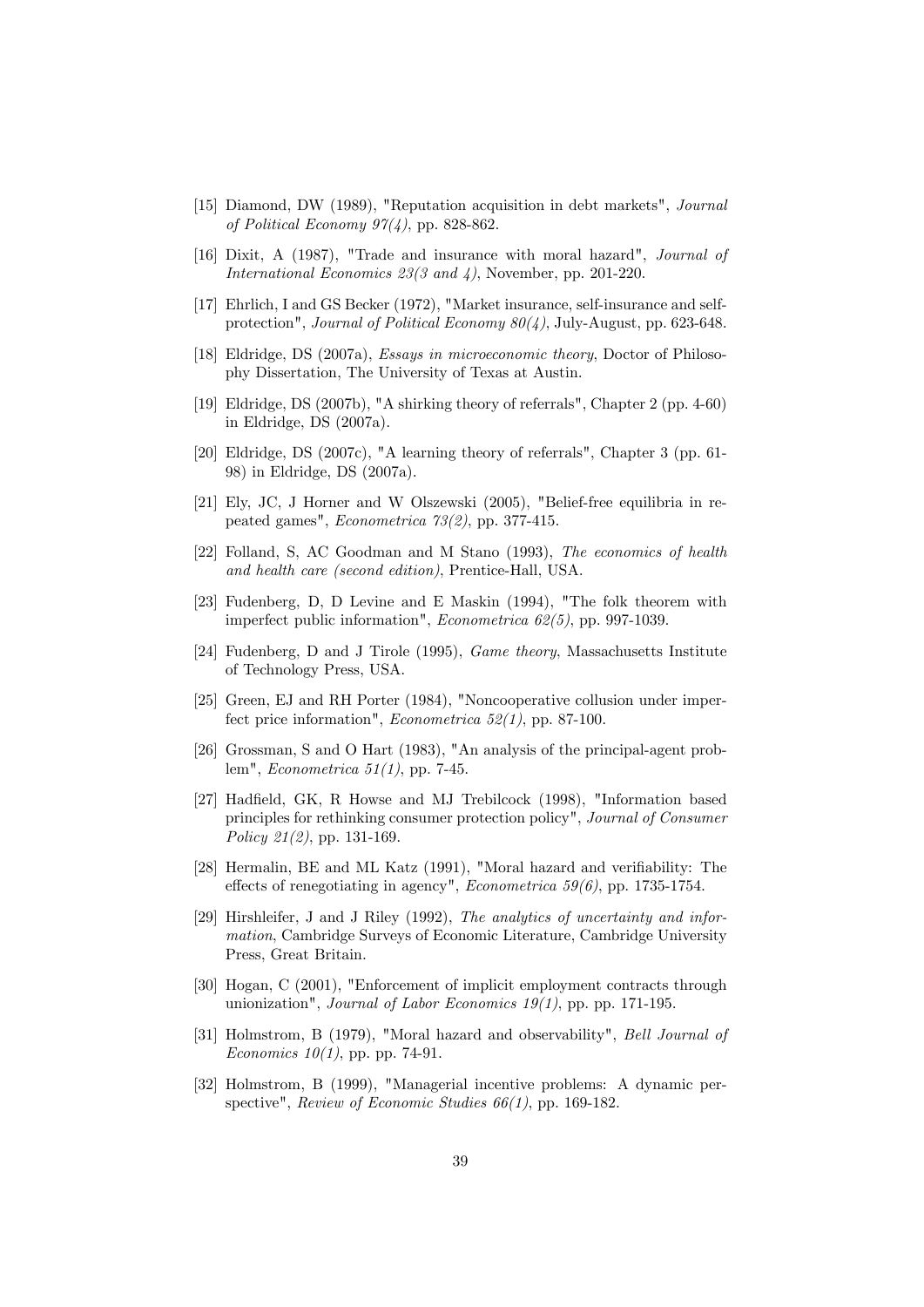- [33] Horner, J (2002), "Reputation and competition", American Economic Re*view 92(3)*, pp. 644-663.
- [34] Jewitt, I (1988), "Justifying the Örst-order approach to principal-agent problems", Econometrica 56(5), pp. 1177-1190.
- [35] Judd, KL (1985), "The law of large numbers with a continuum of iid random variables", Journal of Economic Theory 35(1), February, pp. 19-25.
- [36] Klein, B and KB Leffler (1981), "The role of market forces in assuring contractual performance", Journal of Political Economy 89(4), August, pp. 615-641.
- [37] Kocherlakota, NR (1996), "Implications of risk sharing without commitment", Review of Economic Studies  $63(4)$ , pp. 595-609.
- [38] Kreps, DM (1990), "Corporate culture and economic theory", Chapter 4 (pp. 90-143) in Alt, JE and KA Shepsle (Editors) (1990), Perspectives on positive political economy, Cambridge University Press, USA.
- [39] Laffont, JJ and D Martimort (2002), The theory of incentives: The principal-agent model, Princeton University Press, USA.
- [40] Macho-Stadler, I and JD Perez-Castrillo (2001), An introductrion to the economics of information: Incentives and contracts (second edition), Oxford University Press, Great Britain.
- [41] MacLeod, B and JM Malcolmson (1989), "Implicit contracts, incentive compatibility and involuntary unemployment", *Econometrica*  $57(2)$ , pp. 447-480.
- [42] Mailath, GJ and L Samuelson (2006), Repeated games and reputations: Long-run relationships, Oxford University Press, USA.
- [43] Malcolmson, JM (1983), "Trade unions and economic efficiency", *Economic* Journal 93 (Supplement: Conference Papers), pp. 51-65.
- [44] Mas-Colell, A, MD Whinston and JR Green (1995), Microeconomic theory, Oxford University Press, USA.
- [45] Mirlees, JA (1999), "The theory of moral hazard and unobservable behaviour: Part 1", Review of Economic Studies 66(1), pp. 3-21.
- [46] Mooney, G and M Ryan (1993), "Agency in health care: Getting beyond first principles", Journal of Health Economics 12(2), pp. 125-135.
- [47] Myerson, R (1979), "Incentive compatibility and the bargaining problem", Econometrica  $47(1)$ , pp. 61-73.
- [48] Pauly, MV (1968), "The economics of moral hazard: Comment", American Economic Review  $58(3)(Part\ 1)$ , June, pp. 531-537.
- [49] Pauly, MV (1974), "Overinsurance and public provision of insurance: The roles of moral hazard and adverse selection", Quarterly Journal of Economics 88(1), February, pp. 44-62.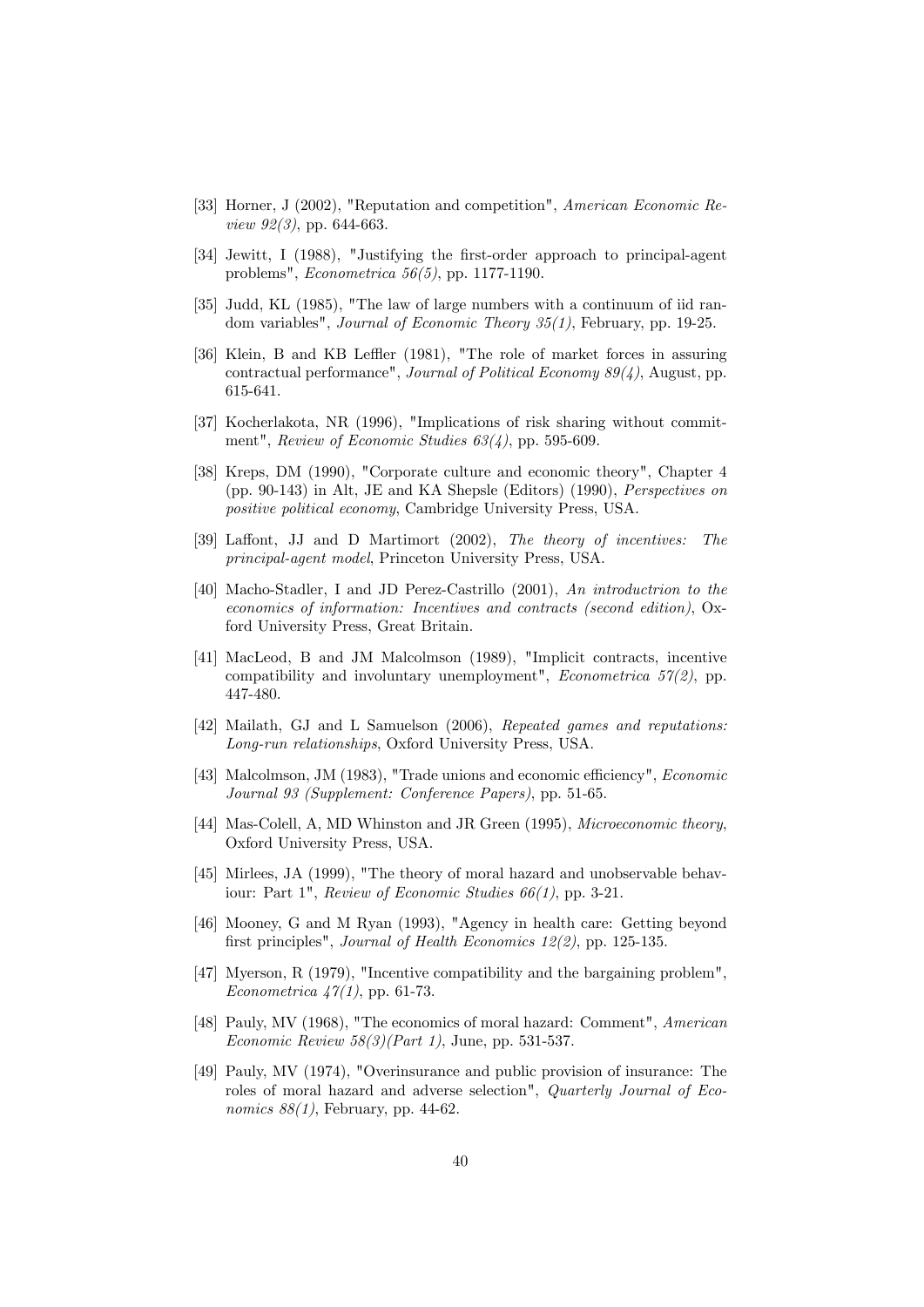- [50] Powell-Davies, G and D Fry (2005), "General practice in the health system", Chapter 10 (pp. 420-464) of Commonwealth of Australia (2005), General practice in Australia: 2004, GP Communications and Business Improvement Unit, Budget and Performance Branch, Primary Care Division, Department of Health and Ageing, Canberra, May (ISBN: 0-642-82-676-5).
- [51] Prescott, EC and RM Townsend (1984), "Pareto optima and competitive equilibria with adverse selection and moral hazard", *Econometrica*  $52(1)$ , January, pp. 21-46.
- [52] Prescott, ES and RM Townsend (2002), "Collective organizations versus relative performance contracts: Inequality, risk sharing and moral hazard", Journal of Economic Theory 103(2), pp. 282-310.
- [53] Radner, R (1982), "Monitoring cooperative agreements in a repeated principal-agent relationship", Econometrica 49(5), pp. 1127-1148.
- [54] Radner, R (1985), "Repeated principal-agent games with discounting", Econometrica 53(5), pp. 1173-1198.
- [55] Radner, R, R Myerson and E Maskin (1986), "An example of a partnership game with discounting and uniformly inefficient equilibria", Review of Economic Studies  $53(1)$ , pp. 59-69.
- [56] Rogerson, W (1985a), "Repeated moral hazard", *Econometrica* 53(1), pp. 69-76.
- [57] Rogerson, W (1985b), "The first-order approach to principal-agent problems", Econometrica 53(6), pp. 1357-1368.
- [58] Ross, SA (1973), "The economic theory of agency: The principal's problem", American Economic Review: Papers and Proceedings 63(2), pp. 134- 139.
- [59] Royal New Zealand College of General Practitioners (2005), Your guide to New Zealand general practice, Version 3, Royal New Zealand College of General Practitioners, New Zealand, July (ISBN: 0-9582429-1-7).
- [60] Rubinstein, A and ME Yaari (1983), "Repeated insurance contracts and moral hazard", Journal of Economic Theory  $30(1)$ , pp. 74-97.
- [61] Shapiro, C (1983), "Premiums for high quality products as returns to reputations", Quarterly Journal of Economics 98(4), pp. 659-679.
- [62] Shapiro, C and JE Stiglitz (1984), "Equilibrium unemployment as a worker discipline device", *American Economic Review 74(3)*, pp. 433-444.
- [63] Shavell, S (1979a), "Risk sharing and incentives in the principal and agent relationship", Bell Journal of Economics 10(1), pp. 55-73.
- [64] Shavell, S (1979b), "On moral hazard and insurance", Quarterly Journal of Economics 93(4), pp. 541-592.
- [65] Smith, RL (2000), "When competition is not enough: Consumer protection", Australian Economic Papers 39(4), pp. 408-425.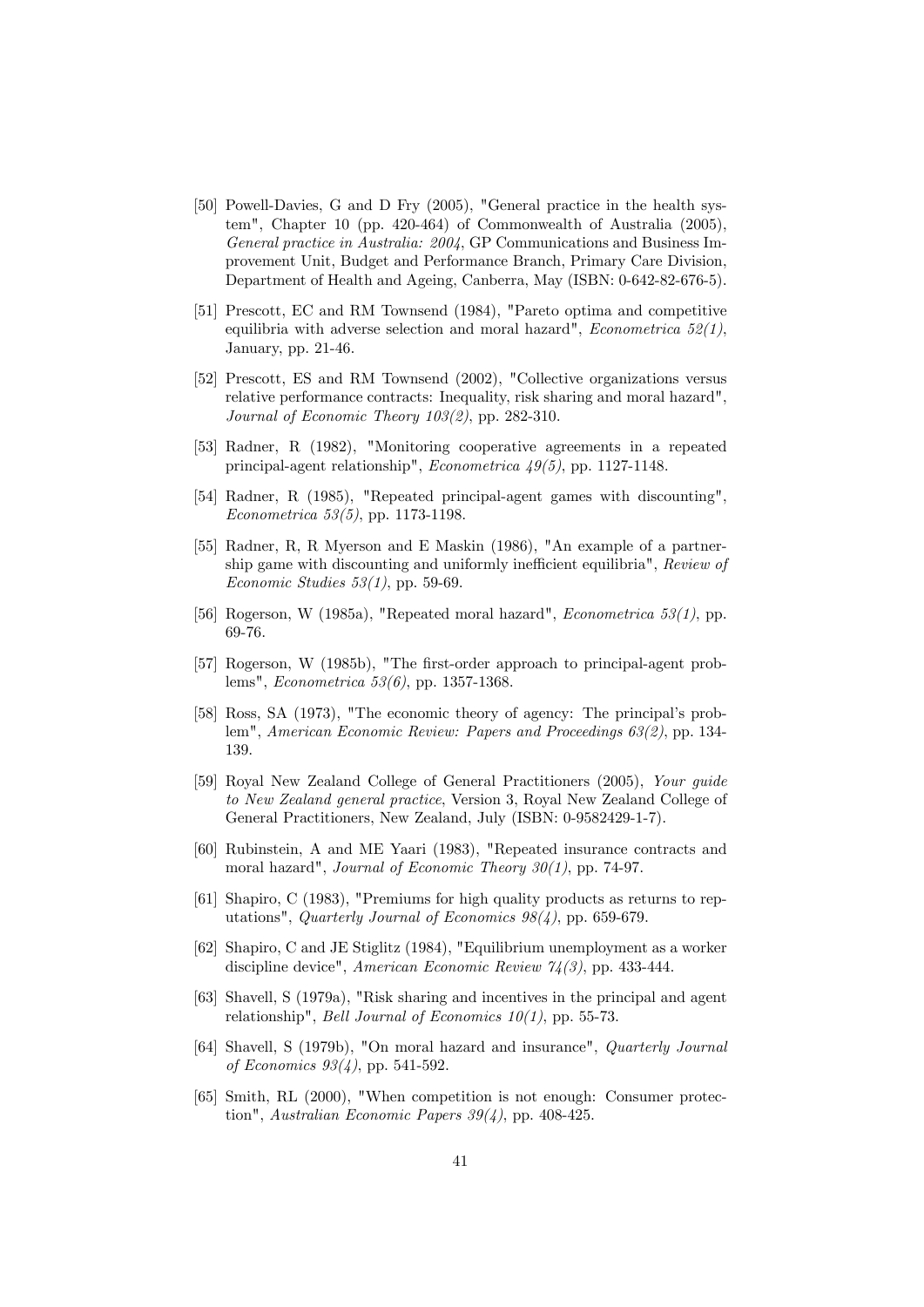- [66] Spear, SE and S Srivastava (1987), "On repeated moral hazard with discounting", Review of Economic Studies  $54(4)$ , pp. 599-617.
- [67] Stigler, GJ (1971), "Can regulatory agencies protect the consumer?", Chapter 11 (pp. 178-188) in Stigler, GJ (1975), The citizen and the state: Essays on regulation, University of Chicago Press, USA.
- [68] Tadelis, S (1999), "What's in a name? Reputation as a tradable asset", American Economic Review 89(3), pp. 548-563.
- [69] Thomas, J and T Worrall (1990), "Income áuctuation and asymmetric information: An example of a repeated principal-agent problem", Journal of Economic Theory 51(2), pp. 367-390.
- [70] Tirole, J (1988), The theory of industrial organization, Massachusetts Institute of Technology Press, USA.
- [71] Tirole, J (1996), "A theory of collective reputations (with applications to the persistence of corruption and to firm quality)",  $Review of Economic$ Studies 63(1), pp. 1-22.
- [72] Townsend, R (1982), "Optimal multiperiod contracts and the gain from enduring relationships under private information", Journal of Political Economy  $90(6)$ , pp. 1166-1186.